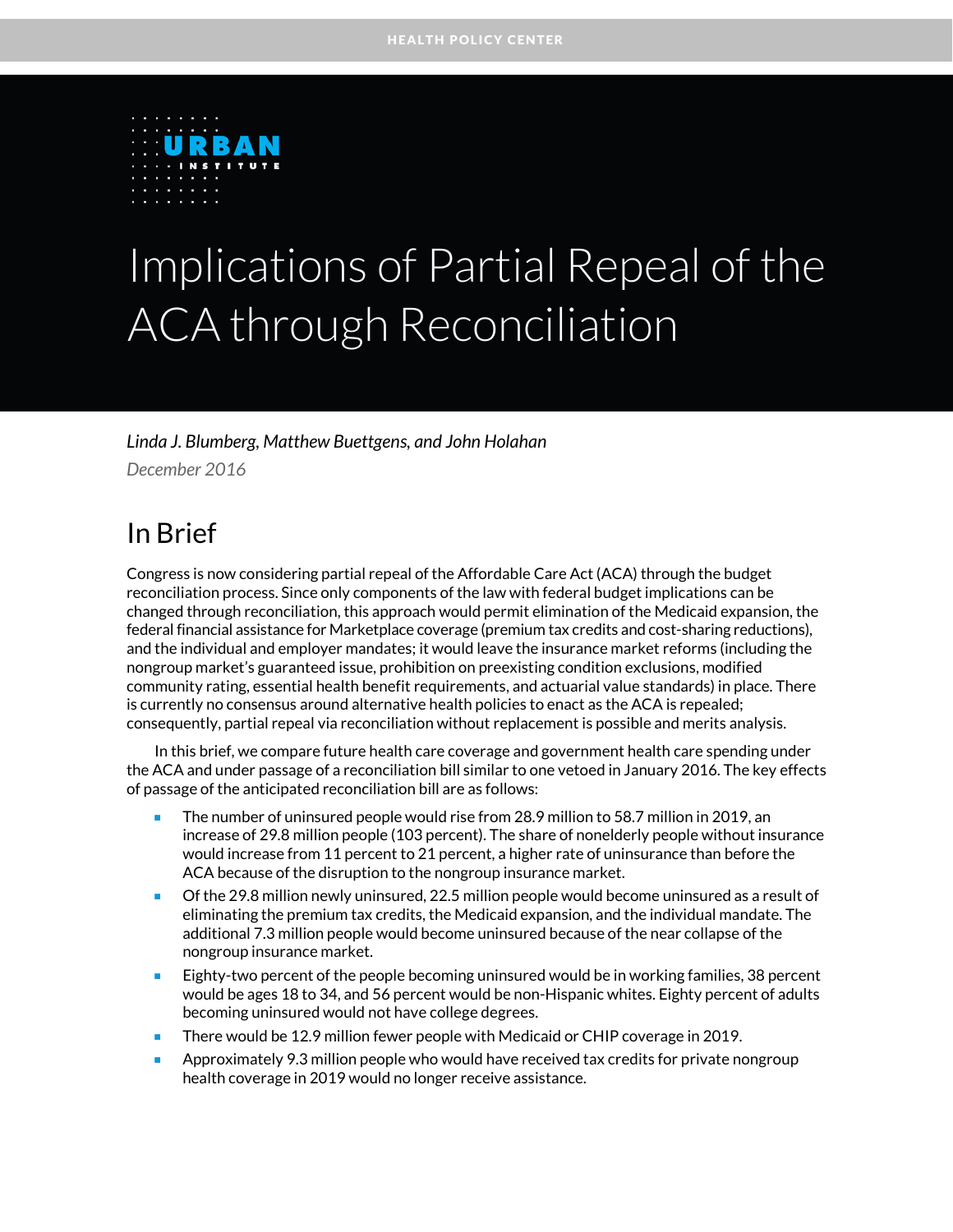- Federal government spending on health care for the nonelderly would be reduced by \$109 billion in 2019 and by \$1.3 trillion from 2019 to 2028 because the Medicaid expansion, premium tax credits, and cost-sharing assistance would be eliminated.
- State spending on Medicaid and CHIP would fall by \$76 billion between 2019 and 2028. In addition, because of the larger number of uninsured, financial pressures on state and local governments and health care providers (hospitals, physicians, pharmaceutical manufacturers, etc.) would increase dramatically. This financial pressure would result from the newly uninsured seeking an additional \$1.1 trillion in uncompensated care between 2019 and 2028.
- The 2016 reconciliation bill did not increase funding for uncompensated care beyond current levels. Unless a different action is taken, this approach would place very large increases in demand for uncompensated care on state and local governments and providers. The increase in services sought by the uninsured is unlikely to be fully financed, leading to even greater financial burdens on the uninsured and higher levels of unmet need for health care services.
- If Congress partially repeals the ACA with a reconciliation bill like that vetoed in January 2016 and eliminates the individual and employer mandates immediately, in the midst of an already established plan year, significant market disruption would occur. Some people would stop paying premiums, and insurers would suffer substantial financial losses (about \$3 billion); the number of uninsured would increase right away (by 4.3 million people); at least some insurers would leave the nongroup market midyear; and consumers would be harmed financially.
- Many, if not most, insurers are unlikely to participate in Marketplaces in 2018—even with tax credits and cost-sharing reductions still in place—if the individual mandate is not enforced starting in 2017. A precipitous drop in insurer participation is even more likely if the costsharing assistance is discontinued (as related to the *House v. Burwell* case) or if some additional financial support to the insurers to offset their increased risk is not provided.

This scenario does not just move the country back to the situation before the ACA. It moves the country to a situation with higher uninsurance rates than before the ACA. To replace the ACA after reconciliation with new policies designed to increase insurance coverage, the federal government would have to raise new taxes, substantially cut spending, or increase the deficit.



#### Using the Budget Reconciliation Process to Repeal the Affordable Care Act

22.5 MILLION more uninsured due to ending tax credits, Medicaid expansion, and individual mandate

7.3 MILLION more uninsured due to near collapse of the nongroup market



\$1.3 TRILLION

spending on healthcare

cut from federal

over 10 years



**States, localities and** providers of care at risk for an extra \$1.1 TRILLION in uncompensated care over 10 years

. . . URBAN . INSTITUTE .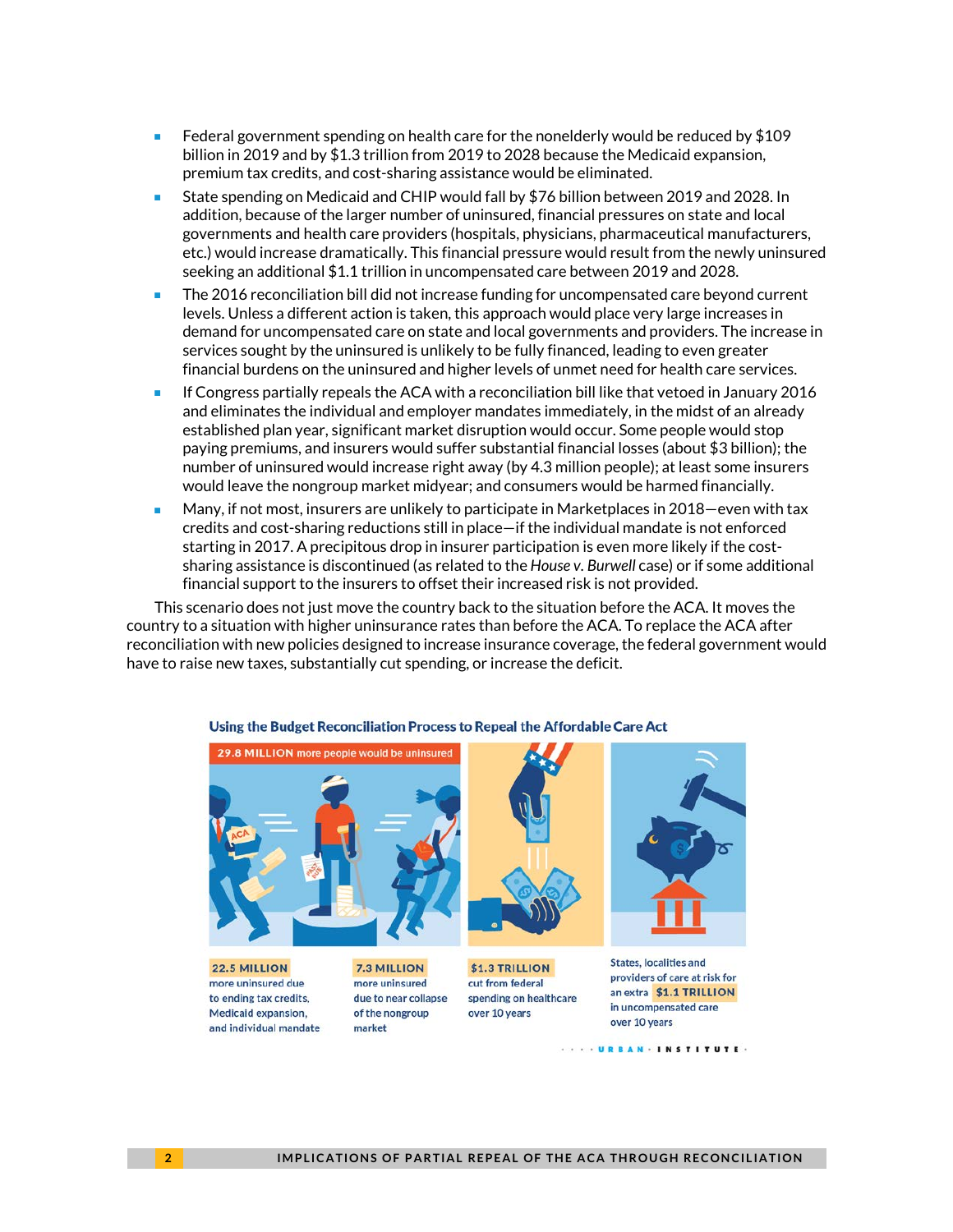### Introduction

Congress passed a reconciliation bill repealing substantial portions of the Affordable Care Act (ACA) in January 20[1](#page-29-0)6; however, the bill was vetoed by President Obama. $^1$  Congress is now poised to pass a similar bill in early [2](#page-29-1)017. $^2$  The bill Congress passed did not contain policies intended to replace the ACA, presumably because a consensus did not exist on what form such an alternative should take. It is unlikely that supporters of ACA repeal will have agreed on an alternative before voting on repeal. In the absence of agreement on an alternative to the ACA, Congress is likely to delay the repeal of most, if not all, provisions in the bill for two or three years, giving members time to try developing an alternative set of policies. This was the approach taken by Congress last year.

Under Senate rules, reconciliation bills can only make legislative changes that affect the federal budget. $^3$  $^3$  In the context of the ACA, rules permit repeal of the Medicaid expansion; the premium tax credits and cost-sharing assistance provided to people with modest income through the Marketplaces; the tax on some people who do not carry minimum creditable health insurance (a.k.a. the individual mandate); and the employer responsibility requirement (a.k.a. the employer mandate), which assesses a penalty on some employers whose workers obtain subsidized coverage through the Marketplaces. Because provisions that do not directly affect spending or revenues cannot be included in reconciliation bills, the 2016 bill did not eliminate the insurance market reforms, which include the extension of family coverage for adult children up to age 26, prohibitions on preexisting condition exclusions, and requirements for modified community rating, essential health benefits, and actuarial value standards. An attempt to repeal these provisions through normal legislative channels would be subject to a filibuster. For that reason, we assume that these provisions would remain in effect, at least in the near term.

This brief considers the effect of partial repeal of the ACA in the context of reconciliation. Since the 2016 reconciliation bill delayed its repeal of most budget-related components of the ACA for two years, we simulate the cost and coverage implications of a similar 2017 reconciliation bill in 2019. We also provide 10-year estimates for 2019 to 2028. However, even with most components delayed two years, such a reconciliation bill would substantially alter the nation's private nongroup insurance markets during 2017, with even larger effects on the 2018 plan year. Insurers could decide to stop offering insurance through the ACA-compliant nongroup insurance markets for 2018, knowing that enrollment will drop and the markets will soon be disassembled. A substantial drop in insurer participation is even more likely if Marketplace cost-sharing assistance is discontinued in 2017 or 2018 (as related to the *House v. Burwell* case) or if some additional financial support to insurers is not provided to offset their increased risk. A delay of the repeal provisions for three years instead of two would delay our estimated effects an additional year, changing the size of the estimated effects somewhat over 10 years.

The 2016 reconciliation bill would have eliminated the individual and employer mandates immediately upon passage. $^4$  $^4$  If, under a 2017 reconciliation bill, the individual mandate penalties are not enforced beginning in 2017, people would have less incentive to pay premiums (especially people who are healthy and not eligible for premium tax credits); nongroup coverage would decline as enrollment falls almost immediately; the average health care costs of enrollees in the market would increase; and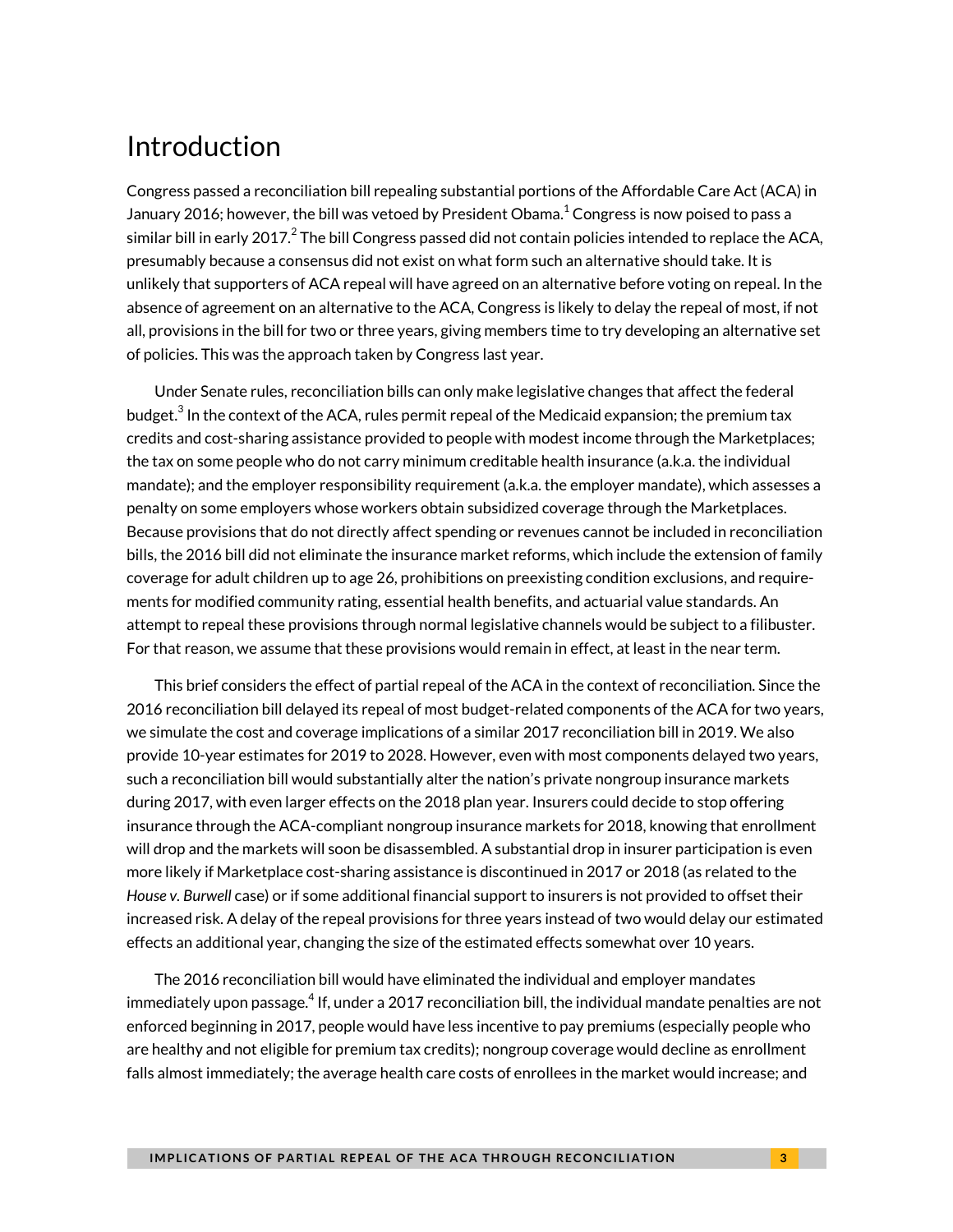these increased costs would create financial issues for insurers participating in 2017. As the number of uninsured people increases, providers would face increasing financial pressures because of higher demand for uncompensated care. Changes like these implemented *during a plan year* would seriously disrupt insurance markets for consumers, insurers, and providers. Thus, in addition to providing 2019 estimates for the reconciliation bill, we provide separate estimates of the immediate consequences of repealing the individual and employer mandates in 2017.

## Results

We estimate insurance coverage in 2019 under the ACA and under the partial repeal expected to be included in a January 2017 reconciliation bill. We present coverage estimates for the nation as a whole and changes in the number of people uninsured for each state. We also provide detailed socioeconomic characteristics of those losing insurance coverage. We estimate the change in federal spending under each scenario in the same year, breaking out the total decrease in federal spending by Medicaid/CHIP and Marketplace financial assistance, nationally and by state. We provide estimates of the effects of elimination of the Medicaid expansion on state spending. We also show the implications of the increase in uncompensated care that would be sought as the number of uninsured increases. Finally, we estimate the financial losses of insurers if the 2017 bill, like that passed in 2016, eliminates the individual and employer mandates immediately, affecting enrollment decisions during 2017 once nongroup health insurance premiums are already fixed. Additional state-by-state detail on changes in federal and state spending in 2019 and over the 2019 to 2028 period is provided in appendix tables.

### **Insurance Coverage**

The anticipated reconciliation bill would dramatically affect public insurance and private nongroup insurance for people covered through the Medicaid expansions, the ACA's Marketplaces, and ACAcompliant plans outside the Marketplaces. We estimate that the partial ACA repeal would increase the number of uninsured people by 29.8 million by 2019 (table 1, figure 1), raising the total number of uninsured to 58.7 million people—21 percent of the nonelderly population—compared with 28.9 million people uninsured if the ACA remains in effect. More people would be uninsured in 2019 than the 50.0 million who were uninsured in 2009, just before passage of the ACA (Holahan 2011).

The market for nongroup coverage would virtually collapse, causing 7.3 million of the additional 29.8 million people to become uninsured. Full repeal of all components of the ACA, including the insurance market reforms, would increase the number of uninsured by 22.5 million by 2019 (data not shown). The nongroup market would unravel because of three factors:

 Eliminating premium tax credits and cost-sharing assistance would make coverage unaffordable for many of the people currently enrolled, causing them to drop coverage. Those with the fewest health problems would drop their coverage fastest.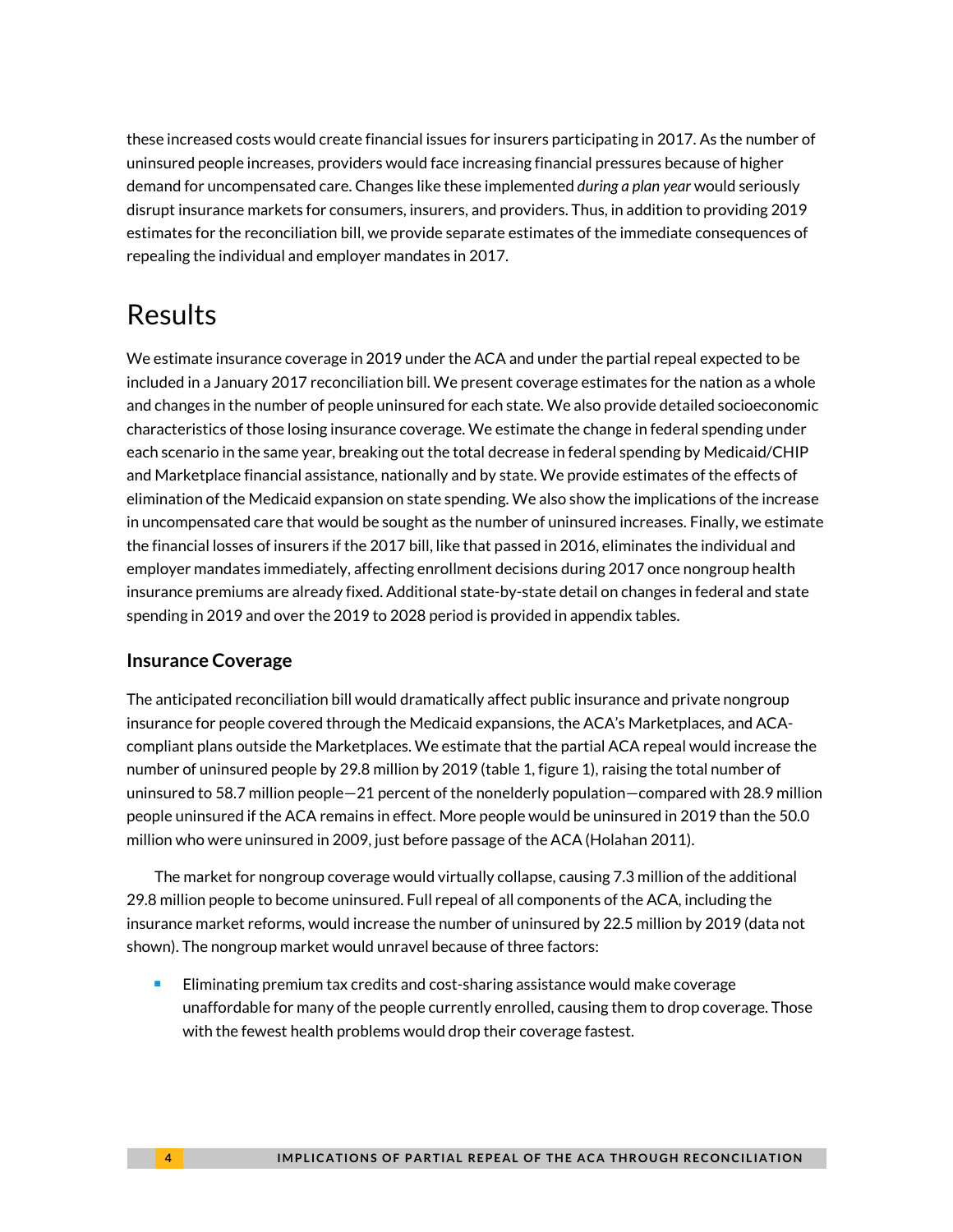- **Eliminating the individual mandate penalty would reduce the incentive to enroll for healthy** people who can afford coverage.
- **Insurers would remain subject to the requirement to sell coverage that meets adequacy** standards to all would-be purchasers, and they would remain subject to the prohibition against charging higher premiums or offering reduced benefits to those with health care needs.

#### TABLE 1

**Health Insurance Coverage Distribution of the Nonelderly with the ACA and an Anticipated Reconciliation Bill, 2019**

|                                    | <b>ACA</b> (current law) |                          | <b>Reconciliation Bill</b>   |                                 |                                  |
|------------------------------------|--------------------------|--------------------------|------------------------------|---------------------------------|----------------------------------|
|                                    | People<br>(thousands)    | Share of US<br>total (%) | <b>People</b><br>(thousands) | <b>Share of US</b><br>total (%) | <b>Difference</b><br>(thousands) |
| <b>Insured</b>                     | 245.380                  | 89                       | 215,598                      | 79                              | $-29.782$                        |
| Employer                           | 148.974                  | 54                       | 149,832                      | 55                              | 858                              |
| Nongroup (eligible for tax credit) | 9,322                    | 3                        | 0                            | 0                               | $-9.322$                         |
| Nongroup (other)                   | 9.955                    | 4                        | 1.560                        |                                 | $-8.395$                         |
| Medicaid/CHIP                      | 68.556                   | 25                       | 55.632                       | 20                              | $-12.924$                        |
| Other (including Medicare)         | 8,574                    | 3                        | 8.574                        | 3                               | O                                |
| Uninsured                          | 28.936                   | 11                       | 58.718                       | 21                              | 29,782                           |
| Total                              | 274,316                  | 100                      | 274,316                      | 100                             | 0                                |

**Source:** Urban Institute analysis using HIPSM 2016.

**Notes:**ACA = Affordable Care Act; CHIP = Children's Health Insurance Program.Columns may not sum to totals because of rounding.

#### FIGURE 1

#### **Health Insurance of the Nonelderly in 2019, under the ACA and an Anticipated Reconciliation Bill**

*Millions of people*



**Source:** Urban Institute analysis using HIPSM 2016.

**Note:** ACA = Affordable Care Act; CHIP = Children's Health Insurance Program.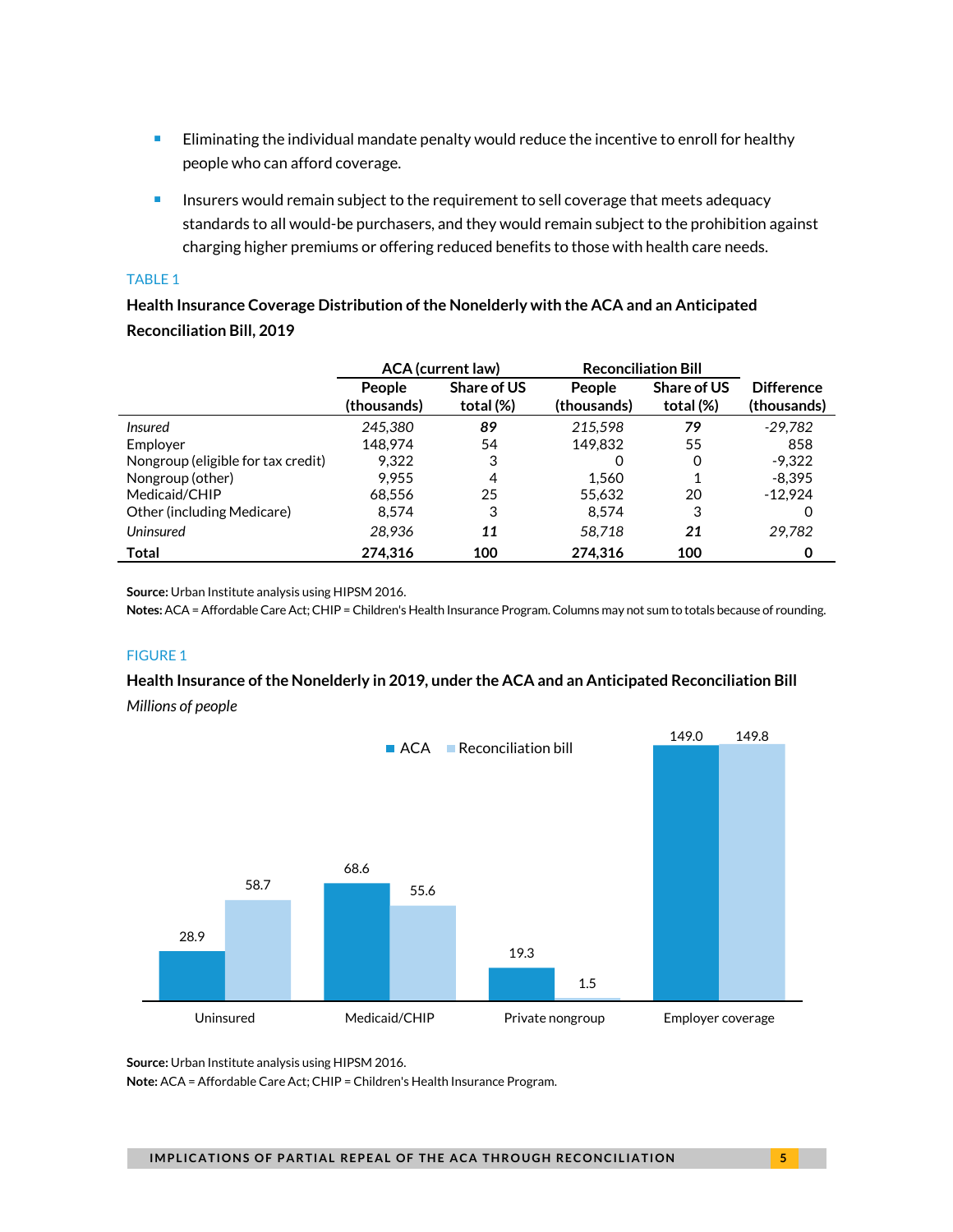As increasing numbers of people continued to drop their insurance (with healthier people leaving coverage fastest), the situation would threaten the nongroup insurers both inside and outside the Marketplaces with insupportable losses, would force insurers to raise premiums by increasingly large amounts, and would drive many insurers out of the nongroup market entirely. That is why the increase in the number of uninsured due to a reconciliation bill would exceed the gains in insurance coverage achieved under the ACA.

Table 2 gives a state-by-state breakdown of where the losses of insurance coverage would occur. The effects are uneven. The hardest hit, on average, would be states that expanded Medicaid, as those states averaged the largest coverage gains under reform. In those states, the number of people uninsured would more than double, from 14.0 to 32.5 million people, an increase of 18.5 million people. The number of uninsured would increase by 11.3 million people, from 14.9 to 26.2 million, in the states that did not expand Medicaid eligibility. In California, 4.9 million people would become uninsured; over 1 million people in Illinois and New York each would also become uninsured. Over 2 million people in Florida and 2.6 million people in Texas would become uninsured, as would over 1 million people in Georgia and North Carolina each.

#### TABLE 2

|                         |                                       | <b>ACA</b>                       |                                       | <b>Reconciliation Bill</b>       | <b>Difference</b>                     |                                      |
|-------------------------|---------------------------------------|----------------------------------|---------------------------------------|----------------------------------|---------------------------------------|--------------------------------------|
| <b>State</b>            | Number of<br>uninsured<br>(thousands) | Share eligible<br>for assistance | Number of<br>uninsured<br>(thousands) | Share eligible<br>for assistance | Number of<br>uninsured<br>(thousands) | Percentage<br>change in<br>uninsured |
| <b>National total</b>   | 28,936                                | 42%                              | 58,718                                | 15%                              | 29,782                                | 103%                                 |
| <b>Expansion states</b> |                                       |                                  |                                       |                                  |                                       |                                      |
| Alaska                  | 117                                   | 78%                              | 178                                   | 12%                              | 62                                    | 53%                                  |
| Arizona                 | 750                                   | 53%                              | 1,459                                 | 18%                              | 709                                   | 95%                                  |
| Arkansas                | 211                                   | 58%                              | 572                                   | 12%                              | 361                                   | 171%                                 |
| California              | 3,349                                 | 33%                              | 8,236                                 | 14%                              | 4,887                                 | 146%                                 |
| Colorado                | 438                                   | 54%                              | 1,026                                 | 13%                              | 588                                   | 134%                                 |
| Connecticut             | 200                                   | 47%                              | 448                                   | 25%                              | 248                                   | 124%                                 |
| Delaware                | 60                                    | 58%                              | 113                                   | 32%                              | 52                                    | 86%                                  |
| District of Columbia    | 31                                    | 56%                              | 63                                    | 33%                              | 32                                    | 103%                                 |
| Hawaii                  | 88                                    | 70%                              | 174                                   | 12%                              | 86                                    | 99%                                  |
| <b>Illinois</b>         | 896                                   | 48%                              | 2,046                                 | 14%                              | 1,150                                 | 128%                                 |
| Indiana                 | 552                                   | 70%                              | 1,119                                 | 16%                              | 566                                   | 103%                                 |
| Iowa                    | 153                                   | 63%                              | 383                                   | 14%                              | 230                                   | 150%                                 |
| Kentucky                | 244                                   | 66%                              | 730                                   | 16%                              | 486                                   | 200%                                 |
| Louisiana               | 363                                   | 62%                              | 921                                   | 12%                              | 558                                   | 154%                                 |
| Maryland                | 385                                   | 37%                              | 861                                   | 10%                              | 476                                   | 123%                                 |
| Massachusetts           | 135                                   | 43%                              | 504                                   | 8%                               | 369                                   | 273%                                 |
| Michigan                | 508                                   | 70%                              | 1,394                                 | 13%                              | 887                                   | 175%                                 |
| Minnesota               | 309                                   | 67%                              | 690                                   | 31%                              | 380                                   | 123%                                 |
| Montana                 | 85                                    | 79%                              | 227                                   | 15%                              | 142                                   | 168%                                 |
| Nevada                  | 391                                   | 51%                              | 762                                   | 18%                              | 371                                   | 95%                                  |

**Uninsured under the ACA and an Anticipated Reconciliation Bill and Their Eligibility for Financial Assistance, by State and Medicaid Expansion Status, 2019**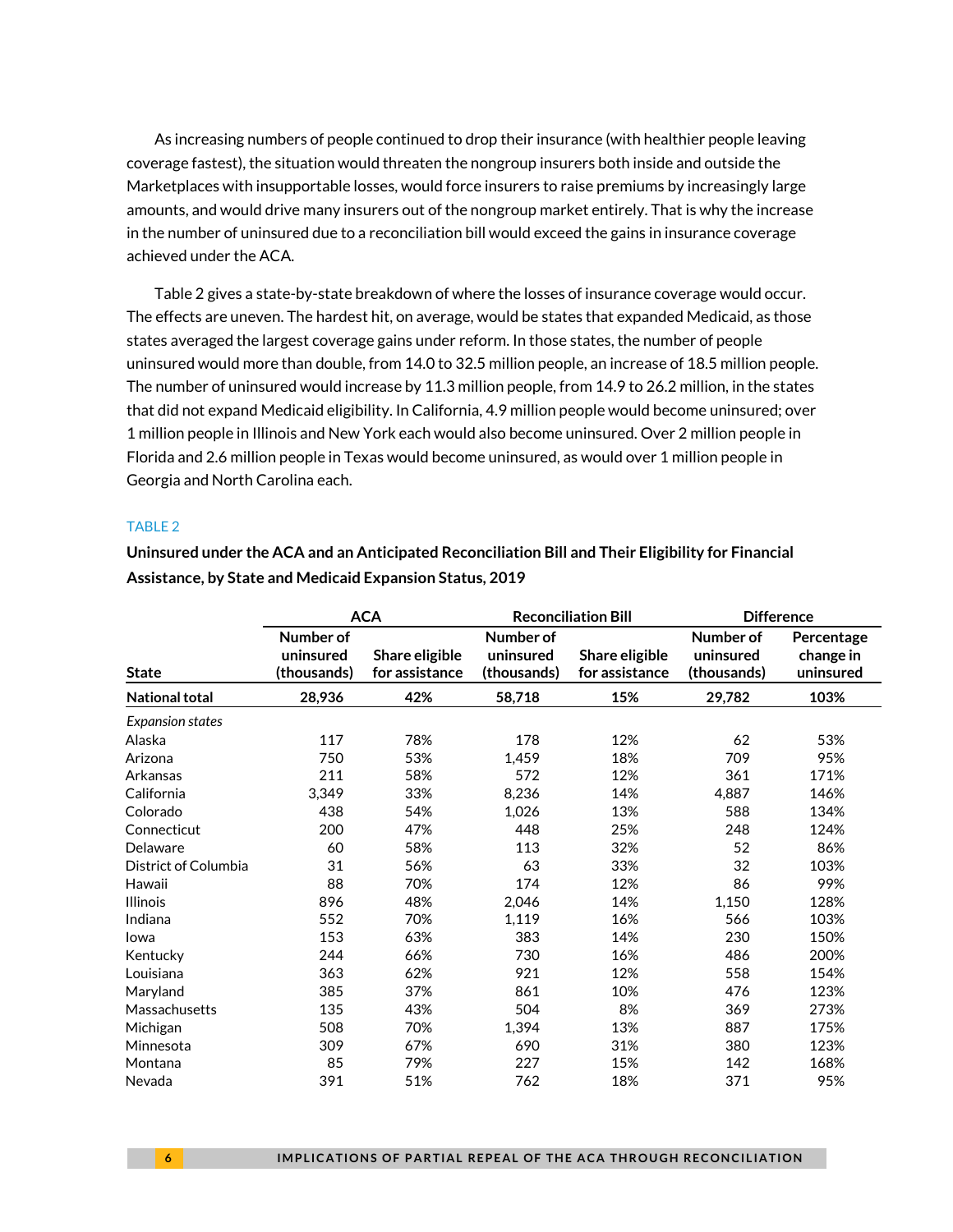|                               | <b>ACA</b>  |                |             | <b>Reconciliation Bill</b> | <b>Difference</b> |            |
|-------------------------------|-------------|----------------|-------------|----------------------------|-------------------|------------|
|                               | Number of   |                | Number of   |                            | Number of         | Percentage |
|                               | uninsured   | Share eligible | uninsured   | Share eligible             | uninsured         | change in  |
| <b>State</b>                  | (thousands) | for assistance | (thousands) | for assistance             | (thousands)       | uninsured  |
| New Hampshire                 | 62          | 63%            | 180         | 9%                         | 118               | 190%       |
| New Jersey                    | 644         | 37%            | 1,443       | 14%                        | 799               | 124%       |
| New Mexico                    | 196         | 50%            | 462         | 15%                        | 266               | 136%       |
| New York                      | 1,524       | 55%            | 2,662       | 31%                        | 1,139             | 75%        |
| North Dakota                  | 45          | 69%            | 114         | 10%                        | 69                | 154%       |
| Ohio                          | 621         | 71%            | 1,585       | 14%                        | 964               | 155%       |
| Oregon                        | 256         | 50%            | 731         | 11%                        | 475               | 186%       |
| Pennsylvania                  | 711         | 73%            | 1,667       | 13%                        | 956               | 134%       |
| Rhode Island                  | 57          | 44%            | 153         | 15%                        | 96                | 170%       |
| Vermont                       | 27          | 68%            | 62          | 35%                        | 35                | 129%       |
| Washington                    | 508         | 51%            | 1,283       | 12%                        | 775               | 153%       |
| West Virginia                 | 88          | 71%            | 272         | 13%                        | 184               | 208%       |
| <b>Expansion states total</b> | 14,002      | 51%            | 32,519      | 16%                        | 18,516            | 132%       |
| Nonexpansion states           |             |                |             |                            |                   |            |
| Alabama                       | 484         | 32%            | 841         | 14%                        | 357               | 74%        |
| Florida                       | 2,482       | 26%            | 4,711       | 12%                        | 2,230             | 90%        |
| Georgia                       | 1,427       | 31%            | 2,433       | 15%                        | 1,006             | 71%        |
| Idaho                         | 183         | 36%            | 366         | 11%                        | 184               | 101%       |
| Kansas                        | 289         | 39%            | 508         | 12%                        | 219               | 76%        |
| Maine                         | 78          | 40%            | 173         | 12%                        | 95                | 122%       |
| Mississippi                   | 351         | 40%            | 580         | 16%                        | 229               | 65%        |
| Missouri                      | 544         | 38%            | 1,048       | 15%                        | 504               | 93%        |
| Nebraska                      | 149         | 36%            | 314         | 12%                        | 165               | 111%       |
| North Carolina                | 1,140       | 27%            | 2,166       | 12%                        | 1,025             | 90%        |
| Oklahoma                      | 529         | 43%            | 842         | 16%                        | 313               | 59%        |
| South Carolina                | 606         | 42%            | 959         | 17%                        | 353               | 58%        |
| South Dakota                  | 81          | 55%            | 155         | 12%                        | 74                | 92%        |
| Tennessee                     | 664         | 37%            | 1,190       | 15%                        | 526               | 79%        |
| Texas                         | 4,377       | 32%            | 6,927       | 13%                        | 2,550             | 58%        |
| Utah                          | 328         | 45%            | 601         | 15%                        | 273               | 83%        |
| Virginia                      | 863         | 35%            | 1,548       | 9%                         | 685               | 79%        |
| Wisconsin                     | 299         | 63%            | 731         | 17%                        | 431               | 144%       |
| Wyoming                       | 61          | 49%            | 108         | 10%                        | 47                | 76%        |
| Nonexpansion states           |             |                |             |                            |                   |            |
| total                         | 14,933      | 33%            | 26,199      | 13%                        | 11,266            | 75%        |

**Notes:** ACA = Affordable Care Act; CHIP = Children's Health Insurance Program. Financial assistance under the ACA includes Medicaid/CHIP and Marketplace premium tax credits and cost-sharing reductions. Financial assistance under the anticipated reconciliation bill consists of Medicaid/CHIP. Columns may not sum to totals because of rounding.

Overall, the elimination of the Medicaid expansion would decrease coverage through that program by 12.9 million people in 2019 as people lose eligibility for the program. The near "death spiral" in the private nongroup market described earlier is likely to occur immediately after the reconciliation bill's provisions take effect. Insurers would recognize the unsustainable financial dynamics of broad-based pooling policies (e.g., guaranteed issue, no preexisting condition exclusions, essential health benefits,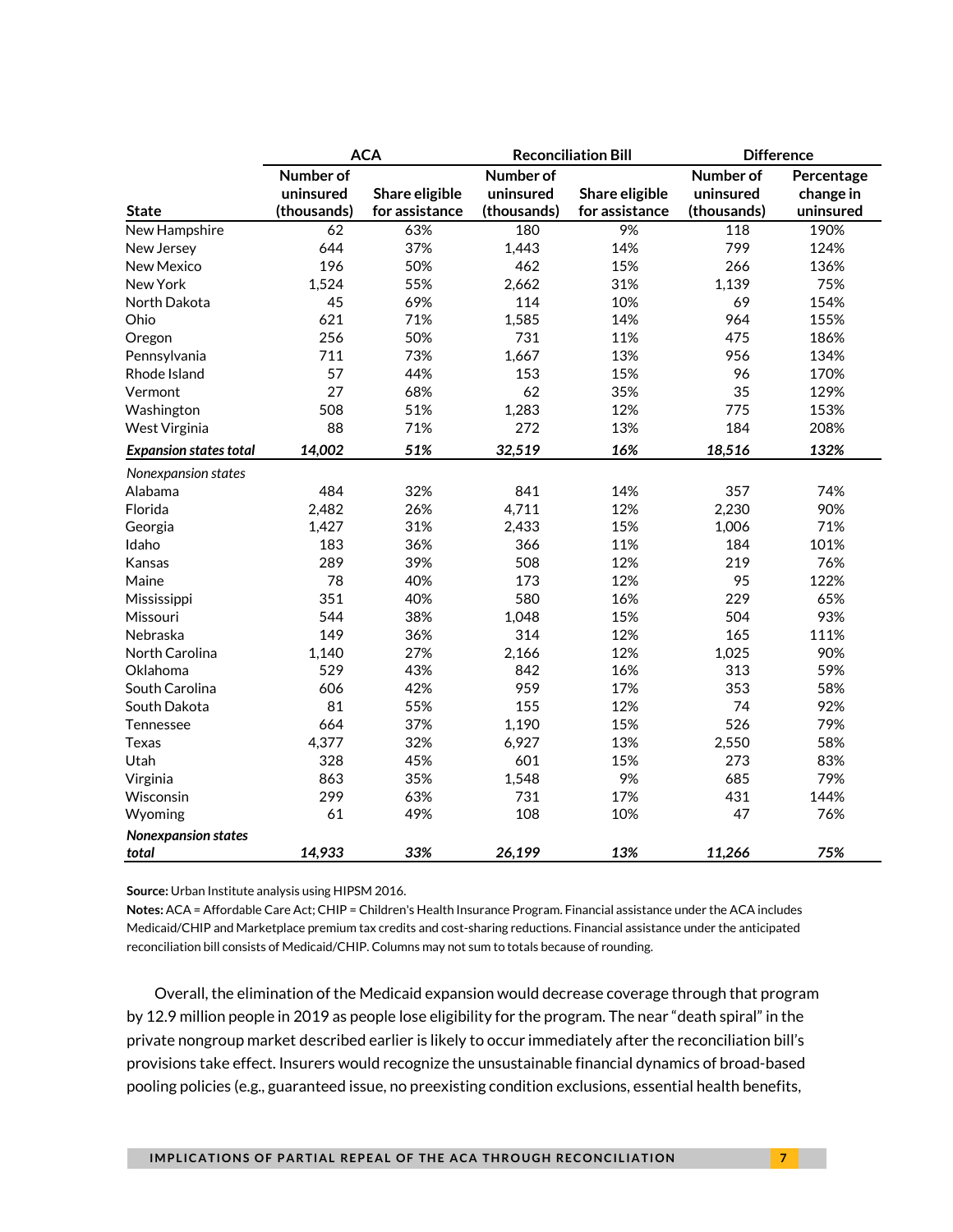modified community rating) combined with no individual mandate and no financial assistance to spur enrollment. Similar near market collapse has occurred in the past under similar conditions. When New York's and New Jersey's state governments implemented community rating and guaranteed issue in their private nongroup markets without also providing for an individual requirement to obtain coverage or financial assistance to make coverage affordable for people with modest incomes, the nongroup markets unwound (Monheit et al. 2004).

We estimate that the number of people with nongroup insurance would drop from 19.3 million people to 1.6 million by the beginning of the 2019 plan year, concurrent with elimination of the premium tax credits. A small number of people otherwise covered by this market—fewer than 1 million—would obtain employer-sponsored insurance. Some insurers, such as Blue Cross-affiliated insurers, may continue to offer ACA-compliant plans at much higher premiums in the nongroup market, but without federal financial assistance, relatively few people—we estimate approximately 8 percent of those who have such coverage now—would enroll.

After the large increase in uninsured people that would result from a reconciliation bill, a much smaller share of the uninsured would be eligible for any financial assistance compared with the share eligible under the ACA (table 3). In the reconciliation bill scenario, only 15 percent of the 58.7 million uninsured would be eligible for any financial assistance (all under Medicaid or CHIP), given the elimination of both the Marketplace tax credits and the Medicaid eligibility expansion. As a consequence, there would be a much higher number of uninsured and very little room to significantly reduce that number absent substantial policy initiatives. In contrast, under the ACA, 42 percent of the remaining 28.9 million uninsured would be eligible for either Medicaid/CHIP or tax credits through the ACA's Marketplaces in 2019. That high rate of eligibility means that additional outreach and enrollment assistance could significantly increase the number of uninsured obtaining coverage under the ACA.

#### TABLE 3

**Uninsured Eligible for Financial Assistance to Obtain Coverage, Nationally and by State Medicaid Expansion Status, 2019** 

|                         | <b>ACA</b>                            |                                            | <b>Reconciliation Bill</b>            |                                            | <b>Difference</b>                     |                      |
|-------------------------|---------------------------------------|--------------------------------------------|---------------------------------------|--------------------------------------------|---------------------------------------|----------------------|
|                         | Number of<br>uninsured<br>(thousands) | <b>Share</b><br>eligible for<br>assistance | Number of<br>uninsured<br>(thousands) | <b>Share</b><br>eligible for<br>assistance | Number of<br>uninsured<br>(thousands) | Percentage<br>change |
| <b>National total</b>   | 28,936                                | 42%                                        | 58.718                                | 15%                                        | 29.782                                | 103%                 |
| <b>Expansion states</b> | 14,002                                | 51%                                        | 32.519                                | 16%                                        | 18,516                                | 132%                 |
| Nonexpansion states     | 14.933                                | 33%                                        | 26.199                                | 13%                                        | 11.266                                | 75%                  |

**Source:** Urban Institute analysis using HIPSM 2016.

**Notes:** ACA = Affordable Care Act. Under the ACA, assistance can take the form of Medicaid, CHIP, or Marketplace tax credits; under reconciliation, assistance can take the form of Medicaid or CHIP. Columns may not sum to totals because of rounding.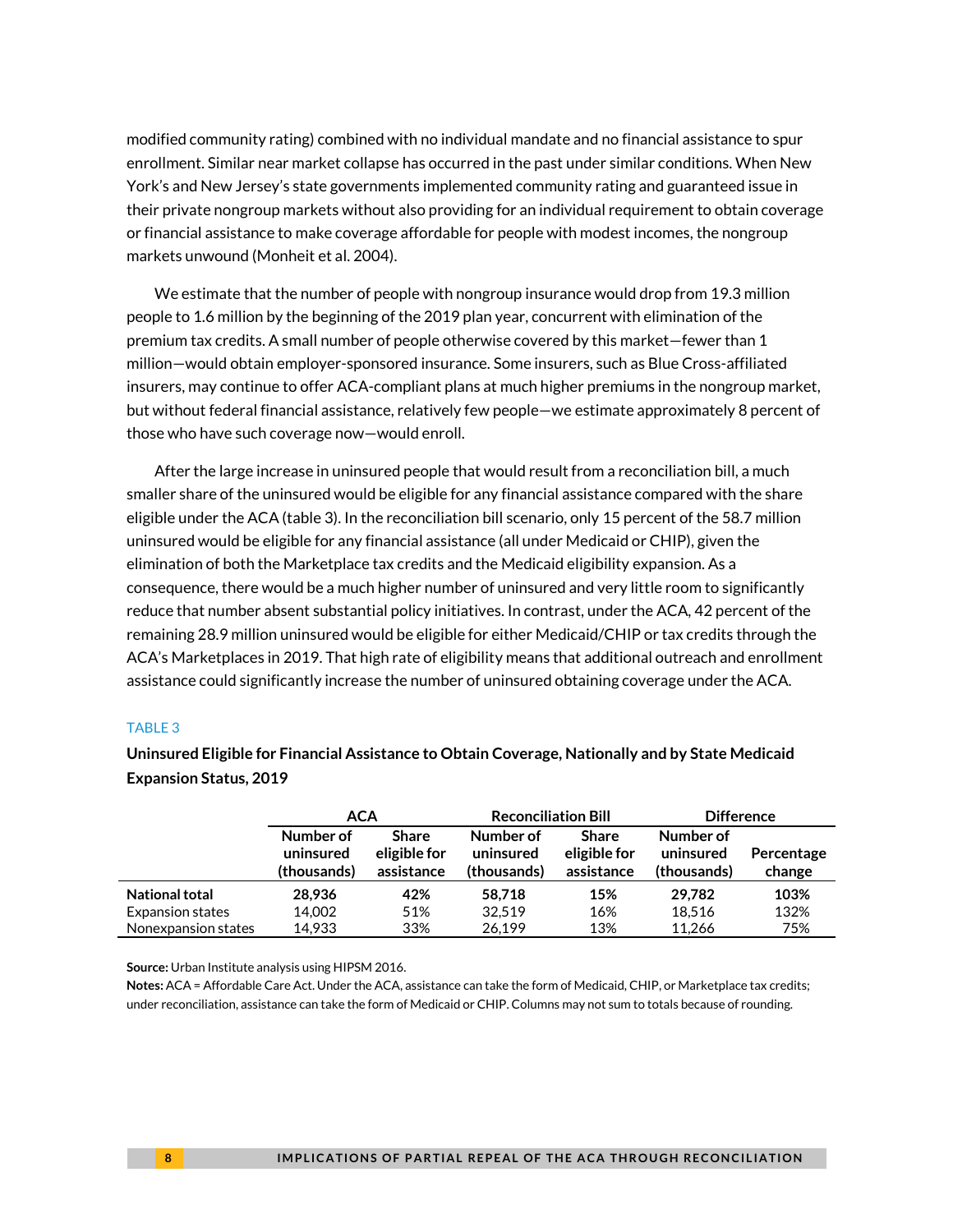#### **Characteristics of Those Becoming Uninsured**

Table 4 provides income, age, employment, race/ethnicity, and educational attainment characteristics of the 29.8 million people becoming uninsured under the anticipated reconciliation bill. We find that approximately 53 percent of those becoming uninsured would be people with family income between 100 and 400 percent of the federal poverty level (FPL). The remaining increase in the number of uninsured would be almost evenly split between those with lower and higher incomes, 25 percent with income below 100 percent of FPL and 23 percent with income over 400 percent of FPL. These newly uninsured people would be spread broadly through the age distribution: 13 percent children under age 18, 38 percent young adults ages 18 to 34, and 49 percent adults ages 35 to 64.

The vast majority of those becoming uninsured would be members of working families (82 percent), and more than half (56 percent) would be non-Hispanic whites. The vast majority of adults becoming uninsured would lack college degrees (80 percent).

Uninsurance rates for people of all characteristics measured would increase by at least 50 percent under the reconciliation approach. For example, 10 percent of those with family income from 150 to 200 percent of the FPL are uninsured under the ACA, but that rate would increase to 26 percent under the reconciliation approach. Under the ACA, 7 percent of white, non-Hispanic people would be uninsured in 2019, but 18 percent would be uninsured under the reconciliation approach. Uninsurance rates for adults with a high school diploma would increase from 16 percent under the ACA to 30 percent.

#### TABLE 4

|                   | <b>Thousands of</b><br>people | <b>Share losing</b><br>coverage | Uninsurance rate<br>under ACA | Uninsurance<br>rate under<br>reconciliation bill |
|-------------------|-------------------------------|---------------------------------|-------------------------------|--------------------------------------------------|
| Income level      |                               |                                 |                               |                                                  |
| < 100% of FPL     | 7,357                         | 25%                             | 14%                           | 27%                                              |
| 100-150% of FPL   | 5,004                         | 17%                             | 8%                            | 28%                                              |
| 150-200% of FPL   | 3,792                         | 13%                             | 10%                           | 26%                                              |
| 200-300% of FPL   | 4,059                         | 14%                             | 10%                           | 20%                                              |
| 300-400% of FPL   | 2,836                         | 10%                             | 6%                            | 15%                                              |
| > 400% of FPL     | 6,733                         | 23%                             | 11%                           | 18%                                              |
| Total             | 29,782                        | 100%                            | 11%                           | 21%                                              |
| Age group (years) |                               |                                 |                               |                                                  |
| ~18               | 3,998                         | 13%                             | 4%                            | 9%                                               |
| $18 - 24$         | 4,842                         | 16%                             | 14%                           | 31%                                              |
| $25 - 34$         | 6,341                         | 21%                             | 18%                           | 32%                                              |
| $35 - 44$         | 4.967                         | 17%                             | 14%                           | 26%                                              |
| $45 - 54$         | 5,103                         | 17%                             | 11%                           | 23%                                              |
| $55 - 64$         | 4,532                         | 15%                             | 8%                            | 19%                                              |
| Total             | 29,782                        | 100%                            | 11%                           | 21%                                              |

**Characteristics of Those Losing Coverage under an Anticipated Reconciliation Bill and Uninsurance Rates under the ACA and an Anticipated Reconciliation Bill, 2019**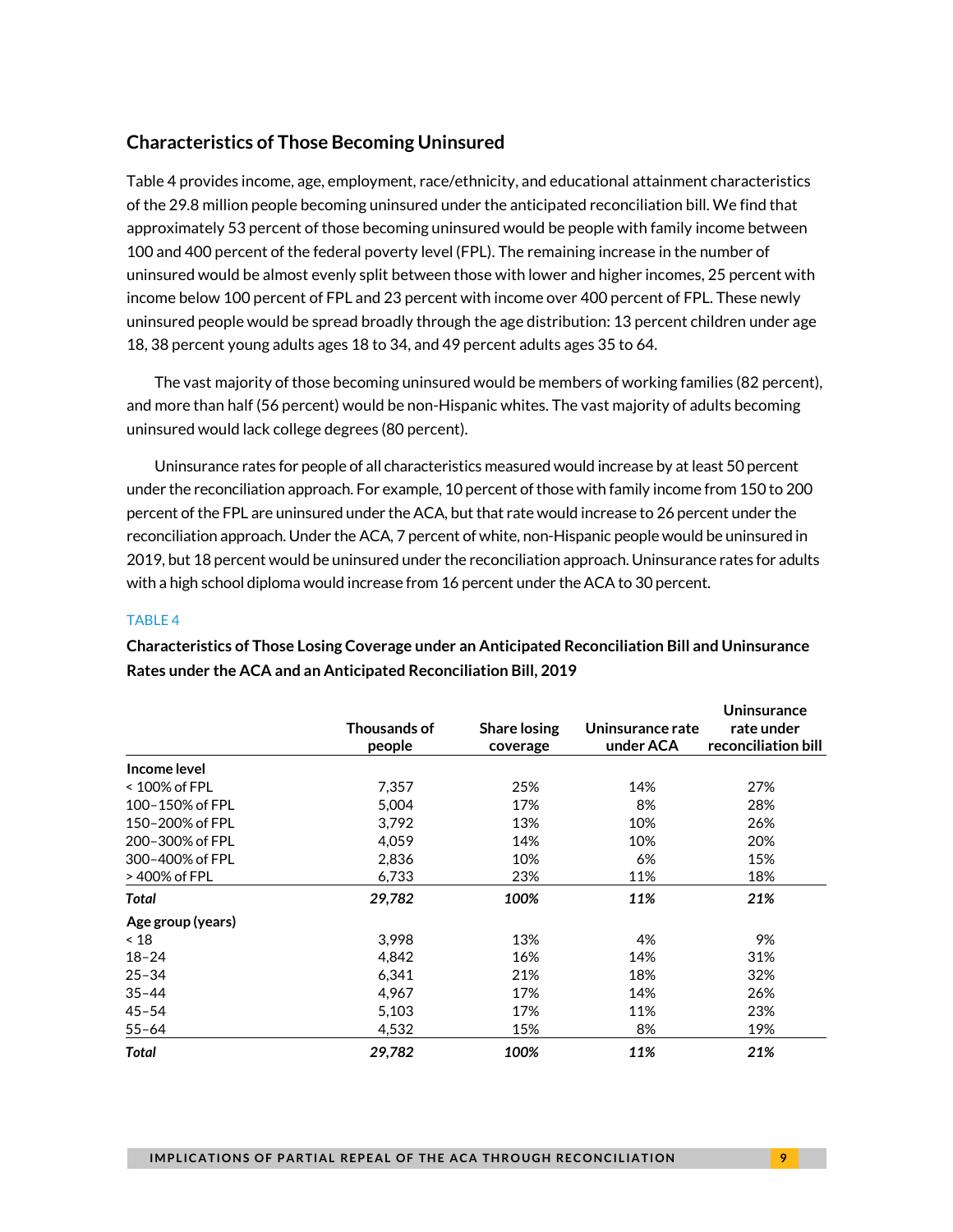|                                 |              |                     |                  | <b>Uninsurance</b>  |
|---------------------------------|--------------|---------------------|------------------|---------------------|
|                                 | Thousands of | <b>Share losing</b> | Uninsurance rate | rate under          |
|                                 | people       | coverage            | under ACA        | reconciliation bill |
| <b>Family employment status</b> |              |                     |                  |                     |
| No worker                       | 5,400        | 18%                 | 16%              | 29%                 |
| Part-time only                  | 4,690        | 16%                 | 16%              | 33%                 |
| At least one full-time worker   | 19,692       | 66%                 | 9%               | 18%                 |
| Total                           | 29,782       | 100%                | 11%              | 21%                 |
| Race and ethnicity              |              |                     |                  |                     |
| White, non-Hispanic             | 16,623       | 56%                 | 7%               | 18%                 |
| Black, non-Hispanic             | 3,497        | 12%                 | 11%              | 20%                 |
| Hispanic                        | 6,501        | 22%                 | 21%              | 32%                 |
| Asian                           | 2,033        | 7%                  | 9%               | 22%                 |
| American Indian/Alaska Native   | 654          | 2%                  | 14%              | 26%                 |
| Other, non-Hispanic             | 475          | 2%                  | 7%               | 16%                 |
| Total                           | 29,782       | 100%                | 11%              | 21%                 |
| <b>Educational attainment</b>   |              |                     |                  |                     |
| Less than high school           | 3,493        | 14%                 | 31%              | 47%                 |
| High school                     | 10,222       | 40%                 | 16%              | 30%                 |
| Some college                    | 6,906        | 27%                 | 11%              | 24%                 |
| College                         | 3,665        | 14%                 | 7%               | 17%                 |
| Graduate school                 | 1,497        | 6%                  | 4%               | 12%                 |
| Total                           | 25,785       | 100%                | 13%              | 26%                 |

**Notes:** ACA = Affordable Care Act; FPL = federal poverty level. Columns may not sum to totals because of rounding.

#### **Government Spending on Health Care and Uncompensated Care**

Under reconciliation, the federal government would spend \$67 billion less on Medicaid/CHIP for the nonelderly and \$42 billion less on Marketplace financial assistance (premium tax credits and cost-sharing reductions) in 201[9.](#page-29-4) $^5$  This reduces spending on these programs by \$109 billion that year (table 5  $\,$ and figure 2) and by \$1.3 trillion from 2019 to 2028 (table 5). State governments would reduce their spending on Medicaid/CHIP by \$4 billion in 2019 (table 5 and figure 3) and by \$76 billion from 2019 to 2028 (table 5). Total government spending on these programs would therefore be \$1.4 trillion below the levels estimated under the ACA.

Table 6 shows state-specific estimates for 2019 to 2028 changes in federal spending on Medicaid/CHIP and Marketplace financial assistance. States that expanded Medicaid and enrolled larger numbers of residents in the Marketplaces would lose the most federal funding under the reconciliation bill. For example, California would lose \$160 billion in federal funding over the 10 years, and New York would lose \$57 billion. Although they had not expanded Medicaid eligibility, Florida and Texas would lose \$87 and \$62 billion in federal funding for health care, respectively, because of their large populations and high rates of Marketplace enrollment. (State-by-state 2019 federal spending estimates and 2019–28 state Medicaid/CHIP spending estimates are provided in appendix tables.)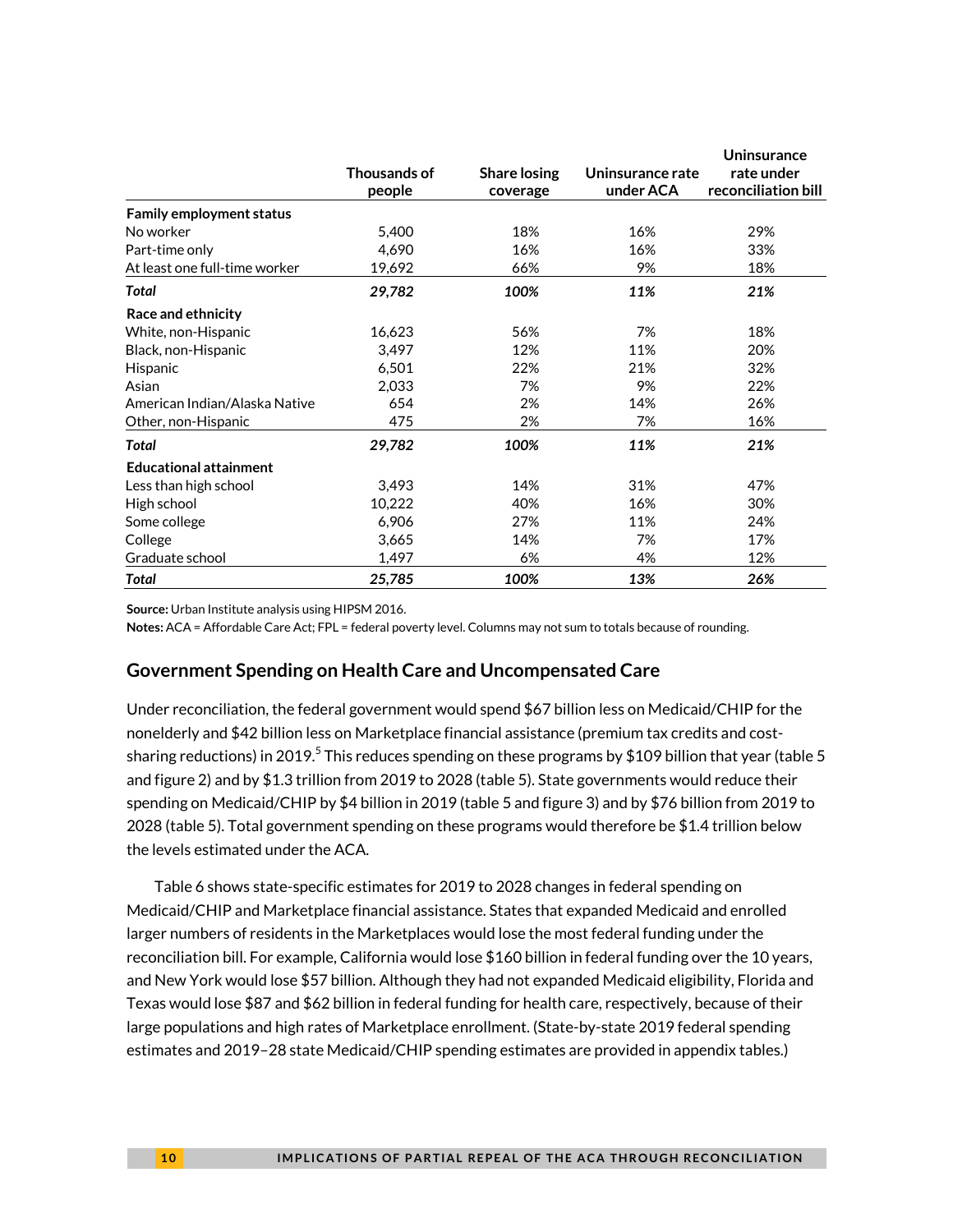#### TABLE 5

#### **Government Spending on Medicaid/CHIP for the Nonelderly and Marketplace Financial Assistance, 2019 and 2019–28**

*Billions of dollars*

|                                                    | 2019       |                       |                   | 2019-28    |                       |                   |  |  |
|----------------------------------------------------|------------|-----------------------|-------------------|------------|-----------------------|-------------------|--|--|
|                                                    |            | <b>Reconciliation</b> |                   |            | <b>Reconciliation</b> |                   |  |  |
|                                                    | <b>ACA</b> | bill                  | <b>Difference</b> | <b>ACA</b> | bill                  | <b>Difference</b> |  |  |
| Medicaid/CHIP spending                             | \$525      | \$453                 | $-572$            | \$6,643    | \$5,740               | $-$ \$902         |  |  |
| Federal                                            | \$330      | \$263                 | -\$67             | \$4.153    | \$3.327               | -\$826            |  |  |
| State                                              | \$195      | \$191                 | -\$4              | \$2,489    | \$2,413               | -\$76             |  |  |
| <b>Federal Marketplace</b><br>financial assistance | \$42       | \$0                   | $-$ \$42          | \$465      | \$0                   | -\$465            |  |  |
| Total federal spending                             | \$372      | \$263                 | $-5109$           | \$4.618    | \$3,327               | $-$1,291$         |  |  |
| Total state spending                               | \$195      | \$191                 | -\$4              | \$2.489    | \$2,413               | -\$76             |  |  |
| <b>Total federal and state</b><br>spending         | \$567      | \$453                 | $-$114$           | \$7.107    | \$5,740               | $-$1,367$         |  |  |

**Source:** Urban Institute analysis using HIPSM 2016.

**Notes:** ACA = Affordable Care Act. Columns may not sum to totals because of rounding.

#### **Federal Government Spending on Medicaid/CHIP Federal Government Spending on Medicaid/ and Marketplace Assistance, 2019 CHIP and Marketplace Assistance, 2019–28**



**Note:** ACA = Affordable Care Act. **Note:** ACA = Affordable Care Act.

#### FIGURE 2 FIGURE 3

*Billions of dollars Billions of dollars*



**Source:** Urban Institute analysis using HIPSM 2016. **Source:** Urban Institute analysis using HIPSM 2016.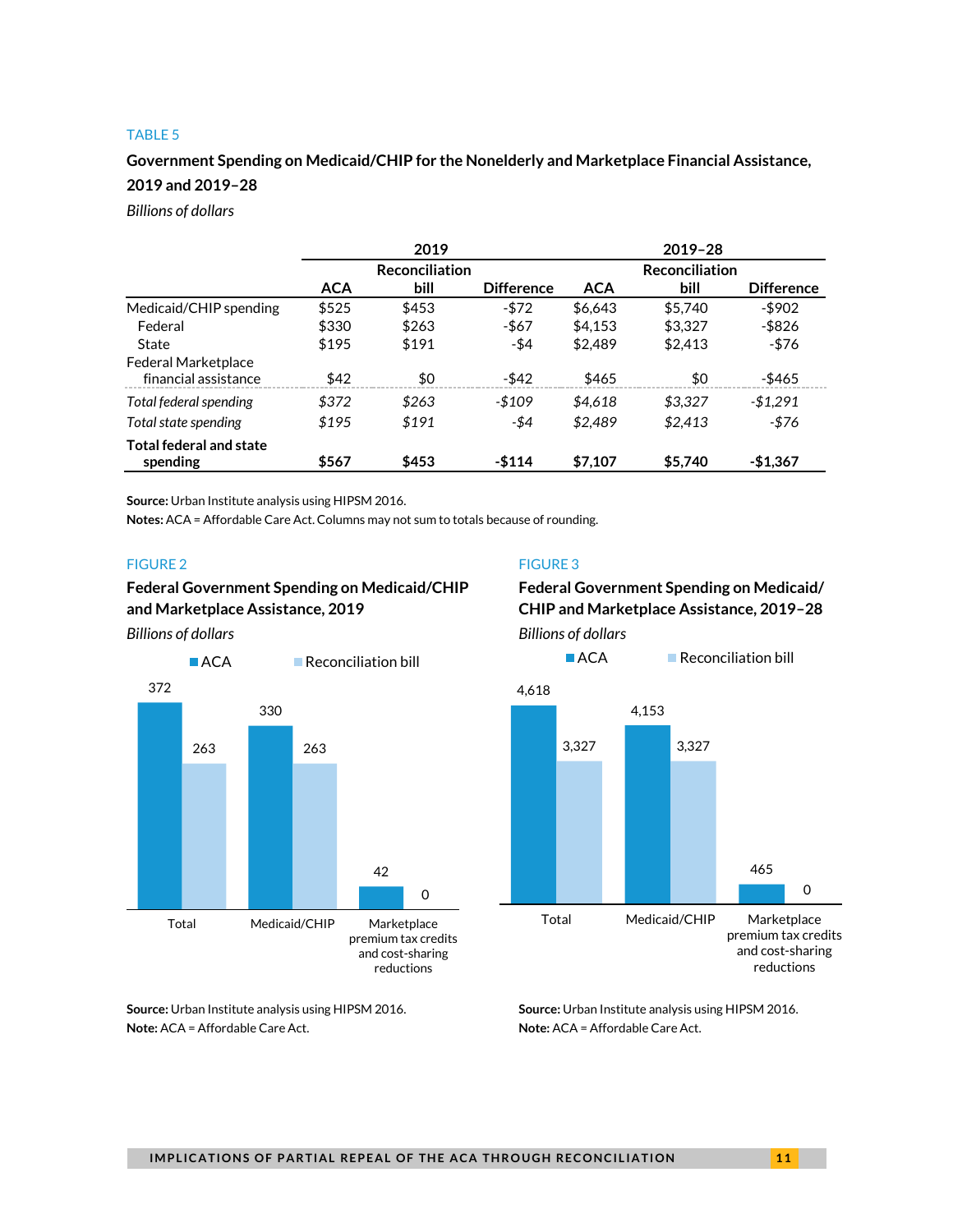#### TABLE 6

**Federal Spending on Medicaid/CHIP and Marketplace Financial Assistance under the ACA and under an Anticipated Reconciliation Bill, by State and Medicaid Expansion Status, 2019–28** *Billions of dollars*

|                   | Reconciliation |                    |         |             |             |                       |          |  |  |  |
|-------------------|----------------|--------------------|---------|-------------|-------------|-----------------------|----------|--|--|--|
|                   |                | <b>ACA</b>         |         | Bill        |             | <b>Difference</b>     |          |  |  |  |
|                   |                | <b>Premium tax</b> |         |             |             | <b>Premium tax</b>    |          |  |  |  |
|                   |                | credits and        |         |             |             | credits and           |          |  |  |  |
|                   | Medicaid/      | cost-sharing       |         | Medicaid/   |             | Medicaid/cost-sharing |          |  |  |  |
| <b>State</b>      | <b>CHIP</b>    | reductions         | Total   | <b>CHIP</b> | <b>CHIP</b> | reductions            | Total    |  |  |  |
| Expansion         |                |                    |         |             |             |                       |          |  |  |  |
| states            |                |                    |         |             |             |                       |          |  |  |  |
| Alaska            | \$12           | \$2                | \$13    | \$10        | $- $1$      | $-$ \$2               | $-$ \$3  |  |  |  |
| Arizona           | \$142          | \$10               | \$152   | \$110       | $-$ \$32    | $- $10$               | $-$ \$42 |  |  |  |
| Arkansas          | \$42           | \$2                | \$44    | \$34        | $-$ \$8     | $-$ \$2               | $- $10$  |  |  |  |
| California        | \$364          | \$61               | \$425   | \$265       | $-$ \$99    | $- $61$               | $-$160$  |  |  |  |
| Colorado          | \$74           | \$2                | \$77    | \$44        | -\$31       | -\$2                  | $-$ \$33 |  |  |  |
| Connecticut       | \$52           | \$4                | \$56    | \$41        | $-$10$      | $-$ \$4               | $- $15$  |  |  |  |
| Delaware          | \$15           | $<$ \$1            | \$16    | \$12        | $-$ \$3     | $-$ \$1               | $-$ \$4  |  |  |  |
| District of       |                |                    |         |             |             |                       |          |  |  |  |
| Columbia          | \$18           | < \$1              | \$18    | \$17        | $-$ \$2     | $-$ \$1               | $-52$    |  |  |  |
| Hawaii            | \$15           | $<$ \$1            | \$16    | \$12        | $-$ \$4     | $-$ \$1               | $-$ \$4  |  |  |  |
| <b>Illinois</b>   | \$158          | \$12               | \$170   | \$120       | -\$37       | $- $12$               | $-$ \$50 |  |  |  |
| Indiana           | \$81           | \$5                | \$86    | \$67        | $-$14$      | $- $5$                | $- $19$  |  |  |  |
| Iowa              | \$34           | \$2                | \$36    | \$29        | $- $5$      | $-$ \$2               | $- $7$   |  |  |  |
| Kentucky          | \$106          | \$3                | \$108   | \$59        | $-$ \$47    | $- $3$                | $- $50$  |  |  |  |
| Louisiana         | \$74           | \$4                | \$78    | \$52        | $- $23$     | $-$ \$4               | $- $27$  |  |  |  |
| Maryland          | \$80           | \$4                | \$84    | \$57        | $-$23$      | $-$ \$4               | $- $28$  |  |  |  |
| Massachusetts     | \$95           | \$5                | \$100   | \$78        | $- $17$     | $- $5$                | $-$ \$23 |  |  |  |
| Michigan          | \$149          | \$8                | \$157   | \$119       | $- $30$     | $-$ \$8               | $- $38$  |  |  |  |
| Minnesota         | \$82           | \$2                | \$84    | \$68        | $-$15$      | $-52$                 | $-$16$   |  |  |  |
| Montana           | \$23           | \$1                | \$24    | \$14        | $-59$       | $- $1$                | $- $10$  |  |  |  |
| Nevada            | \$35           | \$4                | \$39    | \$22        | -\$13       | -\$4                  | $-$16$   |  |  |  |
| New               |                |                    |         |             |             |                       |          |  |  |  |
| Hampshire         | \$14           | \$1                | \$15    | \$10        | $-$ \$4     | -\$1                  | $-$ \$5  |  |  |  |
| New Jersey        | \$135          | \$7                | \$142   | \$82        | $-$ \$53    | $- $7$                | $-$ \$60 |  |  |  |
| <b>New Mexico</b> | \$72           | \$1                | \$74    | \$46        | $-$27$      | $-51$                 | $- $28$  |  |  |  |
| New York          | \$348          | \$10               | \$358   | \$301       | $-$ \$47    | $- $10$               | $-$ \$57 |  |  |  |
| North Dakota      | \$7            | < 11               | \$8     | \$5         | $-52$       | $-$ \$1               | $-$ \$3  |  |  |  |
| Ohio              | \$177          | \$6                | \$183   | \$135       | $-$ \$42    | $-$ \$6               | $-$ \$48 |  |  |  |
| Oregon            | \$83           | \$3                | \$86    | \$47        | $-$ \$35    | $-$ \$3               | $- $38$  |  |  |  |
| Pennsylvania      | \$154          | \$13               | \$167   | \$131       | $- $23$     | $- $13$               | $- $36$  |  |  |  |
| Rhode Island      | \$21           | -\$1               | \$22    | \$14        | $- $7$      | $-51$                 | $-57$    |  |  |  |
| Vermont           | \$11           | < 11               | \$12    | \$9         | $-$ \$2     | $- $1$                | $-$ \$3  |  |  |  |
| Washington        | \$90           | \$5                | \$95    | \$52        | $- $38$     | $-$ \$5               | $- $43$  |  |  |  |
| West Virginia     | \$35           | \$2                | \$37    | \$23        | $- $12$     | $-$ \$2               | $-$14$   |  |  |  |
| Expansion         |                |                    |         |             |             |                       |          |  |  |  |
| states total      | \$2,799        | \$184              | \$2,983 | \$2,085     | $-$715$     | $- $184$              | -\$899   |  |  |  |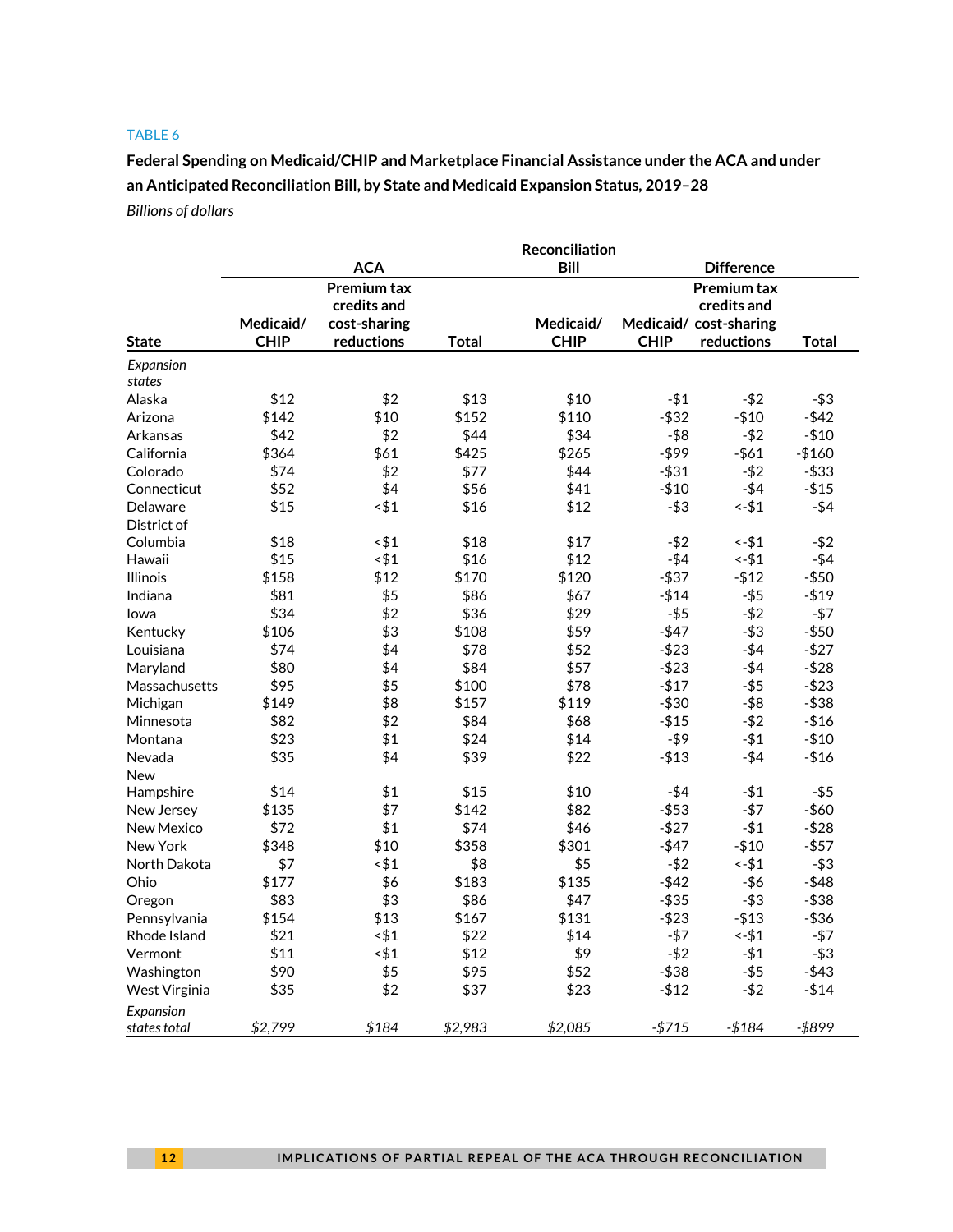|                             | Reconciliation           |                                                                 |              |                          |             |                                                            |              |  |  |  |
|-----------------------------|--------------------------|-----------------------------------------------------------------|--------------|--------------------------|-------------|------------------------------------------------------------|--------------|--|--|--|
|                             |                          | <b>ACA</b>                                                      |              | <b>Bill</b>              |             | <b>Difference</b>                                          |              |  |  |  |
|                             | Medicaid/<br><b>CHIP</b> | <b>Premium tax</b><br>credits and<br>cost-sharing<br>reductions |              | Medicaid/<br><b>CHIP</b> | <b>CHIP</b> | <b>Premium tax</b><br>credits and<br>Medicaid/cost-sharing |              |  |  |  |
| <b>State</b>                |                          |                                                                 | <b>Total</b> |                          |             | reductions                                                 | <b>Total</b> |  |  |  |
| Nonexpansion<br>states      |                          |                                                                 |              |                          |             |                                                            |              |  |  |  |
| Alabama                     | \$47                     | \$12                                                            | \$59         | \$43                     | $-$ \$3     | $- $12$                                                    | $- $15$      |  |  |  |
| Florida                     | \$181                    | \$68                                                            | \$249        | \$162                    | $- $19$     | $-$ \$68                                                   | $-$ \$87     |  |  |  |
| Georgia                     | \$101                    | \$20                                                            | \$121        | \$88                     | $- $12$     | $- $20$                                                    | $- $33$      |  |  |  |
| Idaho                       | \$26                     | \$4                                                             | \$29         | \$23                     | $- $3$      | $-$ \$4                                                    | $-$ \$6      |  |  |  |
| Kansas                      | \$24                     | \$4                                                             | \$28         | \$22                     | $-$ \$2     | $-$ \$4                                                    | -\$6         |  |  |  |
| Maine                       | \$17                     | \$4                                                             | \$21         | \$17                     | $-$ \$1     | -\$4                                                       | $-$ \$5      |  |  |  |
| Mississippi                 | \$44                     | \$5                                                             | \$49         | \$40                     | $-$ \$4     | $-$ \$5                                                    | $-$ \$9      |  |  |  |
| Missouri                    | \$80                     | \$13                                                            | \$93         | \$75                     | $-$ \$6     | $- $13$                                                    | $- $18$      |  |  |  |
| Nebraska                    | \$15                     | \$4                                                             | \$19         | \$15                     | $-$ \$1     | $-$ \$4                                                    | $-$ \$5      |  |  |  |
| North Carolina              | \$146                    | \$38                                                            | \$184        | \$125                    | $-521$      | $- $38$                                                    | $-$ \$59     |  |  |  |
| Oklahoma                    | \$48                     | \$8                                                             | \$56         | \$47                     | $-$ \$2     | $-$ \$8                                                    | -\$9         |  |  |  |
| South Carolina              | \$54                     | \$11                                                            | \$65         | \$53                     | $- $1$      | $-$11$                                                     | $-$12$       |  |  |  |
| South Dakota                | \$8                      | \$1                                                             | \$9          | \$8                      | $-$ \$1     | $- $1$                                                     | $- $1$       |  |  |  |
| Tennessee                   | \$98                     | \$11                                                            | \$108        | \$82                     | $-$16$      | $-$11$                                                     | $-$27$       |  |  |  |
| <b>Texas</b>                | \$323                    | \$46                                                            | \$369        | \$307                    | $- $17$     | $-$46$                                                     | $-$ \$62     |  |  |  |
| Utah                        | \$33                     | \$3                                                             | \$36         | \$31                     | $- $1$      | $-$ \$3                                                    | $-$ \$5      |  |  |  |
| Virginia                    | \$56                     | \$15                                                            | \$72         | \$54                     | $- $3$      | $- $15$                                                    | $- $18$      |  |  |  |
| Wisconsin                   | \$49                     | \$11                                                            | \$60         | \$47                     | $-$ \$2     | $- $11$                                                    | $- $13$      |  |  |  |
| Wyoming                     | \$5                      | \$2                                                             | \$6          | \$4                      | $-$ \$1     | $-$ \$2                                                    | $-52$        |  |  |  |
| Nonexpansion                |                          | \$280                                                           |              |                          |             | $-$280$                                                    |              |  |  |  |
| states total                | \$1,354                  |                                                                 | \$1,634      | \$1,242                  | $-$112$     |                                                            | $- $392$     |  |  |  |
| <b>National</b><br>estimate | \$4,153                  | \$465                                                           | \$4,618      | \$3,327                  | $-$ \$826   | $-$465$                                                    | $-$1,291$    |  |  |  |

**Notes:** ACA = Affordable Care Act; CHIP = Children's Health Insurance Program. Numbers are rounded to the nearest \$1 billion, so columns might not sum precisely to totals.

As the number of uninsured increases under the reconciliation bill, the amount of uncompensated care sought would increase as well. But the source of financing this increased demand is very unclear. The uninsured use less medical care than they would if they had health insurance coverage, but they do use some care. This care is financed in different ways: some care is paid for directly by the uninsured, some is financed by the federal government (e.g., Medicare and Medicaid disproportionate share hospital [DSH] programs), some is financed by state and local governments (e.g., uncompensated care pools, Medicaid DSH, funding for public hospitals), and some is financed by providers (e.g., hospitals, physicians, pharmaceutical companies) delivering free or reduced-price care. We assume that newly uninsured people will contribute to the costs of their own care consistent with the patterns of spending by uninsured people with similar characteristics and health needs under current law.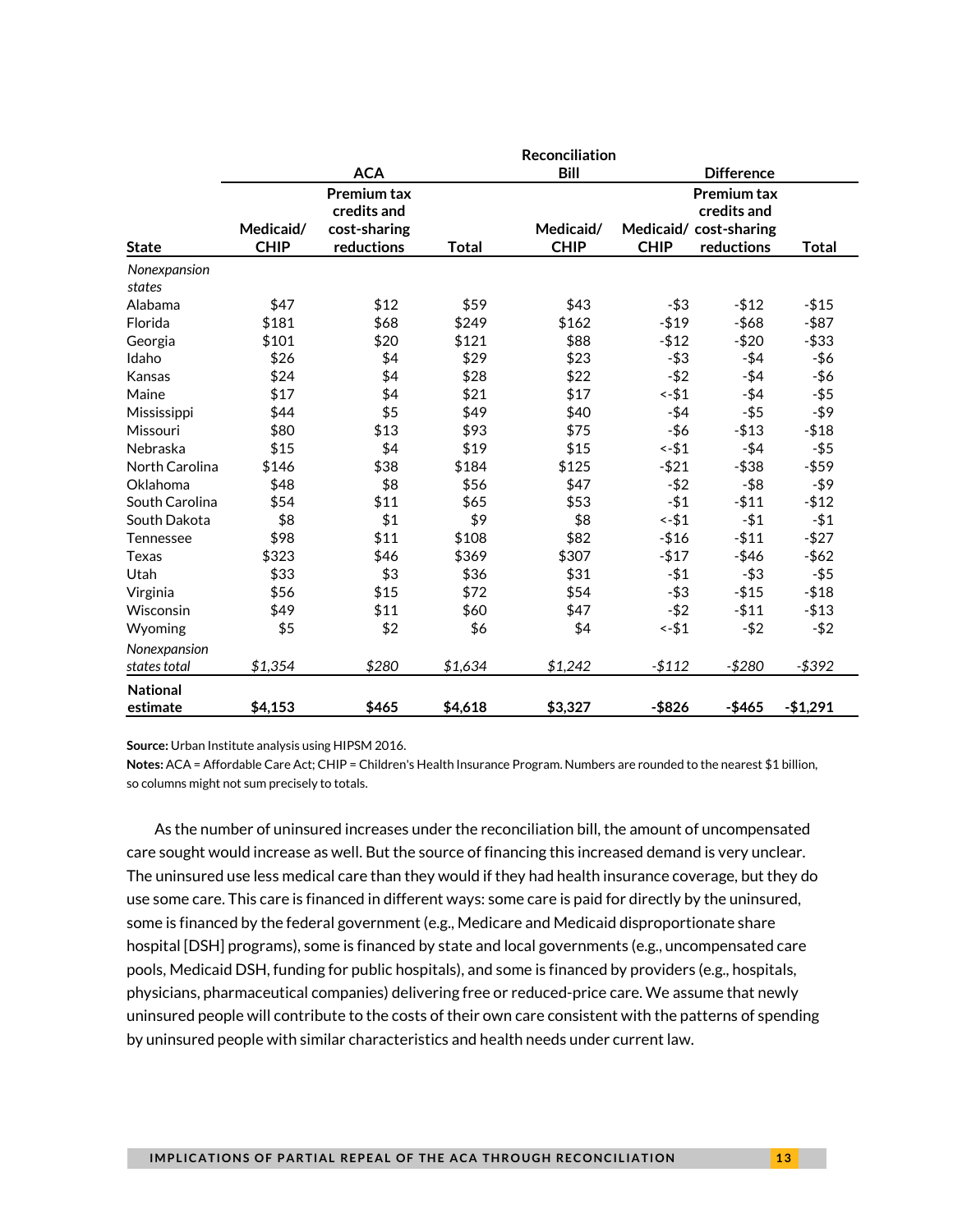No source of uncompensated care funding increases automatically with an increase in the number of uninsured, so it is unclear whether funding would increase to meet the demand. We estimate that under current law, the federal government would spend \$23 billion on uncompensated care in 2019 and \$262 billion from 2019 to 2028 (table 7). State and local governments would spend \$14 billion on uncompensated care in 2019 and \$164 billion over 10 years. Providers would contribute \$20 billion in services for the uninsured in 2019 and \$230 billion over 10 years. These amounts are consistent with total demand for uncompensated care of \$57 billion in 2019, \$656 billion over 10 years.

With the uninsured increasing by almost 30 million by 2019, uninsured people would seek an additional \$88 billion in uncompensated care in 2019 and an additional \$1.1 trillion from 2019 to 2028. However, the federal DSH programs would not increase beyond current levels without explicit federal action, and that action was not part of the January 2016 reconciliation bill. $^5$  $^5$  Therefore, we assume federal uncompensated care funding would remain fixed. State and local governments could increase revenue to address the uncompensated care funding shortfall, providers could increase their provision of free services to the uninsured, unmet medical need could increase because the shortfall is not financed, or some combination of these possibilities could occur.

We provide two scenarios in table 7: the first assumes the uncompensated care shortfall is addressed by providers increasing their delivery of free and reduced price care, and the second assumes the shortfall is financed by state and local governments. While neither state and local governments nor providers are likely to be able to finance the extra care sought on their own, these scenarios show the large financing challenge facing the health care system under the reconciliation bill. If state and local governments were to assume all costs related to the increase in uncompensated care sought, their support for uncompensated care would have to increase more than sixfold. If providers were to assume all the increase in demand, their support for uncompensated care would have to more than quadruple. While some combination of increases from state and local governments and providers may occur, the large increase in services sought by the uninsured is unlikely to be met, and the increased burden on the uninsured will produce even greater financial burdens and more unmet need for health care services.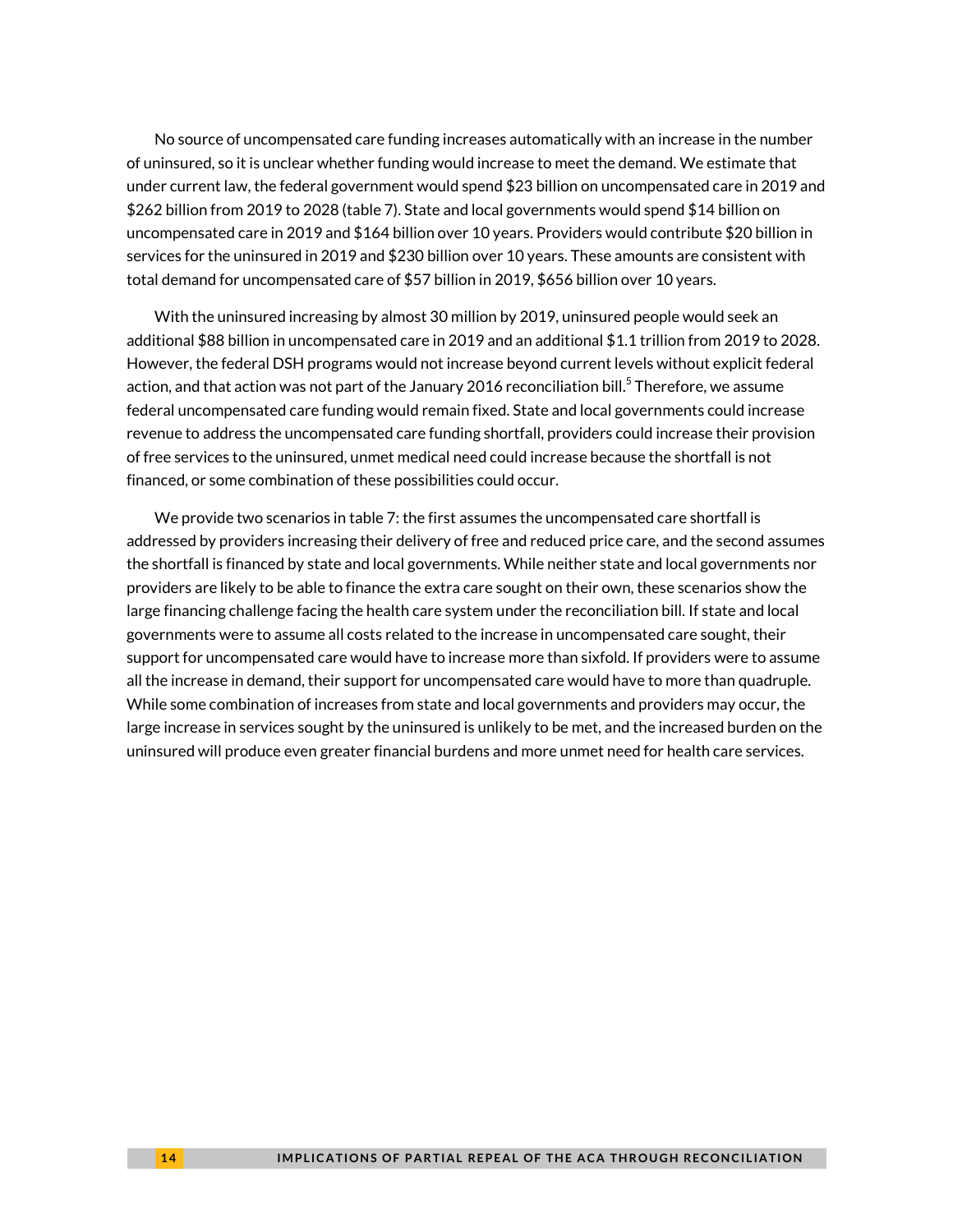#### TABLE 7

#### **Alternative Scenarios for Financing Uncompensated Care, 2019 and 2019–28**

*Billions of dollars*

|                                                                             | 2019       |                |                                                                         | 2019-28    |                       |                   |  |
|-----------------------------------------------------------------------------|------------|----------------|-------------------------------------------------------------------------|------------|-----------------------|-------------------|--|
|                                                                             |            | Reconciliation |                                                                         |            | <b>Reconciliation</b> |                   |  |
|                                                                             | <b>ACA</b> | bill           | <b>Difference</b>                                                       | <b>ACA</b> | bill                  | <b>Difference</b> |  |
| Total demand for                                                            |            |                |                                                                         |            |                       |                   |  |
| uncompensated care                                                          | \$57       | \$145          | \$88                                                                    | \$656      | \$1,723               | \$1,067           |  |
| Scenario 1: No increase in federal or state/local uncompensated care funds; |            |                |                                                                         |            |                       |                   |  |
|                                                                             |            |                | all increase in demand borne by providers                               |            |                       |                   |  |
| Federal government                                                          | \$23       | \$23           | \$0                                                                     | \$262      | \$262                 | \$0               |  |
| State/local government                                                      | \$14       | \$14           | \$0                                                                     | \$164      | \$164                 | \$0               |  |
| Providers                                                                   | \$20       | \$108          | \$88                                                                    | \$230      | \$1.296               | \$1,067           |  |
|                                                                             |            |                | Scenario 2: No increase in federal uncompensated care funds or provider |            |                       |                   |  |
|                                                                             |            |                | contributions; all increase in demand borne by states and localities    |            |                       |                   |  |
| Federal government                                                          | \$23       | \$23           | \$0                                                                     | \$262      | \$262                 | \$0               |  |
| State/local government                                                      | \$14       | \$102          | \$88                                                                    | \$164      | \$1,231               | \$1,067           |  |
| Providers                                                                   | \$20       | \$20           | \$0                                                                     | \$230      | \$230                 | \$0               |  |

**Source:** Urban Institute analysis using HIPSM 2016.

**Notes:** ACA = Affordable Care Act. Columns may not sum to totals because of rounding.

#### **Elimination of the Individual and Employer Mandates in 2017**

So far, our analysis has focused on the 2019 effects of the reconciliation approach. In this section, we analyze the implications of eliminating the individual and employer mandates immediately after passage in 2017. We do this because the 2016 reconciliation bill would have immediately stopped collections of these penalties.

ACA-compliant nongroup premiums for 2017 were set in 2016 before the start of the open enrollment period, following months of review by state departments of insurance and, in some cases, the federal government. Before the governmental review process, insurers assess and refine their product offerings for the coming year, and their actuaries and others prepare their proposed premiums based on last year's experiences, expected changes in the nongroup risk pool for the coming year, and other considerations. Once premiums are approved, they are locked in for the coming plan year.

Eliminating the individual mandate (and, to a much smaller degree, the employer mandate) in the middle of a plan year would change the rules of the insurance market after the year's premiums have been set. Fewer people would keep their health insurance for the remainder of the year. Once they are informed that there would no longer be a tax penalty for remaining uninsured, some people would drop their coverage after the start of the plan year. As healthier people drop coverage, premium collections across the nongroup market would be lower than the health care costs incurred by those who remain insured. This type of pricing disconnect would affect not only those insurers providing Marketplace coverage but also those selling nongroup coverage outside the Marketplaces, since the entire ACAcompliant nongroup market is treated as a single risk pool.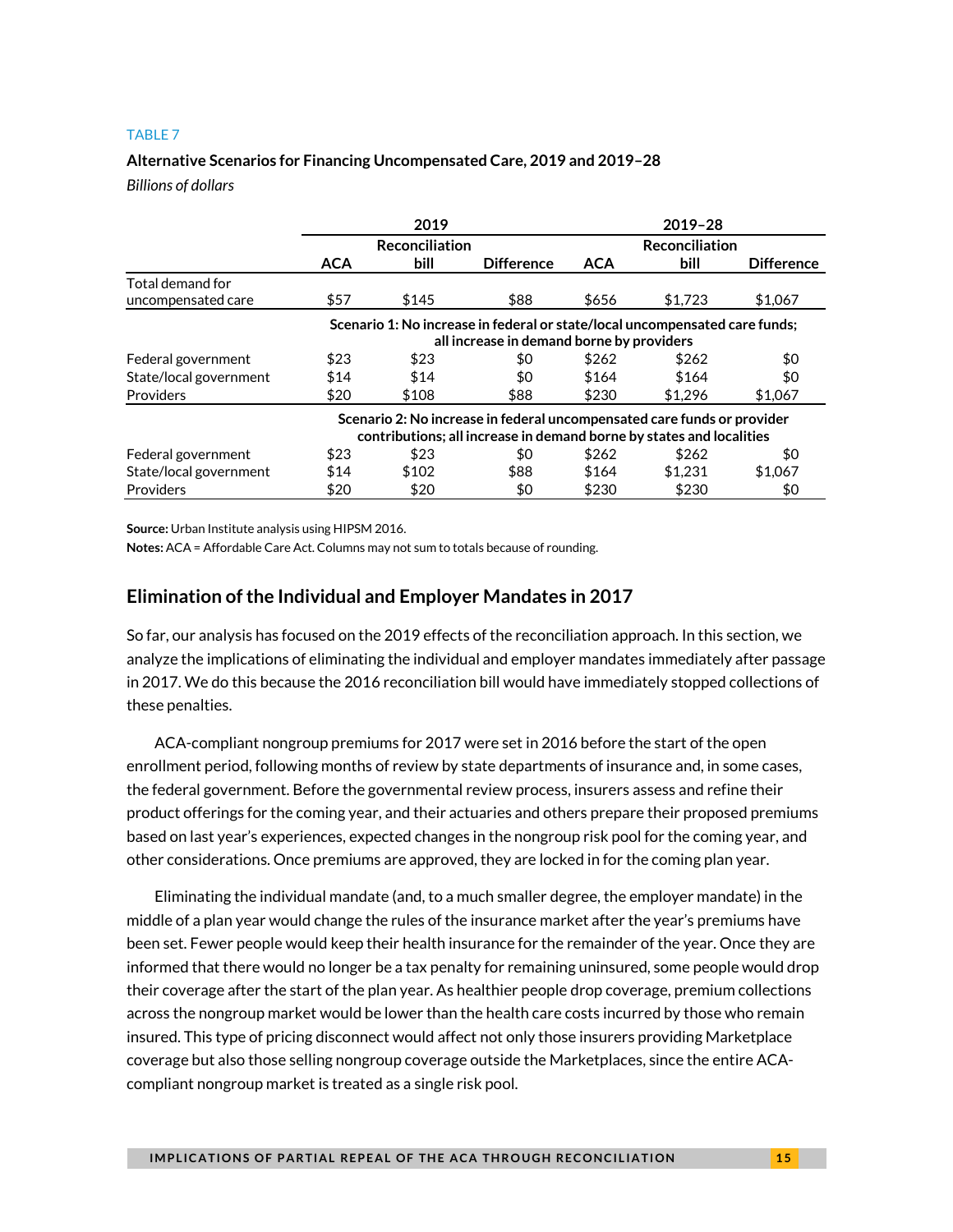If the individual and employer mandates are eliminated while the ACA's Medicaid expansion, Marketplace tax credits and cost-sharing reductions, insurance market reforms, and other components are left in place in 2017, 4.3 million people would drop their ACA-compliant nongroup insurance coverage and become uninsured (table 8). Average health insurance claims for those remaining in the ACA-compliant private nongroup insurance markets would be about 10 percent higher than if the 4.3 million people stayed in the pool as they would under the ACA (data not shown); this would place financial pressure on the markets' insurers. The continuation of Marketplace financial assistance is critical to averting even higher short-run increases in average claims because the lower-priced coverage provided to many modest-income people is attractive even without a mandate in place.

#### TABLE 8

#### **Nonelderly Coverage Distribution and Insurers' Premium Revenue in 2017**

*Thousands of people*

|                                                                                   |                    | <b>Elimination of individual</b><br>and employer mandates |                   |
|-----------------------------------------------------------------------------------|--------------------|-----------------------------------------------------------|-------------------|
|                                                                                   | <b>Current law</b> | early in year                                             | <b>Difference</b> |
| Coverage                                                                          |                    |                                                           |                   |
| Medicaid                                                                          | 67,950             | 67,950                                                    | 0                 |
| Medicare                                                                          | 3.953              | 3.953                                                     |                   |
| Employer-sponsored insurance                                                      | 149,511            | 149.511                                                   | O                 |
| Other public                                                                      | 4,505              | 4.505                                                     | O                 |
| Nongroup                                                                          | 18,418             | 14,085                                                    | $-4,334$          |
| <b>Uninsured</b>                                                                  | 28,342             | 32,676                                                    | 4,334             |
| <b>Total</b>                                                                      | 272,680            | 272,680                                                   |                   |
|                                                                                   |                    |                                                           |                   |
| Premium revenue (billions)                                                        |                    |                                                           |                   |
| Total premium revenue: current law                                                |                    |                                                           | \$46              |
| Total premium revenue: no mandates, fixed premiums                                | \$37               |                                                           |                   |
| Actuarially fair premiums necessary to cover insurer costs if mandates eliminated |                    |                                                           | \$40              |
| Shortfall in insurer revenue caused by eliminating mandates mid-plan year         |                    |                                                           | \$3               |

**Source:** Urban Institute analysis using HIPSM 2016.

**Note:** Premium revenue includes direct payments by enrollees and premium tax credits financed by the federal government.

Under current law, insurers would collect an estimated \$46 billion in premiums (combining those paid directly by enrollees and the premium tax credits provided by the federal government). If the individual mandate is eliminated early in 2017, insurer premium revenue would drop almost \$10 billion to \$37 billion, yet this revenue would fall more than \$3 billion short of covering insurers' claims and administrative costs. Facing significant financial losses, insurers could request midyear premium adjustments, absorb the financial losses and remain in the markets, or exit the markets entirely. Midyear premium adjustments are likely unfeasible because the standard premium development, review, and approval processes require several months. Some larger insurers could decide to remain in the markets and internalize the losses, but others would surely leave. As a result, even if some insurers remain in some areas, more people would become uninsured in 2017, insurers would suffer financial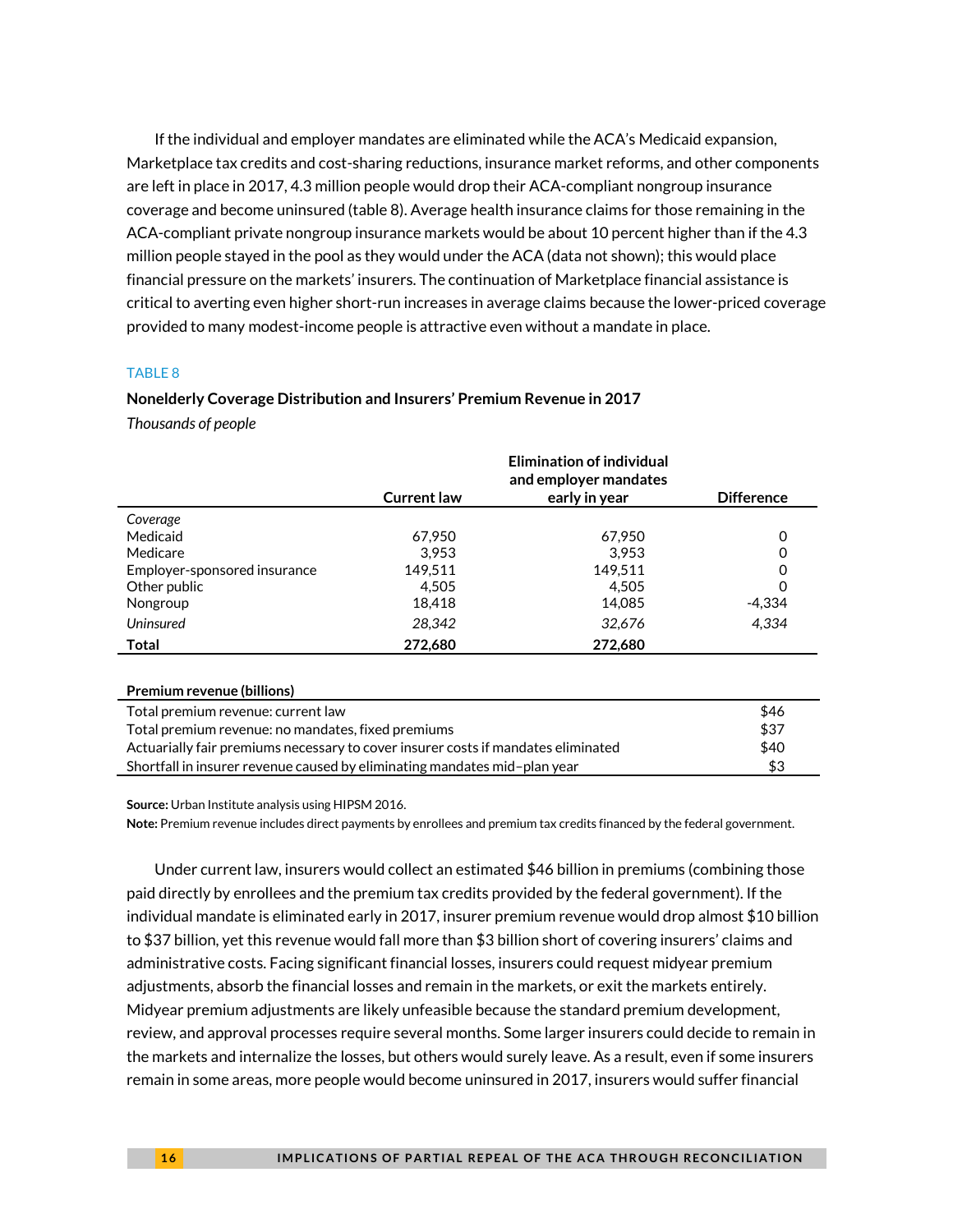losses, and many consumers would be displaced from coverage and provider networks they chose during 2017 open enrollment. Financial burdens for consumers with insurers that leave the market during the year would increase because enrollees would lose credit for deductibles and cost-sharing already paid, even if they are able to enroll with a different insurer. The number of insurers leaving the nongroup market and the effect on consumers would likely be significantly larger in 2018 than in 2017. The 2016 reconciliation bill would have immediately stopped the reinsurance program as well. That would cause further financial losses to insurers than we have estimated here.

The bottom line is that eliminating the individual mandate penalties midyear would lead to a much faster unwinding of private nongroup insurance markets than would occur if the mandate were repealed in 2019. The 2019 estimates presented earlier would still hold, but the effects would begin earlier if the mandates were eliminated prior to the other changes. The effects would begin in 2017 but would likely accelerate in 2018. Any changes to the market rules, mandate, or financial assistance after premiums are set for the plan year would significantly disrupt coverage and care and would cause private financial losses for households and insurers.

Our analysis does not include the additional disruptions to insurers and consumers that would occur if the federal government immediately ceased paying cost-sharing reductions on behalf of lowincome Marketplace enrollees. This is the issue under consideration in the *House v. Burwell* case. We have analyzed the potential implications of the case elsewhere (Blumberg and Buettgens 2016) but not in combination with the issues analyzed here. Eliminating the cost-sharing reductions immediately would impose greater losses on Marketplace insurers than estimated here and would force more insurers out of the Marketplaces, resulting in much broader immediate disruptions for consumers.

### **Discussion**

We estimate that the effects of passing and implementing the reconciliation bill would be large and swift. Yet actual effects would likely be larger, for the following reasons.

- We assume that no additional states would adopt Medicaid expansions if the ACA remains in effect. If additional states expanded Medicaid, the drop in coverage relative to what would occur under current law would be greater than we estimate here.
- **The ACA's individual mandate penalties increase in 2016 to their maximum level. These higher** penalties, which will be felt in early 2017 when taxpayers file their returns, could lead to more people enrolling in coverage the next plan year. We do not include this possible bump in insurance coverage in our ACA estimates. Therefore, we may be underestimating the future coverage gains under the ACA as well as the decline in coverage resulting from partial repeal using a reconciliation approach.
- Many of those remaining uninsured under the ACA are eligible for Medicaid or subsidized private Marketplace coverage. Additional targeted outreach and enrollment assistance could increase health coverage further if the ACA remains in place (Blumberg et al. 2016); by ignoring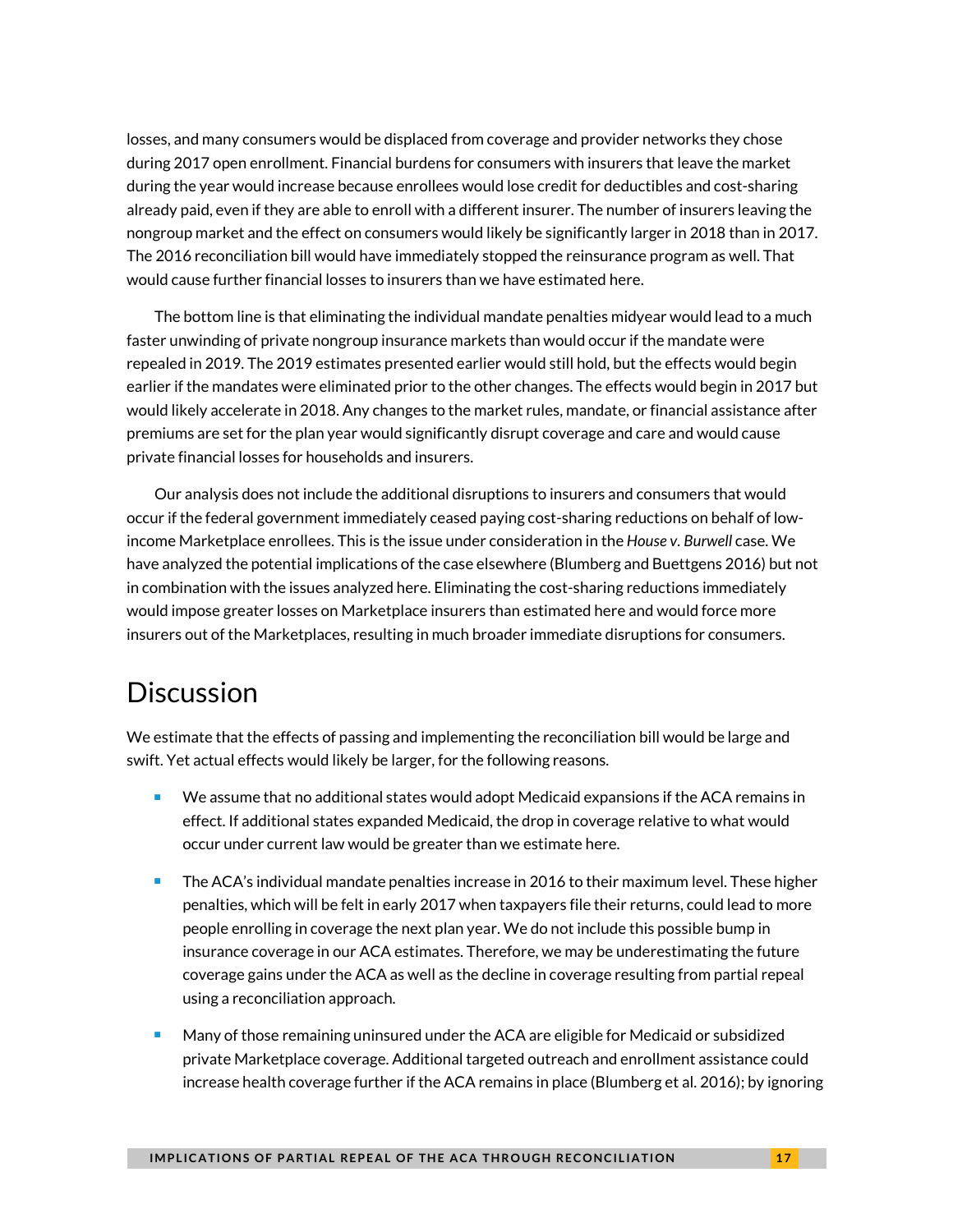this pool of potential coverage expansion, we likely understate the decline in coverage relative to what might occur under current law.

 Repeal would mean that states that had expanded insurance coverage before the ACA using Medicaid waivers would likely need to renegotiate those waivers to keep program eligibility where it was before 2014. However, the new administration may not grant such waivers or may require substantial changes to them that would affect states' ability to provide coverage to the same number of people that they had before the ACA.

In addition, this analysis only covers the decrease in federal health care spending and does not provide a complete picture of the effect of the anticipated reconciliation bill on the federal budget. Specifically, we do not estimate the revenue consequences of eliminating the high-cost plan or "Cadillac" tax, the individual mandate penalties, the employer mandate penalties, and other tax changes. Therefore, our estimates cannot be interpreted as federal budget effects, only decreases in spending on health care. In addition, the anticipated reconciliation bill has implications for state budgets beyond the changes in direct Medicaid spending estimated in this analysis. As a number of states have reported, the Medicaid expansion has led to additional state budgetary spending, and its repeal could have significant negative economic consequences for states.<sup>[7](#page-29-5)</sup>

It is also possible that particular states would raise revenues to offset some of the coverage losses created by such a federal approach. But the state revenue required makes this response unlikely, and any state action of this sort would likely be concentrated in the highest-income states. Massachusetts was the only state that had significantly expanded coverage through its own reforms prior to the ACA, and even that state relied heavily on federal Medicaid dollars via a waiver to finance the financial assistance that was provided. Given those caveats, our central findings are that the anticipated reconciliation bill would have the following effects:

- **The number of uninsured people would increase by 29.8 million by 2019.**
- The number of people with Medicaid or CHIP coverage would decrease by 12.9 million, and 17.7 million fewer people would have private nongroup insurance by 2019.
- **About 56 percent of those losing coverage would be non-Hispanic whites, 82 percent would be** in working families, and 80 percent of adults would have less than a college degree.
- Federal spending on health care would be \$109 billion lower in 2019 and \$1.3 trillion lower between 2019 and 2028.
- State and local spending on Medicaid and CHIP would be \$4 billion lower in 2019 and \$76 billion lower between 2019 and 2028. However, uncompensated care pressures on state and local governments and on health care providers would increase significantly with the growing number of uninsured. The newly uninsured would seek an additional \$1.1 trillion in uncompensated care between 2019 and 2028. Increases in uncompensated care funding would not occur automatically, and if governments or providers do not increase the funding of care for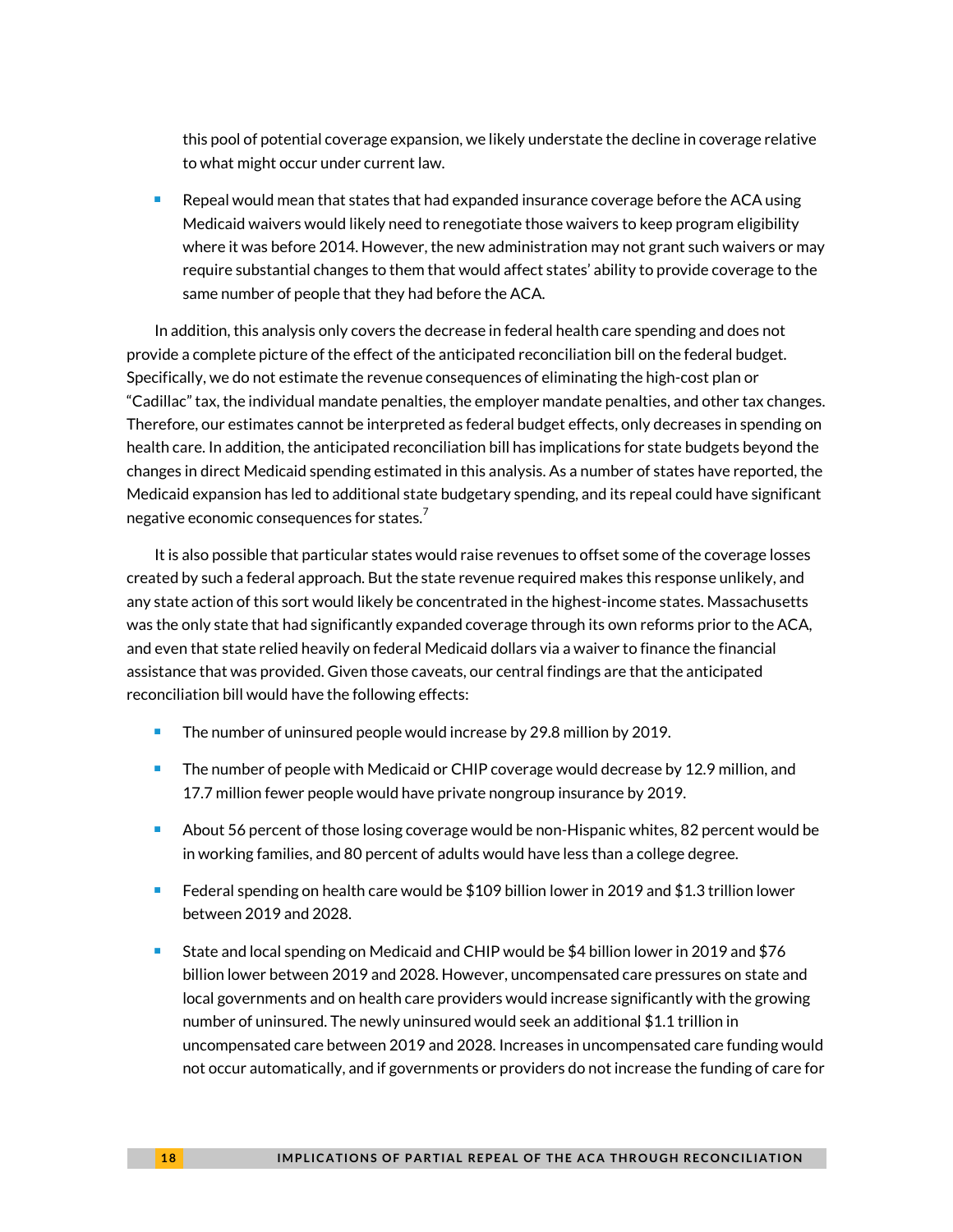the uninsured substantially from current levels, unmet medical need would increase even further and fiscal pressures on providers would intensify significantly.

 Eliminating the individual mandate in 2017 would lead to a significant erosion of the private nongroup insurance markets inside and outside the Marketplaces that year, with lower coverage (an additional 4.3 million uninsured), some midyear insurer exits, substantial financial losses for insurers (\$3 billion), and displacement and financial losses for consumers having to change plans.

These changes in coverage and spending add up to substantial decreases in health care spending on nonelderly adults and children, with a disproportionate share of that decrease falling on middle- and low-income people, although we have not included these estimated effects here. The decrease in spending would reduce hospital admissions, visits to doctors and other health care providers, prescriptions filled, and other forms of health care, despite possible increases in public spending on uncompensated care. This scenario does not just move the country back to the situation before the ACA. Because it would lead to a near-collapse of the nongroup insurance market, it moves the country to a situation with higher uninsurance rates than before the ACA's reforms. To replace the ACA after reconciliation with new policies designed to increase insurance coverage, the federal government would have to raise new taxes, substantially cut spending, or increase the deficit.

#### **Methods**

Our estimates are based on the Urban Institute's Health Insurance Policy Simulation Model (HIPSM). The model has been used in a broad array of analyses of the ACA at the federal and state levels. The Supreme Court majority cited HIPSM analysis in the *King v. Burwell* case. The model has accurately forecast the stability of employer-based health insurance under the ACA. The model's estimates of the effect of the ACA on overall coverage and federal government costs compare favorably in accuracy to that of other microsimulation models, including that of the Congressional Budget Office (Glied, Arora, and Solis-Roman 2015).

Our primary source of data for the demographic and economic characteristics of Americans is the American Community Survey. Its large sample size enables state-level analysis. We use the latest available enrollment data from the Marketplaces and Medicaid to impute new coverage. As a result, our estimates of enrollees in each state match actual enrollment. After calibrating HIPSM to reproduce 2016 Medicaid and Marketplace enrollment, we estimate that 10.3 percent of the nonelderly are uninsured in that year. This estimate almost exactly matches the National Health Interview Survey's January–June 2016 estimate of 10.4 percent of the nonelderly uninsured at the time of interview (Zammitti, Cohen, and Martinez 2016, 13). HIPSM coverage estimates represent an annual average number of people in each coverage status.

Our estimates of coverage under the ACA after 2016 do not assume notably higher take-up of Medicaid or Marketplace coverage than in 2016. We recognize that participation rates could increase over time. Nonetheless, we ignore this possibility because we choose to base our estimate of ACA effects on what has already happened. We also adopt conservative assumptions for the cost of health care. Although some studies have found that the ACA contributed to the slowing growth of health care costs in recent years, there is no generally accepted estimate of how large that contribution was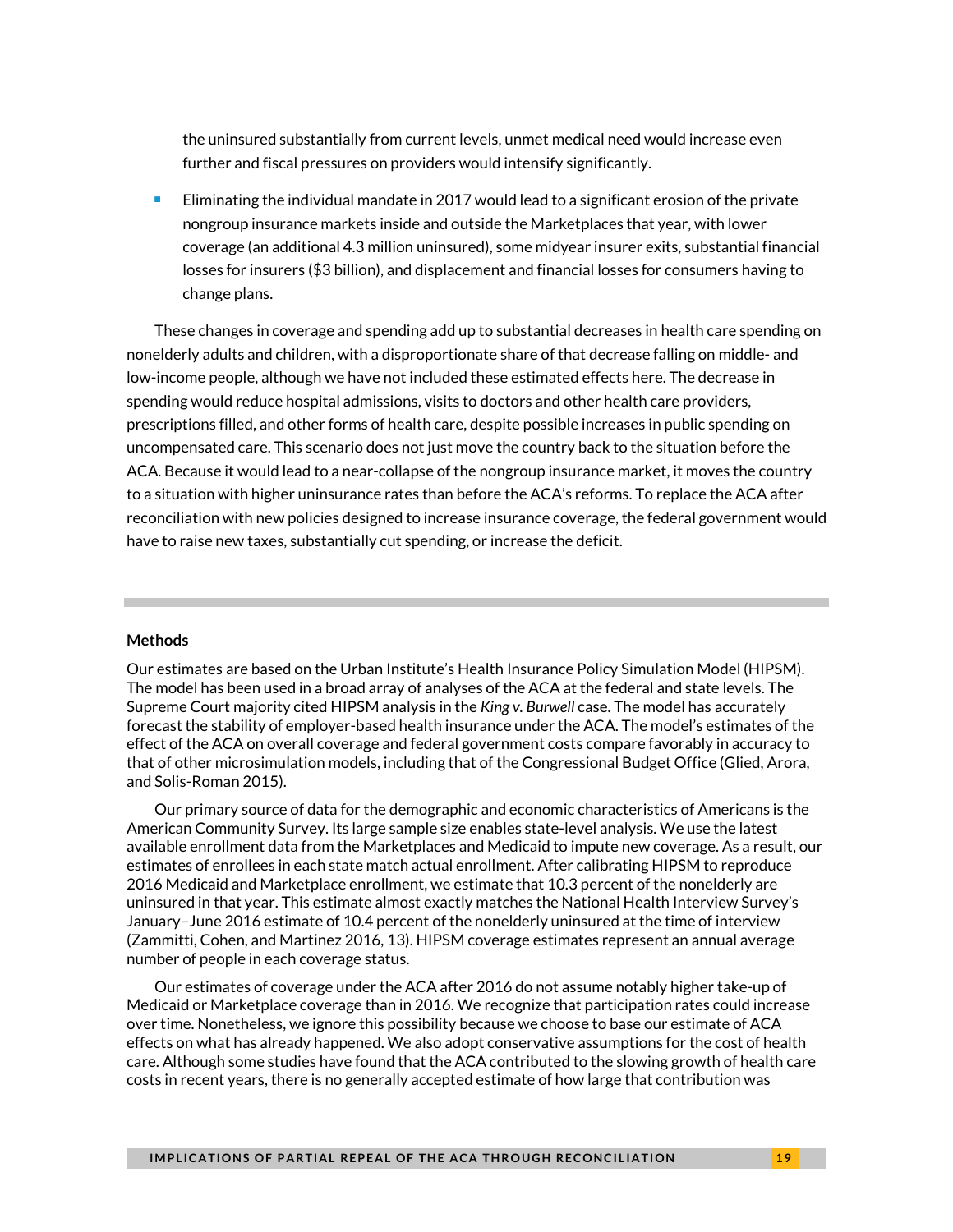(McMorrow and Holahan 2016). Accordingly, we assume that the underlying growth rate of health care costs would be the same with or without the ACA.

The methods used here are generally consistent with those described in our earlier analysis of full repeal of the ACA (Buettgens et al. 2016). Additional detail on our methods can be found in that document. We have made three changes in our methods. First, this analysis leaves the ACA components with no budgetary implications (i.e., the insurance market reforms in the nongroup insurance market and the small group insurance market) in place. As explained in the results section of this paper, this difference has substantial ramifications for the viability of the private nongroup insurance market and leads to larger coverage effects than our earlier simulations. Second, this analysis focuses on 2019 and the 10-year budget window of 2019 to 2028 instead of 2017 to 2026.

Third, we take a somewhat different approach to allocating the costs associated with increased demand for uncompensated care. We compute the demand for uncompensated care in the same way as prior analyses, but we present the implications for federal, state, and local governments and providers differently than in the last report. We calculate the demand for uncompensated care for each uninsured person based upon their characteristics and health risk. We calibrate uncompensated care costs so that the uncompensated care provided to the uninsured in 2013 matches the estimated amount spent on uncompensated care that year. We inflate the value of uncompensated care over time for each person by the projected per capita growth in medical costs. We also assume that newly uninsured people will spend money on their own care and that their levels of spending will be consistent with those of people of similar health circumstances and characteristics observed under current law. However, in the current analysis we recognize that policy changes would be required in order for federal or state/local spending on uncompensated care to increase significantly beyond current levels. In the prior analysis, we assumed all sources of uncompensated care funding would increase proportionately with the increase in demand for such care. Given that Congress did not include an increase over current levels in federal spending on uncompensated care programs in the 2016 reconciliation bill, we assume a 2017 reconciliation bill would keep federal spending at current levels as well. Therefore, we show the estimated increase in uncompensated care sought due to the increase in the uninsured and compute the relative increase in spending that it would require from states and localities or the relative increase in free care provided by doctors, hospitals, and other providers if they were to finance an increase of that magnitude.

This analysis does not include estimates of the revenue reductions of eliminating the Cadillac tax, the individual mandate penalties, the employer mandate penalties, and other tax changes. We provide decreases in federal spending on health programs, but we do not provide overall federal budget effects. The latter would be considerably smaller than the former. In addition, the anticipated reconciliation bill has implications for state budgets beyond the changes in direct Medicaid spending shown here. As a number of states have reported, the Medicaid expansion has led to additional state budgetary savings, and its repeal could have significant negative economic consequences for states; those consequences are not included in this analysis.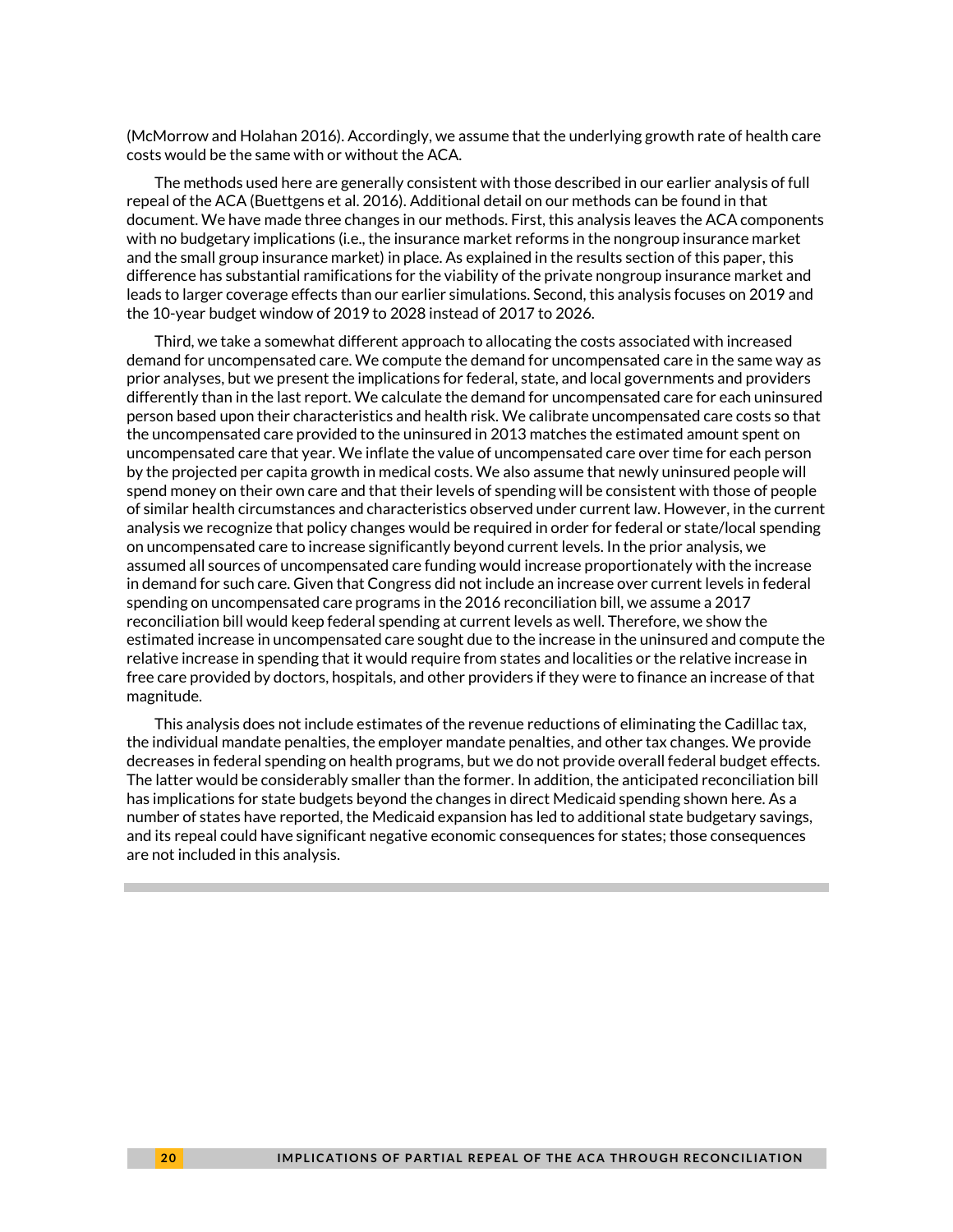#### APPENDIX TABLE A.1

**Federal and State Medicaid/CHIP Spending under the ACA and an Anticipated Reconciliation Bill, by State and Medicaid Expansion Status, 2019** *Millions of dollars*

|                         | <b>ACA</b> |              |              |         | <b>Reconciliation Bill</b> |              |           | <b>Difference</b> |              |  |
|-------------------------|------------|--------------|--------------|---------|----------------------------|--------------|-----------|-------------------|--------------|--|
| <b>State</b>            | Federal    | <b>State</b> | <b>Total</b> | Federal | <b>State</b>               | <b>Total</b> | Federal   | <b>State</b>      | <b>Total</b> |  |
| National                | 330,191    | 194,951      | 525,142      | 262,720 | 190,654                    | 453,374      | $-67,471$ | $-4,298$          | $-71,768$    |  |
| <b>Expansion states</b> |            |              |              |         |                            |              |           |                   |              |  |
| Alaska                  | 903        | 756          | 1.659        | 795     | 795                        | 1,591        | $-107$    | 40                | $-68$        |  |
| Arizona                 | 11,138     | 4,594        | 15,732       | 8,567   | 4,176                      | 12,743       | $-2,571$  | $-418$            | $-2,989$     |  |
| Arkansas                | 3,328      | 1,215        | 4,544        | 2,699   | 1,151                      | 3,850        | $-629$    | $-64$             | $-693$       |  |
| California              | 29,016     | 23,213       | 52,229       | 20,963  | 20,963                     | 41,927       | $-8,053$  | $-2,250$          | $-10,302$    |  |
| Colorado                | 5,920      | 3,402        | 9,322        | 3,412   | 3,269                      | 6,681        | $-2,508$  | $-134$            | $-2,642$     |  |
| Connecticut             | 4,156      | 3,123        | 7,279        | 3,290   | 3,220                      | 6,511        | $-866$    | 97                | $-769$       |  |
| Delaware                | 1,192      | 687          | 1,879        | 970     | 765                        | 1,735        | $-222$    | 78                | $-144$       |  |
| District of Columbia    | 1,455      | 521          | 1,977        | 1,316   | 564                        | 1,880        | $-139$    | 43                | $-97$        |  |
| Hawaii                  | 1,220      | 818          | 2,038        | 914     | 849                        | 1,764        | $-306$    | 31                | $-274$       |  |
| <b>Illinois</b>         | 12,618     | 8,954        | 21,572       | 9,543   | 9,051                      | 18,594       | $-3,074$  | 97                | $-2,978$     |  |
| Indiana                 | 6,450      | 2,433        | 8,883        | 5,304   | 2,581                      | 7,885        | $-1,146$  | 148               | $-998$       |  |
| Iowa                    | 2,726      | 1,513        | 4,239        | 2,280   | 1,594                      | 3,874        | $-446$    | 81                | $-365$       |  |
| Kentucky                | 8,512      | 2,257        | 10,769       | 4,679   | 1,998                      | 6,677        | $-3,834$  | $-259$            | $-4,092$     |  |
| Louisiana               | 5,986      | 2,819        | 8,805        | 4,126   | 2,618                      | 6,744        | $-1,860$  | $-201$            | $-2,062$     |  |
| Maryland                | 6,379      | 4,466        | 10,846       | 4,472   | 4,472                      | 8,943        | $-1,908$  | 5                 | $-1,903$     |  |
| Massachusetts           | 7,593      | 6,166        | 13,759       | 6,179   | 5,976                      | 12,155       | $-1,414$  | $-190$            | $-1,604$     |  |
| Michigan                | 12,023     | 4,525        | 16,548       | 9,510   | 4,785                      | 14,295       | $-2,513$  | 260               | $-2,253$     |  |
| Minnesota               | 6,485      | 4,907        | 11,392       | 5,292   | 5,292                      | 10,583       | $-1,193$  | 385               | $-808$       |  |
| Montana                 | 1,797      | 621          | 2,418        | 1,099   | 535                        | 1,634        | $-698$    | $-86$             | $-784$       |  |
| Nevada                  | 2,758      | 1,063        | 3,821        | 1,730   | 995                        | 2,725        | $-1,028$  | $-68$             | $-1,096$     |  |
| New Hampshire           | 1.144      | 780          | 1,924        | 815     | 815                        | 1,630        | $-329$    | 35                | $-295$       |  |
| New Jersey              | 10,906     | 5,916        | 16,822       | 6,544   | 6,265                      | 12,809       | $-4,363$  | 350               | $-4,013$     |  |
| New Mexico              | 5,808      | 1,735        | 7,544        | 3,608   | 1,606                      | 5,213        | $-2,201$  | $-130$            | $-2,330$     |  |
| New York                | 27,846     | 21,110       | 48,956       | 23,880  | 23,235                     | 47,116       | $-3,966$  | 2,126             | $-1,840$     |  |
| North Dakota            | 559        | 336          | 895          | 390     | 386                        | 776          | $-169$    | 49                | $-119$       |  |
| Ohio                    | 14,233     | 6,156        | 20,389       | 10,735  | 6,299                      | 17,034       | $-3,498$  | 143               | $-3,355$     |  |
| Oregon                  | 6,624      | 2,115        | 8,739        | 3,747   | 2,115                      | 5,861        | $-2,877$  | $-1$              | $-2,878$     |  |
| Pennsylvania            | 12,257     | 7,912        | 20,169       | 10,373  | 8,614                      | 18,987       | $-1,883$  | 702               | $-1,182$     |  |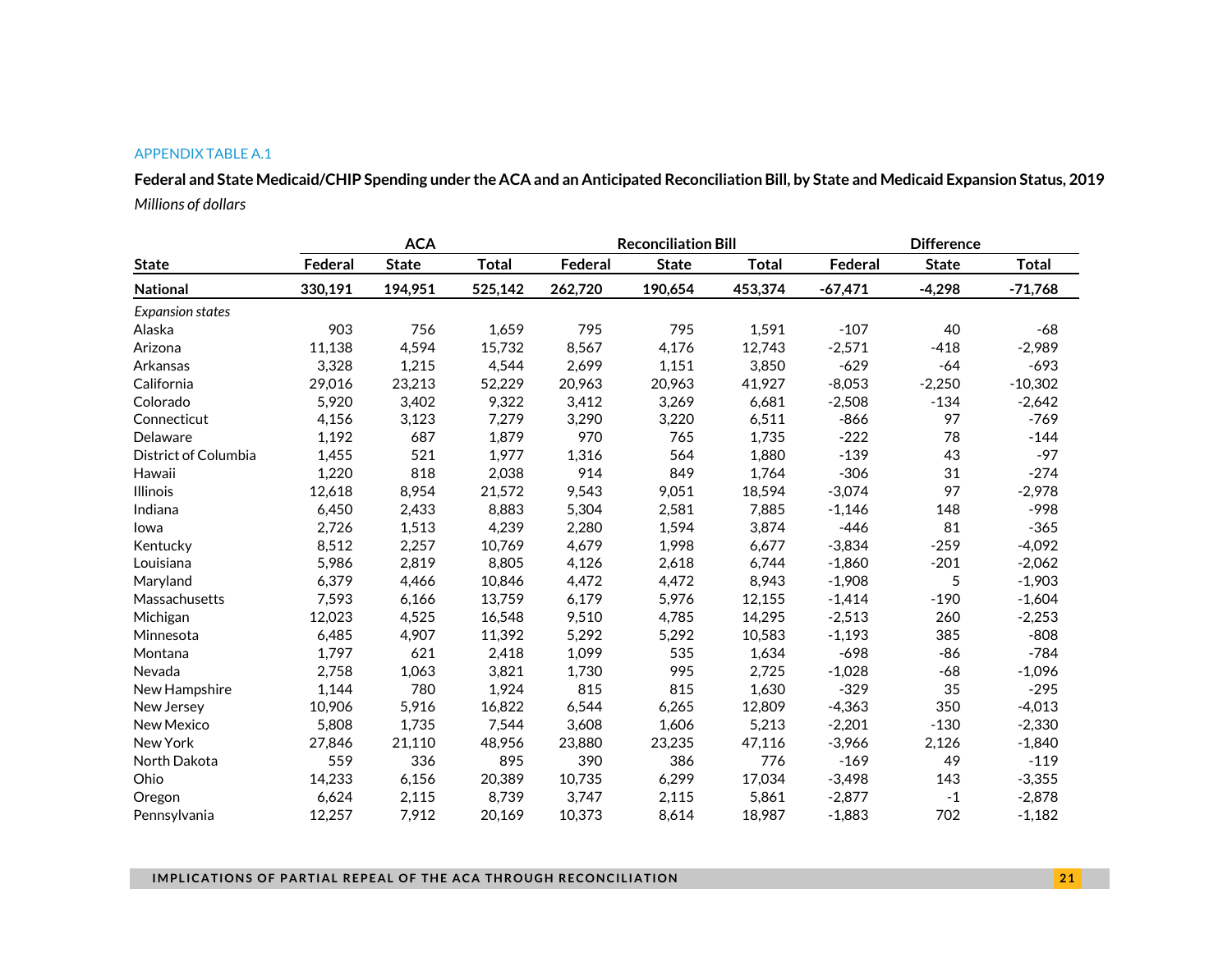|                               | <b>ACA</b> |              |         |         | <b>Reconciliation Bill</b> |         |           | <b>Difference</b> |              |  |
|-------------------------------|------------|--------------|---------|---------|----------------------------|---------|-----------|-------------------|--------------|--|
| <b>State</b>                  | Federal    | <b>State</b> | Total   | Federal | <b>State</b>               | Total   | Federal   | <b>State</b>      | <b>Total</b> |  |
| Rhode Island                  | 1,691      | 1,228        | 2,920   | 1,136   | 1,131                      | 2,267   | $-556$    | -98               | $-653$       |  |
| Vermont                       | 917        | 554          | 1,471   | 746     | 608                        | 1,354   | $-171$    | 54                | $-117$       |  |
| Washington                    | 7,221      | 4,131        | 11,352  | 4,121   | 4,043                      | 8,164   | $-3,100$  | $-88$             | $-3,188$     |  |
| <b>West Virginia</b>          | 2,860      | 782          | 3,642   | 1,849   | 726                        | 2,575   | $-1,011$  | $-56$             | $-1,067$     |  |
| <b>Expansion states total</b> | 223,722    | 130,811      | 354,533 | 165,085 | 131.492                    | 296,576 | $-58,638$ | 681               | $-57,956$    |  |
| Nonexpansion states           |            |              |         |         |                            |         |           |                   |              |  |
| Alabama                       | 3.710      | 1,642        | 5,353   | 3,439   | 1,525                      | 4,964   | $-271$    | $-117$            | $-388$       |  |
| Florida                       | 14,230     | 9,728        | 23,958  | 12,719  | 8,732                      | 21,452  | $-1,511$  | $-996$            | $-2,507$     |  |
| Georgia                       | 7,834      | 3,929        | 11,763  | 6,881   | 3,454                      | 10,334  | $-953$    | $-475$            | $-1,428$     |  |
| Idaho                         | 2,006      | 777          | 2,784   | 1,798   | 698                        | 2,496   | $-208$    | $-79$             | $-288$       |  |
| Kansas                        | 1,877      | 1,363        | 3,240   | 1,734   | 1,258                      | 2,992   | $-143$    | $-105$            | $-248$       |  |
| Maine                         | 1,376      | 839          | 2,215   | 1,335   | 820                        | 2,155   | $-41$     | $-19$             | $-60$        |  |
| Mississippi                   | 3,498      | 1,263        | 4,761   | 3,185   | 1,150                      | 4,335   | $-313$    | $-112$            | $-426$       |  |
| Missouri                      | 6,389      | 3,784        | 10,173  | 5,946   | 3,534                      | 9,480   | -444      | $-250$            | $-694$       |  |
| Nebraska                      | 1,162      | 960          | 2,122   | 1,149   | 950                        | 2,100   | $-12$     | $-10$             | $-22$        |  |
| North Carolina                | 11,436     | 5,817        | 17,254  | 9,803   | 5,009                      | 14,811  | $-1,634$  | $-808$            | $-2,442$     |  |
| Oklahoma                      | 3,810      | 2,141        | 5,951   | 3,675   | 2,065                      | 5,740   | $-135$    | -76               | $-211$       |  |
| South Carolina                | 4,287      | 1,788        | 6,075   | 4,200   | 1,751                      | 5,951   | $-88$     | $-37$             | $-124$       |  |
| South Dakota                  | 645        | 555          | 1,200   | 624     | 537                        | 1,162   | $-21$     | $-18$             | $-39$        |  |
| Tennessee                     | 7,717      | 3,961        | 11,678  | 6,457   | 3,346                      | 9,803   | $-1,260$  | $-615$            | $-1,875$     |  |
| Texas                         | 25,288     | 17,257       | 42,545  | 23,978  | 16,363                     | 40,341  | $-1,310$  | $-894$            | $-2,204$     |  |
| Utah                          | 2,529      | 1,041        | 3,569   | 2,412   | 992                        | 3,405   | $-116$    | $-48$             | $-165$       |  |
| Virginia                      | 4.415      | 4,299        | 8.713   | 4.210   | 4.100                      | 8.311   | $-204$    | $-198$            | $-403$       |  |
| Wisconsin                     | 3,899      | 2,643        | 6,542   | 3,742   | 2,533                      | 6,276   | $-157$    | $-109$            | $-266$       |  |
| Wyoming                       | 360        | 353          | 713     | 350     | 343                        | 692     | $-10$     | $-10$             | $-21$        |  |
| Nonexpansion states total     | 106,469    | 64,141       | 170,609 | 97,636  | 59,162                     | 156,798 | $-8,833$  | $-4,979$          | $-13,812$    |  |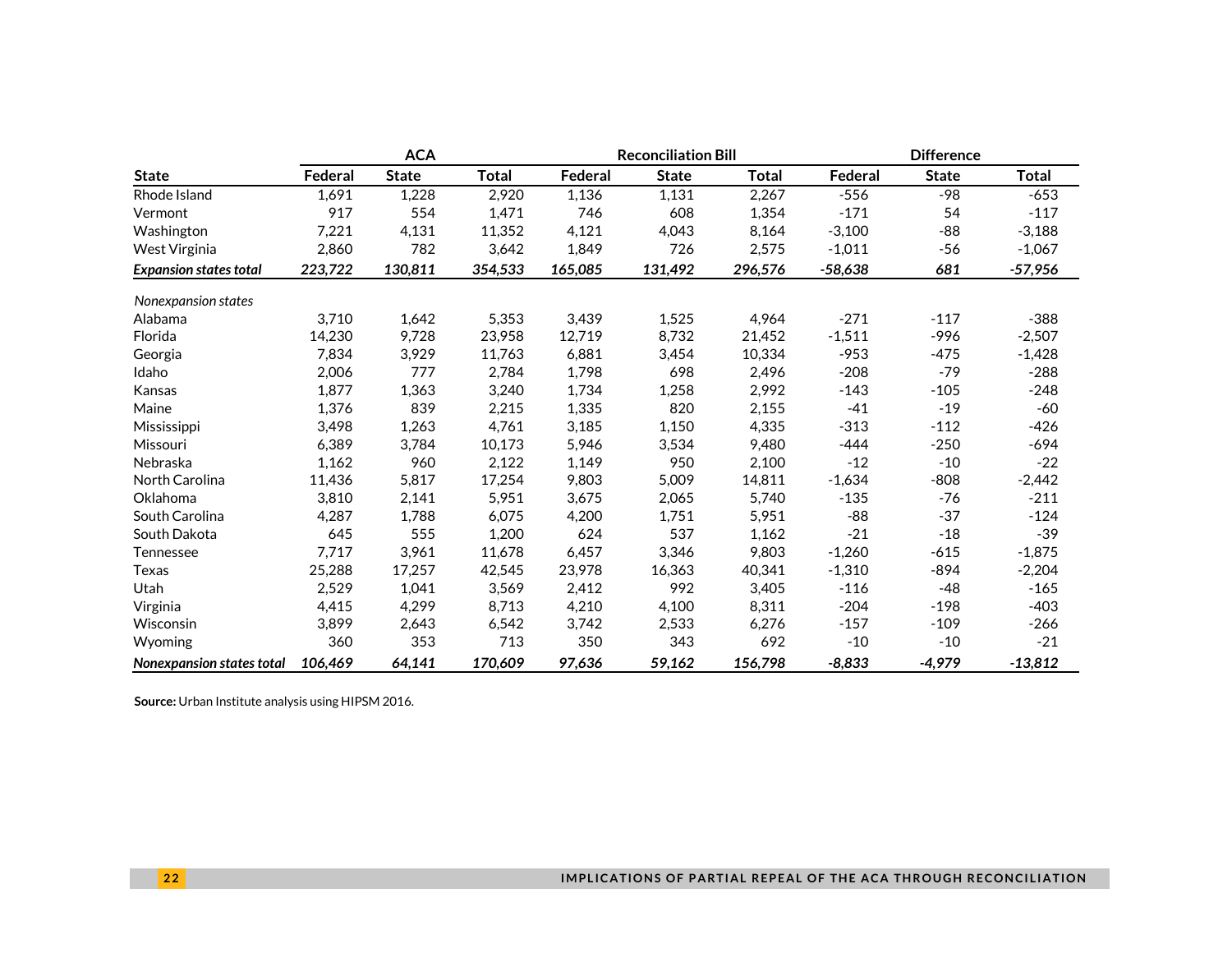#### APPENDIX TABLE A.2

**Forgone Federal Spending on Marketplace Financial Assistance under an Anticipated Reconciliation Bill, by State and Medicaid Expansion Status, 2019**

*Millions of dollars*

| <b>State</b>                  | <b>Premium tax credits</b> | <b>Cost-sharing reductions</b> | <b>Total</b> |
|-------------------------------|----------------------------|--------------------------------|--------------|
| <b>National</b>               | 35,338                     | 6,427                          | 41,765       |
| <b>Expansion states</b>       |                            |                                |              |
| Alaska                        | 150                        | 21                             | 171          |
| Arizona                       | 827                        | 49                             | 877          |
| Arkansas                      | 159                        | 35                             | 194          |
| California                    | 4,783                      | 752                            | 5,534        |
| Colorado                      | 190                        | 33                             | 223          |
| Connecticut                   | 348                        | 43                             | 391          |
| Delaware                      | 71                         | 10                             | 81           |
| District of Columbia          | $\overline{7}$             | $\mathbf 0$                    | 8            |
| Hawaii                        | 42                         | 6                              | 47           |
| <b>Illinois</b>               | 1,001                      | 122                            | 1,122        |
| Indiana                       | 385                        | 78                             | 463          |
| Iowa                          | 156                        | 24                             | 180          |
| Kentucky                      | 213                        | 46                             | 259          |
| Louisiana                     | 316                        | 50                             | 366          |
| Maryland                      | 332                        | 53                             | 385          |
| Massachusetts                 | 415                        | 75                             | 491          |
| Michigan                      | 633                        | 118                            | 750          |
| Minnesota                     | 163                        | 2                              | 165          |
| Montana                       | 97                         | 12                             | 109          |
| Nevada                        | 262                        | 50                             | 312          |
| New Hampshire                 | 70                         | 16                             | 85           |
|                               | 513                        | 94                             | 607          |
| New Jersey<br>New Mexico      | 77                         | 16                             | 93           |
| New York                      | 771                        | 120                            | 891          |
|                               | 47                         |                                |              |
| North Dakota                  |                            | 7<br>97                        | 54<br>535    |
| Ohio                          | 438                        |                                |              |
| Oregon                        | 255                        | 41                             | 296          |
| Pennsylvania                  | 1,074                      | 121                            | 1,195        |
| Rhode Island                  | 50                         | 10                             | 60           |
| Vermont                       | 83                         | 9                              | 91           |
| Washington                    | 352                        | 73                             | 425          |
| West Virginia                 | 143                        | 21                             | 164          |
| <b>Expansion states total</b> | 14,423                     | 2,203                          | 16,626       |
| Nonexpansion states           |                            |                                |              |
| Alabama                       | 931                        | 147                            | 1,078        |
| Florida                       | 5,106                      | 1,013                          | 6,119        |
| Georgia                       | 1,430                      | 381                            | 1,811        |
| Idaho                         | 276                        | 56                             | 331          |
| Kansas                        | 329                        | 60                             | 389          |
| Maine                         | 331                        | 57                             | 388          |
| Mississippi                   | 390                        | 85                             | 475          |
| Missouri                      | 960                        | 212                            | 1,172        |
| Nebraska                      | 345                        | 52                             | 397          |
| North Carolina                | 2,947                      | 475                            | 3,421        |
| Oklahoma                      | 601                        | 87                             | 689          |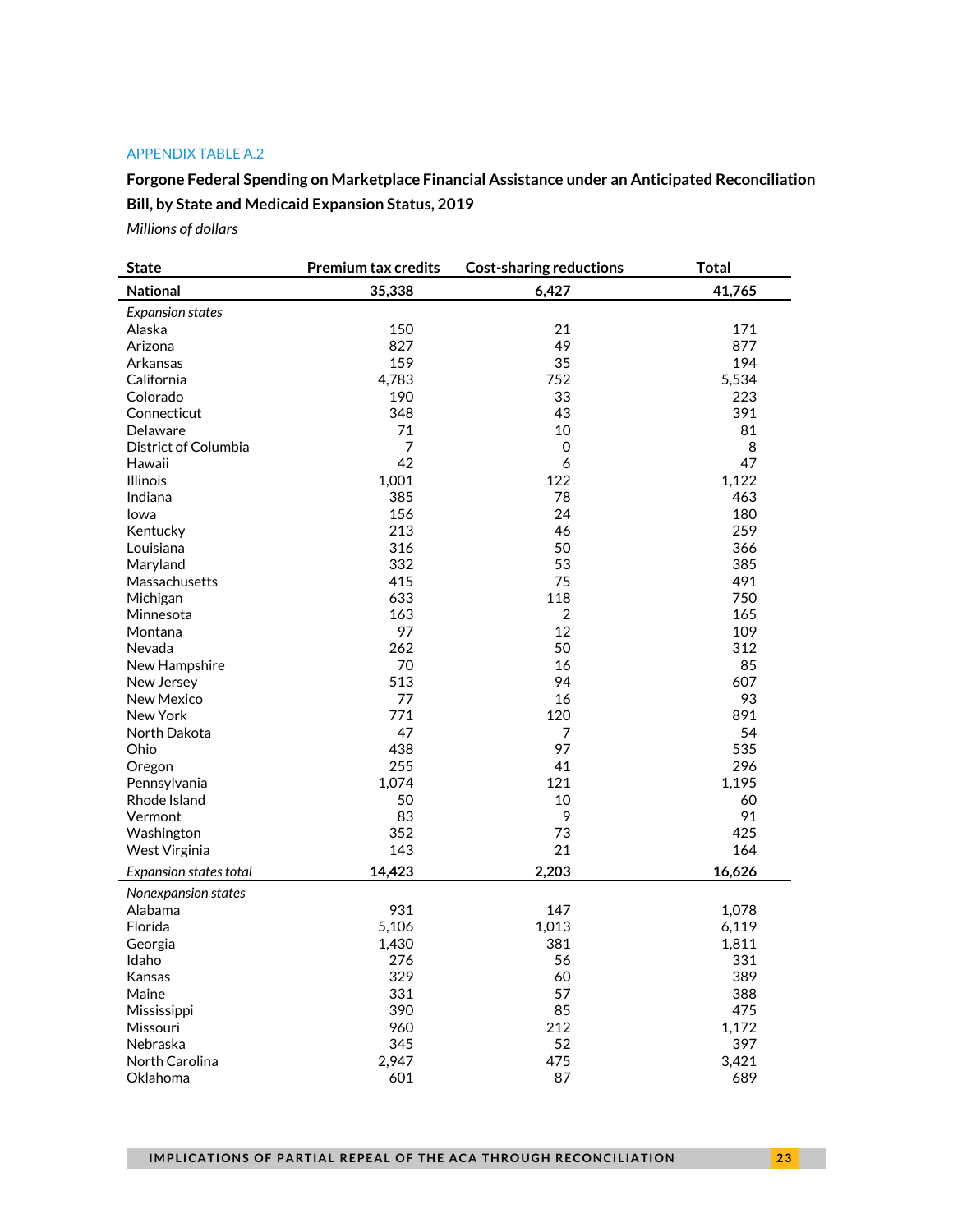| <b>State</b>              | <b>Premium tax credits</b> | <b>Cost-sharing reductions</b> | Total  |
|---------------------------|----------------------------|--------------------------------|--------|
| South Carolina            | 787                        | 164                            | 951    |
| South Dakota              | 90                         | 15                             | 105    |
| Tennessee                 | 834                        | 132                            | 966    |
| Texas                     | 3,234                      | 822                            | 4,057  |
| Utah                      | 242                        | 46                             | 288    |
| Virginia                  | 1.122                      | 252                            | 1,374  |
| <b>Wisconsin</b>          | 837                        | 139                            | 976    |
| Wyoming                   | 122                        | 30                             | 152    |
| Nonexpansion states total | 20.914                     | 4.225                          | 25,139 |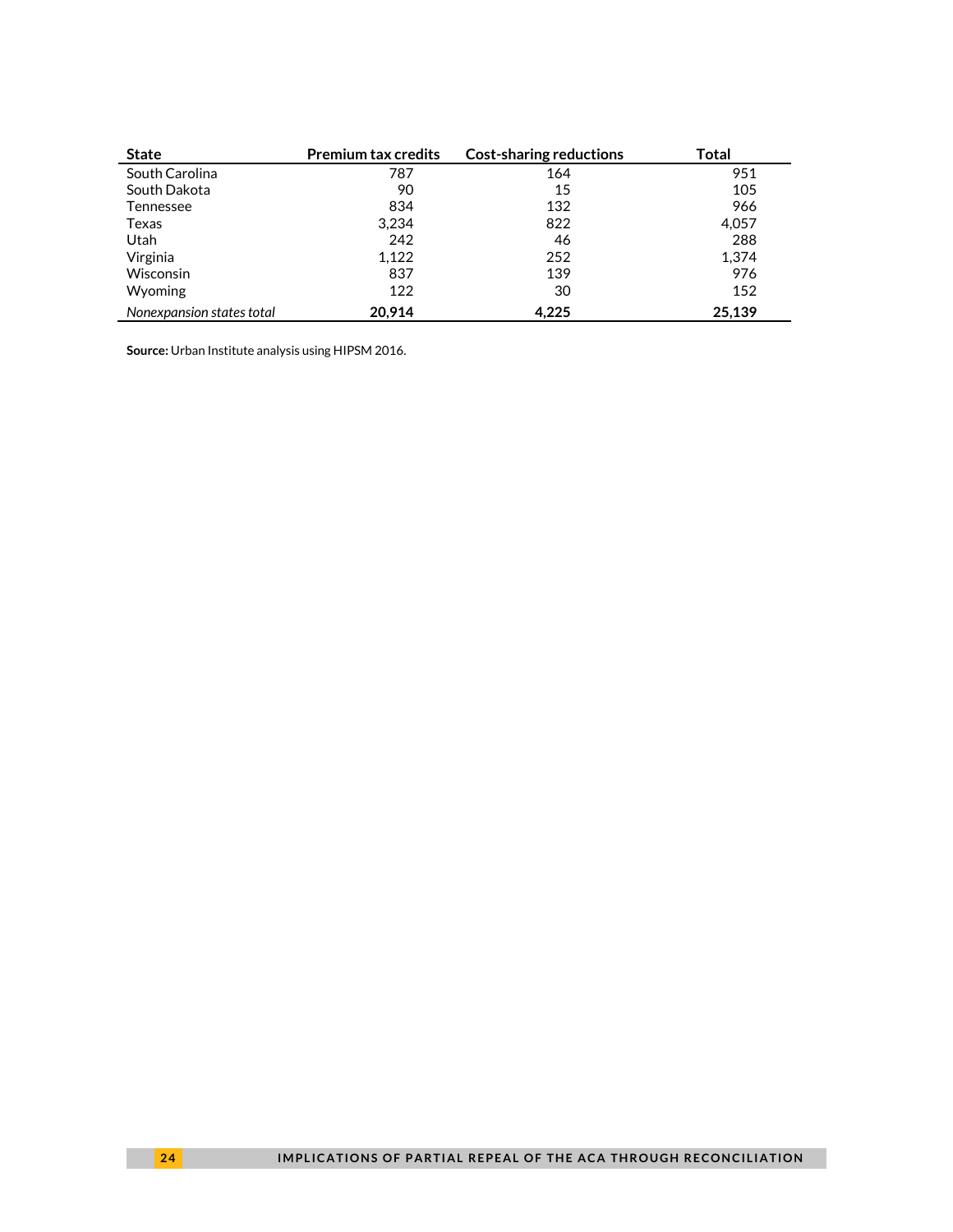#### APPENDIX TABLE A.3

**Federal and State Medicaid/CHIP Spending under the ACA and an Anticipated Reconciliation Bill, by State and Medicaid Expansion Status,** 

#### **2019–28**

*Millions of dollars*

|                         | <b>ACA</b> |              |           | <b>Reconciliation Bill</b> |              | <b>Difference</b> |
|-------------------------|------------|--------------|-----------|----------------------------|--------------|-------------------|
| <b>State</b>            | Federal    | <b>State</b> | Federal   | <b>State</b>               | Federal      | <b>State</b>      |
| <b>Expansion states</b> |            |              |           |                            |              |                   |
| Alaska                  | \$11,516   | \$9,756      | \$10,198  | \$10,198                   | $-$1,318$    | \$442             |
| Arizona                 | \$142,127  | \$59,683     | \$110,043 | \$53,638                   | $- $32,084$  | $-$6,044$         |
| Arkansas                | \$41,909   | \$15,586     | \$34,148  | \$14,565                   | $-$7,761$    | $-$1,021$         |
| California              | \$363,744  | \$295,051    | \$264,676 | \$264,676                  | -\$99,068    | $-$30,375$        |
| Colorado                | \$74,434   | \$44,204     | \$43,583  | \$41,713                   | $-$ \$30,851 | $-$ \$2,491       |
| Connecticut             | \$51,903   | \$39,643     | \$41,431  | \$40,547                   | $-$10,472$   | \$904             |
| Delaware                | \$14,978   | \$8,821      | \$12,287  | \$9,687                    | $-$2,690$    | \$866             |
| District of Columbia    | \$18,223   | \$6,671      | \$16,564  | \$7,099                    | $-$1,659$    | \$427             |
| Hawaii                  | \$15,314   | \$10,506     | \$11,586  | \$10,759                   | $- $3,728$   | \$253             |
| <b>Illinois</b>         | \$157,567  | \$113,855    | \$120,198 | \$113,893                  | -\$37,369    | \$38              |
| Indiana                 | \$81,176   | \$31,465     | \$67,268  | \$32,725                   | $-$13,908$   | \$1,260           |
| lowa                    | \$34,394   | \$19,436     | \$28,998  | \$20,265                   | $- $5,396$   | \$829             |
| Kentucky                | \$105,571  | \$29,683     | \$58,774  | \$25,098                   | $-$46,797$   | $-$4,585$         |
| Louisiana               | \$74,411   | \$35,939     | \$51,729  | \$32,817                   | $-$ \$22,682 | $-$ \$3,122       |
| Maryland                | \$80,069   | \$57,286     | \$56,627  | \$56,627                   | $-$23,443$   | $-$660$           |
| Massachusetts           | \$95,075   | \$78,018     | \$77,912  | \$75,343                   | $-$17,163$   | $-$2,675$         |
| Michigan                | \$148,780  | \$57,731     | \$118,792 | \$59,758                   | $-$ \$29,988 | \$2,026           |
| Minnesota               | \$82,245   | \$63,400     | \$67,686  | \$67,686                   | $-$14,559$   | \$4,286           |
| Montana                 | \$22,512   | \$8,091      | \$13,945  | \$6,790                    | $- $8,568$   | $-$1,302$         |
| Nevada                  | \$35,236   | \$14,091     | \$22,328  | \$12,835                   | $-$12,908$   | $-$1,256$         |
| New Hampshire           | \$14,138   | \$9,874      | \$10,172  | \$10,172                   | -\$3,966     | \$299             |
| New Jersey              | \$135,378  | \$76,052     | \$82,380  | \$78,785                   | $- $52,998$  | \$2,733           |
| New Mexico              | \$72,465   | \$22,723     | \$45,594  | \$20,293                   | $-$ \$26,871 | $-$2,430$         |
| New York                | \$347,954  | \$267,729    | \$300,605 | \$292,248                  | $-$47,349$   | \$24,520          |
| North Dakota            | \$7,043    | \$4,357      | \$4,980   | \$4,928                    | $-$2,063$    | \$571             |
| Ohio                    | \$176,730  | \$78,643     | \$134,545 | \$78,951                   | $-$ \$42,185 | \$308             |
| Oregon                  | \$82,541   | \$27,876     | \$47,423  | \$26,745                   | $- $35,118$  | $-$1,131$         |
| Pennsylvania            | \$154,018  | \$101,149    | \$131,365 | \$109,020                  | $-$ \$22,654 | \$7,871           |
| Rhode Island            | \$21,045   | \$15,610     | \$14,316  | \$14,254                   | -\$6,728     | $-$1,357$         |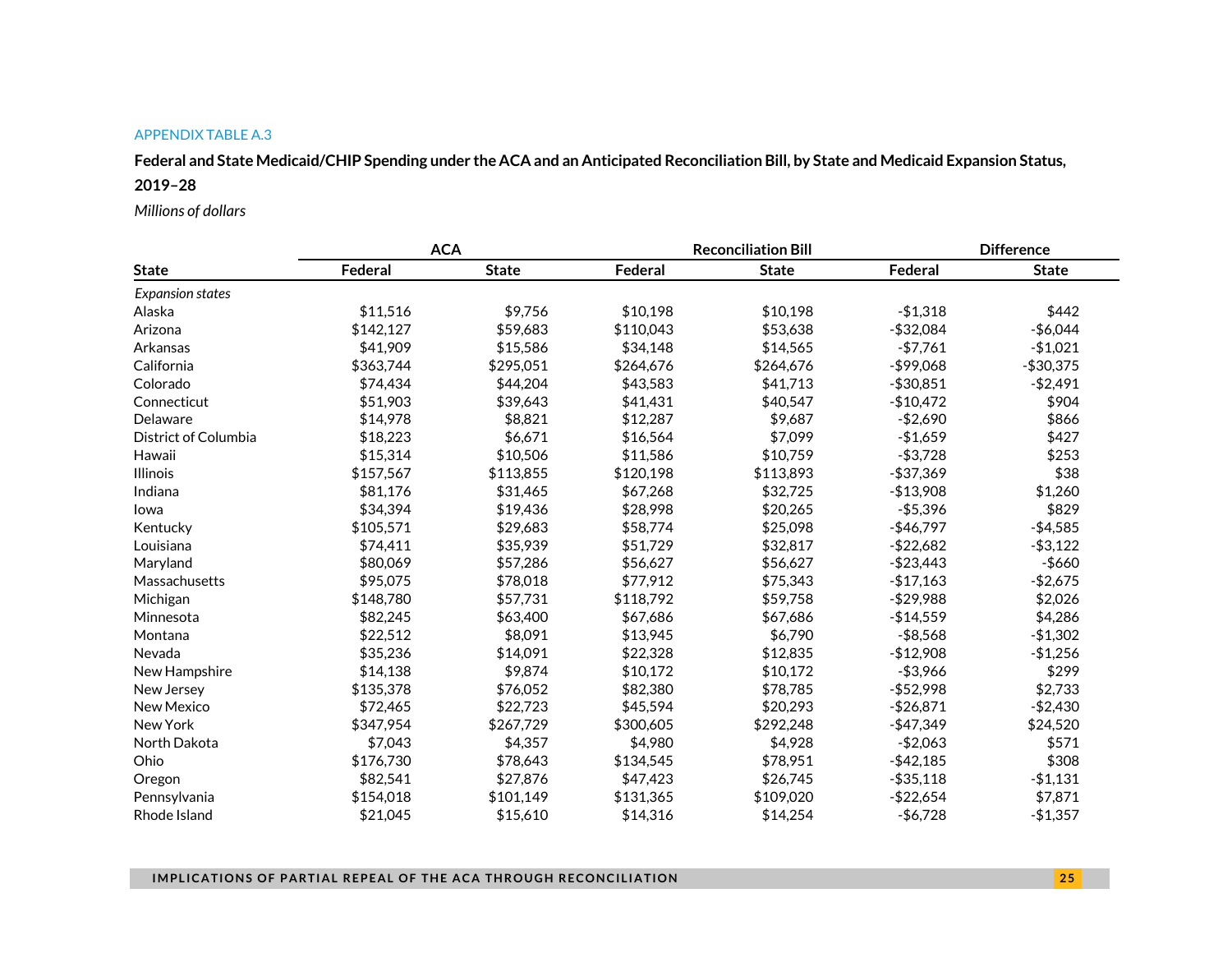|                           |             | <b>ACA</b>   |             | <b>Reconciliation Bill</b> |               | <b>Difference</b> |
|---------------------------|-------------|--------------|-------------|----------------------------|---------------|-------------------|
| <b>State</b>              | Federal     | <b>State</b> | Federal     | <b>State</b>               | Federal       | <b>State</b>      |
| Vermont                   | \$11,281    | \$6,956      | \$9,346     | \$7,612                    | $-$1,935$     | \$656             |
| Washington                | \$90,347    | \$53,511     | \$52,283    | \$51,284                   | $-$ \$38,064  | $-$2,227$         |
| West Virginia             | \$35,274    | \$10,101     | \$23,027    | \$9,047                    | $-$12,247$    | $-$1,054$         |
| Expansion states total    | \$2,799,399 | \$1,673,497  | \$2,084,808 | \$1,660,058                | $-$714,591$   | $-$13,439$        |
| Nonexpansion states       |             |              |             |                            |               |                   |
| Alabama                   | \$46,751    | \$20,673     | \$43,341    | \$19,203                   | $- $3,410$    | $-$1,470$         |
| Florida                   | \$180,752   | \$123,567    | \$161,626   | \$110,954                  | $-$19,126$    | $-$12,613$        |
| Georgia                   | \$100,670   | \$50,498     | \$88,488    | \$44,414                   | $-$12,182$    | $-$6,084$         |
| Idaho                     | \$25,670    | \$9,944      | \$23,025    | \$8,936                    | $-$2,645$     | $-$1,008$         |
| Kansas                    | \$23,772    | \$17,247     | \$21,975    | \$15,922                   | $-$1,797$     | $-$1,325$         |
| Maine                     | \$17,064    | \$10,412     | \$16,566    | \$10,179                   | $-$ \$498     | $-$233$           |
| Mississippi               | \$43,816    | \$15,814     | \$39,928    | \$14,420                   | $- $3.888$    | $-$1,393$         |
| Missouri                  | \$80,482    | \$47.643     | \$74.971    | \$44,535                   | $- $5,510$    | $- $3,108$        |
| Nebraska                  | \$14,733    | \$12,181     | \$14.581    | \$12,056                   | $-$ \$152     | $-$126$           |
| North Carolina            | \$145,642   | \$74,079     | \$124,923   | \$63,824                   | $- $20,719$   | $-$10,255$        |
| Oklahoma                  | \$48,324    | \$27,159     | \$46,666    | \$26,227                   | $-$1,659$     | $-$ \$932         |
| South Carolina            | \$54,112    | \$22,566     | \$53,036    | \$22,118                   | $-$1,075$     | $-$ \$448         |
| South Dakota              | \$8,248     | \$7,103      | \$7,979     | \$6,871                    | $-$269$       | $-$232$           |
| Tennessee                 | \$97,562    | \$50,078     | \$81,654    | \$42,303                   | $-$15,908$    | $-$7,775$         |
| Texas                     | \$323,489   | \$220,741    | \$306,920   | \$209,439                  | $-$16,568$    | $-$11,303$        |
| Utah                      | \$32.712    | \$13,459     | \$31,221    | \$12,842                   | $-$1,492$     | $- $617$          |
| Virginia                  | \$56,263    | \$54,756     | \$53,659    | \$52,232                   | $-$2,604$     | $-$2,524$         |
| Wisconsin                 | \$49,352    | \$33,442     | \$47,447    | \$32,108                   | $-$1,905$     | $-$1,334$         |
| Wyoming                   | \$4,555     | \$4,467      | \$4,432     | \$4,343                    | $-$123$       | $-$124$           |
| Nonexpansion states total | \$1,353,966 | \$815,830    | \$1,242,436 | \$752,926                  | $-$111,530$   | $- $62,904$       |
| <b>National estimate</b>  | \$4,153,365 | \$2,489,327  | \$3,327,244 | \$2,412,984                | $-$ \$826,121 | $-$76,342$        |

**Note:** ACA = Affordable Care Act; CHIP = Children's Health Insurance Program.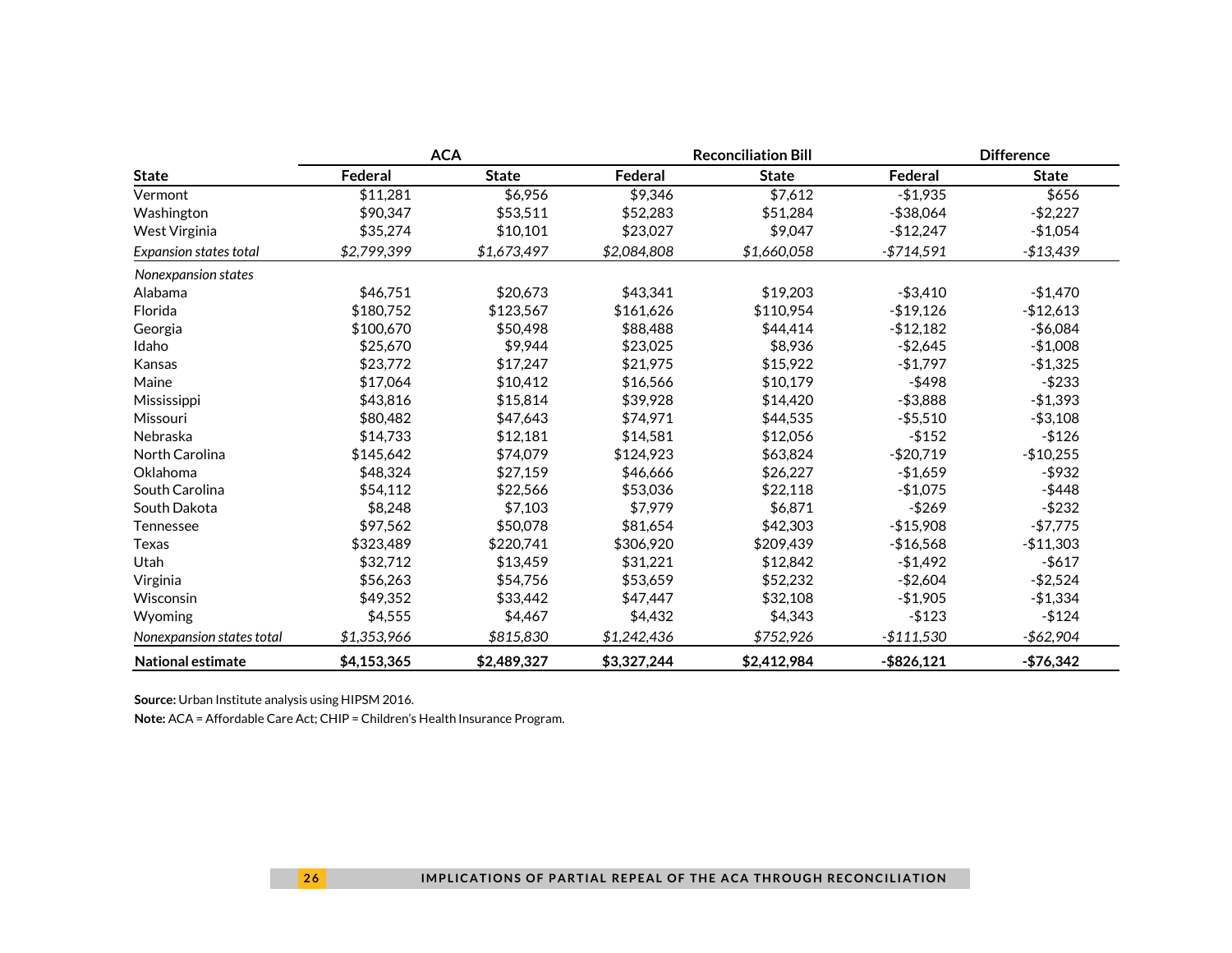#### APPENDIX TABLE A.4

**Forgone Federal Spending on Marketplace Financial Assistance under an Anticipated Reconciliation Bill, by State and Medicaid Expansion Status, 2019–28** 

*Millions of dollars*

|                               | <b>Federal Marketplace</b> |                           | <b>Federal Marketplace</b> |
|-------------------------------|----------------------------|---------------------------|----------------------------|
| <b>State</b>                  | financial assistance       | <b>State</b>              | financial assistance       |
| <b>Expansion states</b>       |                            | Nonexpansion states       |                            |
| Alaska                        | 1,900                      | Alabama                   | 11,944                     |
| Arizona                       | 10,017                     | Florida                   | 68,139                     |
| Arkansas                      | 2,147                      | Georgia                   | 20,484                     |
| California                    | 61,116                     | Idaho                     | 3,710                      |
| Colorado                      | 2,479                      | Kansas                    | 4,316                      |
| Connecticut                   | 4,305                      | Maine                     | 4,212                      |
| Delaware                      | 898                        | Mississippi               | 5,232                      |
| District of Columbia          | 85                         | Missouri                  | 12,909                     |
| Hawaii                        | 532                        | Nebraska                  | 4,398                      |
| <b>Illinois</b>               | 12,483                     | North Carolina            | 38,239                     |
| Indiana                       | 5,095                      | Oklahoma                  | 7,682                      |
| lowa                          | 1,982                      | South Carolina            | 10,580                     |
| Kentucky                      | 2,861                      | South Dakota              | 1,166                      |
| Louisiana                     | 4,048                      | Tennessee                 | 10,777                     |
| Maryland                      | 4,338                      | Texas                     | 45,594                     |
| Massachusetts                 | 5,361                      | Utah                      | 3,262                      |
| Michigan                      | 8,177                      | Virginia                  | 15,400                     |
| Minnesota                     | 1,875                      | Wisconsin                 | 10,722                     |
| Montana                       | 1,205                      | Wyoming                   | 1,681                      |
| Nevada                        | 3,529                      | Nonexpansion states total | 280,449                    |
| New Hampshire                 | 927                        |                           |                            |
| New Jersey                    | 6,694                      |                           |                            |
| New Mexico                    | 1,027                      |                           |                            |
| New York                      | 9,853                      |                           |                            |
| North Dakota                  | 592                        |                           |                            |
| Ohio                          | 5,842                      |                           |                            |
| Oregon                        | 3,286                      |                           |                            |
| Pennsylvania                  | 13,276                     |                           |                            |
| Rhode Island                  | 653                        |                           |                            |
| Vermont                       | 989                        |                           |                            |
| Washington                    | 4,691                      |                           |                            |
| West Virginia                 | 1,794                      |                           |                            |
| <b>Expansion states total</b> | 184,058                    |                           |                            |
| <b>National total</b>         | 464,507                    | <b>National total</b>     | 464,507                    |

**Source:** Urban Institute analysis using HIPSM 2016. **Note:** ACA = Affordable Care Act.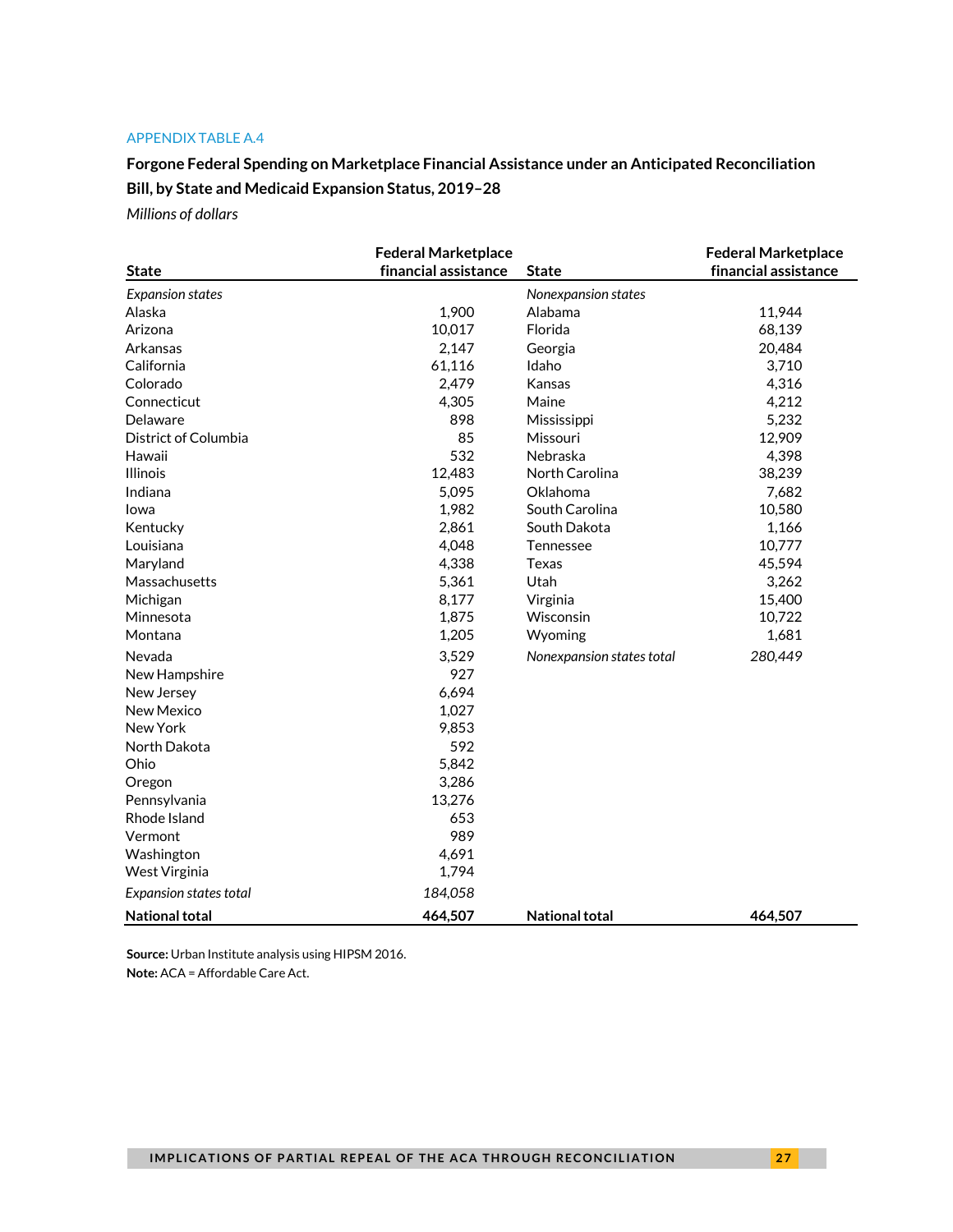#### APPENDIX TABLE A.5

**Total Federal and State Spending on Medicaid/CHIP and Marketplace Assistance under the ACA and an Anticipated Reconciliation Bill, by State and Medicaid Expansion Status, 2019–28** 

*Millions of dollars*

|                      |           | <b>ACA</b>   |           | <b>Reconciliation Bill</b> | <b>Difference</b> |              |
|----------------------|-----------|--------------|-----------|----------------------------|-------------------|--------------|
| <b>State</b>         | Federal   | <b>State</b> | Federal   | <b>State</b>               | Federal           | <b>State</b> |
| Expansion states     |           |              |           |                            |                   |              |
| Alaska               | \$13,416  | \$9,756      | \$10,198  | \$10,198                   | $- $3,218$        | \$442        |
| Arizona              | \$152,144 | \$59,683     | \$110,043 | \$53,638                   | $-$42,101$        | $-$6,044$    |
| Arkansas             | \$44,056  | \$15,586     | \$34,148  | \$14,565                   | $-$9,908$         | $-$1,021$    |
| California           | \$424,860 | \$295,051    | \$264,676 | \$264,676                  | $-$160,184$       | $-$30,375$   |
| Colorado             | \$76,913  | \$44,204     | \$43,583  | \$41,713                   | -\$33,330         | $-$2,491$    |
| Connecticut          | \$56,209  | \$39,643     | \$41,431  | \$40,547                   | $-$14,778$        | \$904        |
| Delaware             | \$15,876  | \$8,821      | \$12,287  | \$9,687                    | $- $3,589$        | \$866        |
| District of Columbia | \$18,308  | \$6,671      | \$16,564  | \$7,099                    | $-$1,744$         | \$427        |
| Hawaii               | \$15,846  | \$10,506     | \$11,586  | \$10,759                   | $-$4,261$         | \$253        |
| <b>Illinois</b>      | \$170,051 | \$113,855    | \$120,198 | \$113,893                  | $-$ \$49,852      | \$38         |
| Indiana              | \$86,271  | \$31,465     | \$67,268  | \$32,725                   | $-$19,003$        | \$1,260      |
| lowa                 | \$36,376  | \$19,436     | \$28,998  | \$20,265                   | $- $7,378$        | \$829        |
| Kentucky             | \$108,432 | \$29,683     | \$58,774  | \$25,098                   | $-$49,658$        | $-$4,585$    |
| Louisiana            | \$78,459  | \$35,939     | \$51,729  | \$32,817                   | $-$26,730$        | $- $3,122$   |
| Maryland             | \$84,408  | \$57,286     | \$56,627  | \$56,627                   | $- $27,781$       | -\$660       |
| Massachusetts        | \$100,435 | \$78,018     | \$77,912  | \$75,343                   | $-$22,523$        | $-$2,675$    |
| Michigan             | \$156.956 | \$57,731     | \$118,792 | \$59,758                   | $- $38,164$       | \$2,026      |
| Minnesota            | \$84,119  | \$63,400     | \$67,686  | \$67,686                   | $-$16,434$        | \$4,286      |
| Montana              | \$23,717  | \$8,091      | \$13,945  | \$6,790                    | $-$9,773$         | $-$1,302$    |
| Nevada               | \$38,765  | \$14,091     | \$22,328  | \$12,835                   | $-$16,437$        | $-$1,256$    |
| New Hampshire        | \$15,065  | \$9,874      | \$10,172  | \$10,172                   | $-$4,893$         | \$299        |
| New Jersey           | \$142,073 | \$76,052     | \$82,380  | \$78,785                   | $-$59,693$        | \$2,733      |
| New Mexico           | \$73,492  | \$22,723     | \$45,594  | \$20,293                   | $-$27,899$        | $-$2,430$    |
| New York             | \$357,807 | \$267,729    | \$300,605 | \$292,248                  | $-$57,202$        | \$24,520     |
| North Dakota         | \$7,635   | \$4,357      | \$4,980   | \$4,928                    | $-$2,655$         | \$571        |
| Ohio                 | \$182,572 | \$78,643     | \$134,545 | \$78,951                   | $-$ \$48,027      | \$308        |
| Oregon               | \$85,826  | \$27,876     | \$47,423  | \$26,745                   | $-$ \$38,403      | $-$1,131$    |
| Pennsylvania         | \$167,294 | \$101,149    | \$131,365 | \$109,020                  | $-$ \$35,930      | \$7,871      |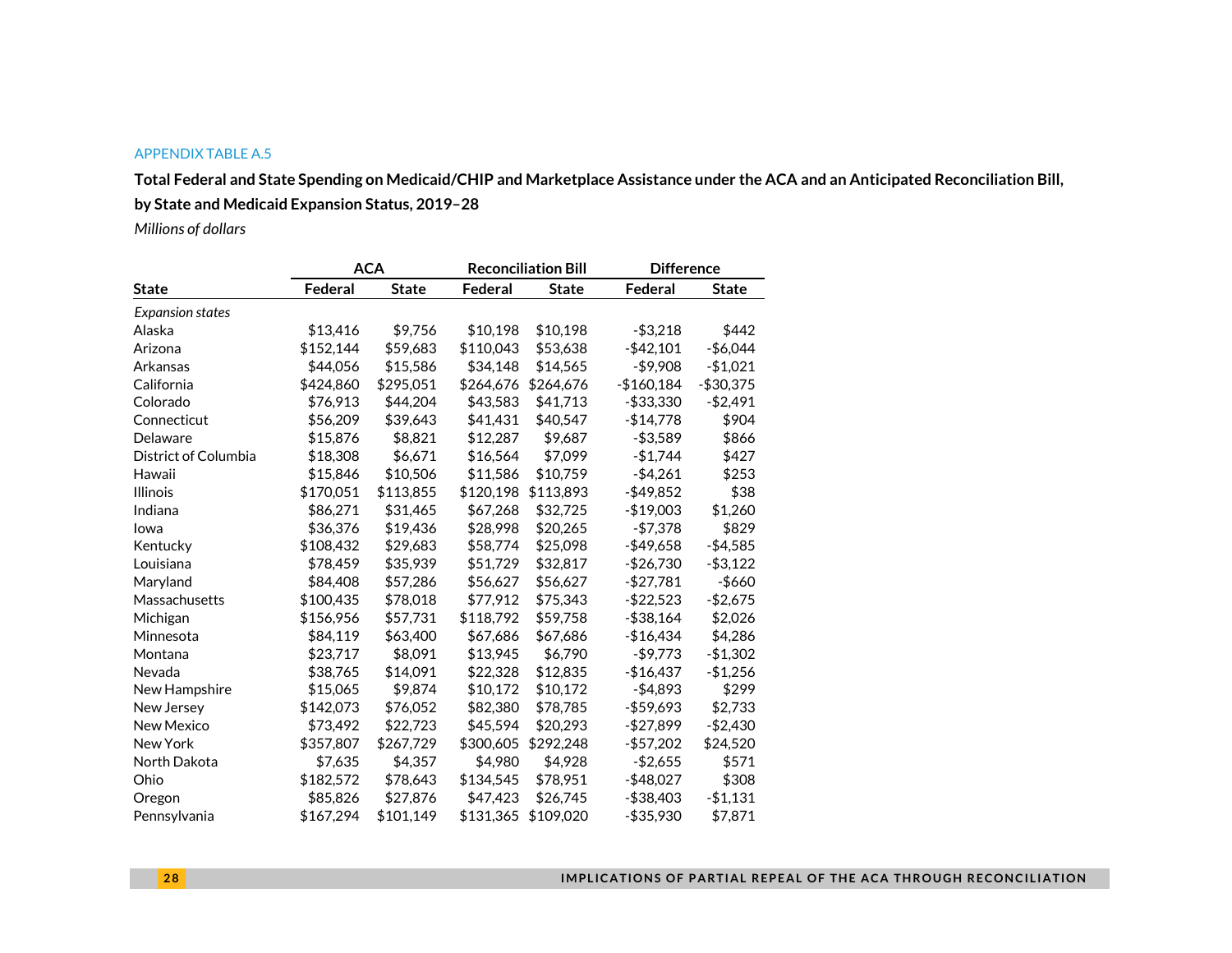| Rhode Island              | \$21,698    | \$15,610                            | \$14,316              | \$14,254    | $- $7,382$                                                   | $-$1,357$   |
|---------------------------|-------------|-------------------------------------|-----------------------|-------------|--------------------------------------------------------------|-------------|
| Vermont                   | \$12,269    | \$6,956                             | \$9,346               | \$7,612     | $-$2,924$                                                    | \$656       |
| Washington                | \$95,038    | \$53,511                            | \$52,283              | \$51,284    | $-$ \$42,755                                                 | $-$2,227$   |
| West Virginia             | \$37,068    | \$10,101                            | \$23,027              | \$9,047     | $-$14,042$                                                   | $-$1,054$   |
| Expansion states total    |             | \$2,983,457 \$1,673,497 \$2,084,808 |                       | \$1,660,058 | -\$898,649                                                   | $-$13,439$  |
| Nonexpansion states       |             |                                     |                       |             |                                                              |             |
| Alabama                   | \$58,695    | \$20,673                            | \$43,341              | \$19,203    | $-$15,353$                                                   | $-$1,470$   |
| Florida                   | \$248,890   | \$123,567                           | \$161.626             | \$110.954   | $-$ \$87,265                                                 | $-$12,613$  |
| Georgia                   | \$121,154   | \$50,498                            | \$88,488              | \$44,414    | $-$32,666$                                                   | $-$6,084$   |
| Idaho                     | \$29,380    | \$9.944                             | \$23,025              | \$8,936     | $-$ \$6,355                                                  | $-$1,008$   |
| Kansas                    | \$28,087    | \$17,247                            | \$21,975              | \$15,922    | $-$ \$6,113                                                  | $-$1,325$   |
| Maine                     | \$21,276    | \$10,412                            | \$16,566              | \$10,179    | $-$4,710$                                                    | $-$233$     |
| Mississippi               | \$49,048    | \$15,814                            | \$39,928              | \$14,420    | $-$ \$9.120                                                  | $-$1,393$   |
| Missouri                  | \$93,391    | \$47,643                            | \$74,971              | \$44,535    | $- $18,420$                                                  | $- $3,108$  |
| Nebraska                  | \$19,131    | \$12,181                            | \$14,581              | \$12,056    | $-$4,550$                                                    | $-$126$     |
| North Carolina            | \$183,881   | \$74,079                            | \$124,923             | \$63,824    | $- $58,958$                                                  | $-$10,255$  |
| Oklahoma                  | \$56,006    | \$27,159                            | \$46,666              | \$26,227    | $-$9,341$                                                    | -\$932      |
| South Carolina            | \$64,691    | \$22,566                            | \$53,036              | \$22,118    | $-$11,655$                                                   | $-$ \$448   |
| South Dakota              | \$9,414     | \$7,103                             | \$7,979               | \$6,871     | $-$1,435$                                                    | $-$ \$232   |
| Tennessee                 | \$108,339   | \$50,078                            | \$81,654              | \$42,303    | $-$26,685$                                                   | $-$7,775$   |
| Texas                     | \$369,083   | \$220,741                           | \$306,920             | \$209,439   | $-$ \$62,162                                                 | $-$11,303$  |
| Utah                      | \$35,975    | \$13,459                            | \$31,221              | \$12,842    | -\$4,754                                                     | $-$ \$617   |
| Virginia                  | \$71,664    | \$54,756                            | \$53,659              | \$52,232    | $-$18,004$                                                   | $-$2,524$   |
| Wisconsin                 | \$60,074    | \$33,442                            | \$47,447              | \$32,108    | $-$12,627$                                                   | $-$1,334$   |
| Wyoming                   | \$6,236     | \$4,467                             | \$4,432               | \$4,343     | $-$1,804$                                                    | $-$124$     |
| Nonexpansion states total | \$1,634,415 | \$815,830                           | \$1,242,436 \$752,926 |             | $- $391,979$                                                 | $-$62,904$  |
| <b>National total</b>     |             |                                     |                       |             | \$4,617,872 \$2,489,327 \$3,327,244 \$2,412,984 -\$1,290,628 | $- $76,218$ |

**Note:** ACA = Affordable Care Act; CHIP = Children's Health Insurance Program.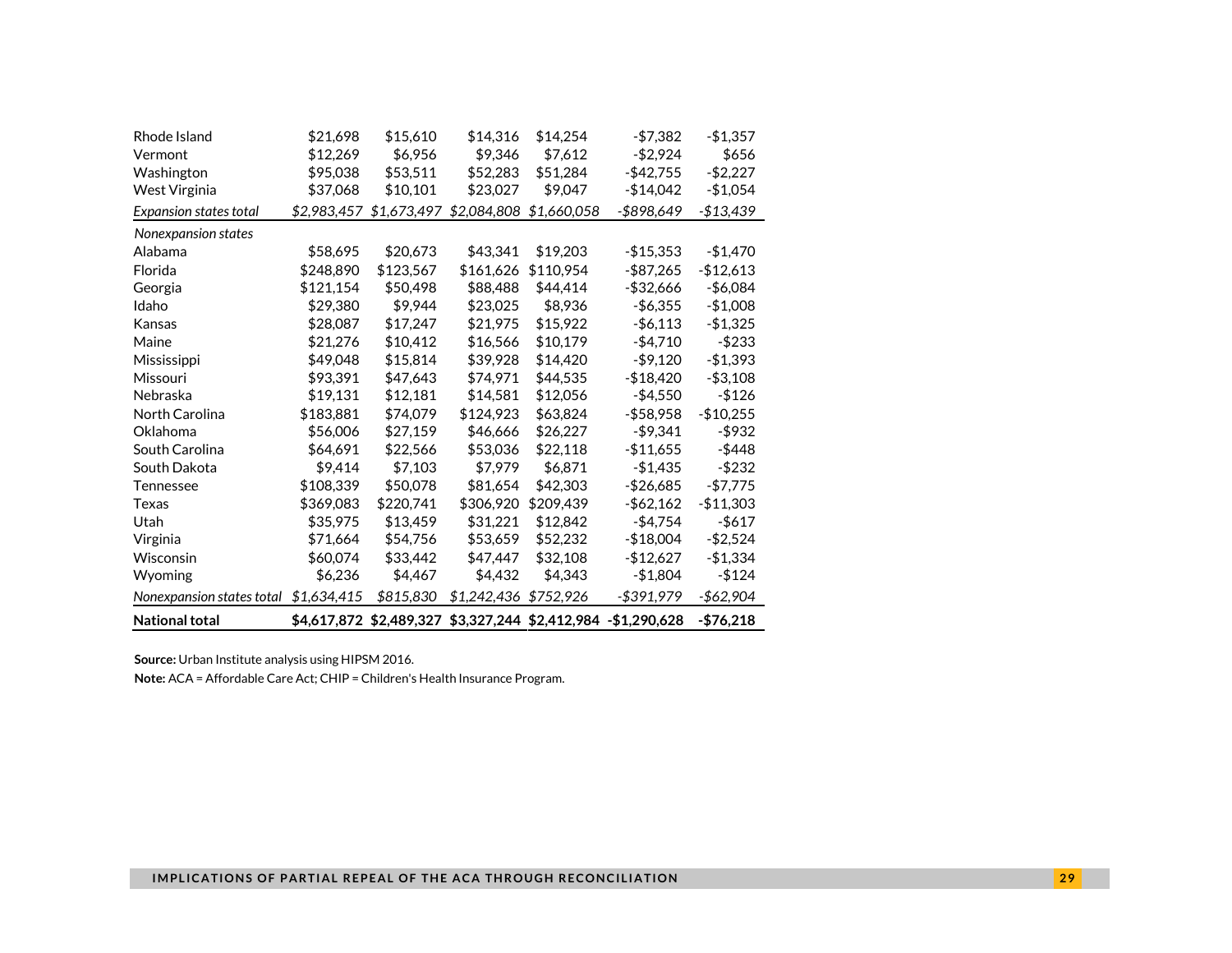### **Notes**

- <span id="page-29-0"></span>1. Alex Moe, "Congress Sends Obamacare Repeal to President for First Time," NBC News, January 6, 2016, [http://www.nbcnews.com/news/us-news/congress-send-obamacare-repeal-president-n491316.](http://www.nbcnews.com/news/us-news/congress-send-obamacare-repeal-president-n491316)
- <span id="page-29-1"></span>2. Steven T. Dennis and Billy House, "GOP Eyes Lightning Strike on Obamacare to Kick Off Trump Era," Bloomberg, November 29, 2016, [http://www.bloomberg.com/politics/articles/2016-11-29/gop-eyes](http://www.bloomberg.com/politics/articles/2016-11-29/gop-eyes-lightning-strike-on-obamacare-to-kick-off-trump-era)[lightning-strike-on-obamacare-to-kick-off-trump-era;](http://www.bloomberg.com/politics/articles/2016-11-29/gop-eyes-lightning-strike-on-obamacare-to-kick-off-trump-era) and Lisa Mascaro, "Repeal and Replace Obamacare? It Won't Happen on Trump's First Day," *Los Angeles Times,* November 29, 2016, http://www.latimes.com/nation/politics/trailguide/la-na-trailguide-updates-1480442605-htmlstory.html.
- <span id="page-29-2"></span>3. "Summary of the Byrd rule," US House of Representatives Committee on Rules, accessed November 22, 2016, [http://archives.democrats.rules.house.gov/archives/byrd\\_rule.htm.](http://archives.democrats.rules.house.gov/archives/byrd_rule.htm)
- <span id="page-29-3"></span>4. A number of other provisions of the 2016 reconciliation bill that would have affected coverage would have taken effect immediately or before two years. These include the early repeal of the maintenance-of-effort requirement for eligibility of children under Medicaid/CHIP and the elimination of the tax credit reconciliation caps. These provisions are not included in the estimates presented here.
- <span id="page-29-4"></span>5. We assume that federal DSH payments increase very modestly over the 10-year period. The Medicare DSH cuts in the ACA were left in place in the prior reconciliation bill, as were all Medicare savings provisions. We assume that would still be the case. The ACA's Medicaid DSH cuts have never been implemented, and we assume that they are restored permanently and held constant and that there would be no congressional interest in increasing them. Medicaid supplemental payments contribute in part to funding uncompensated care, and states could increase their use of them, but there would be fewer Medicaid patients to attach them to. Other sources of federal funding for uncompensated care could increase, but these would be modest given the new administration's commitment to budget cuts.
- 6. The Congressional Budget Office (2016) estimates Marketplace premium tax credits in the amount of \$60 billion and cost-sharing reductions in the amount of \$12 billion in 2019. Those larger federal spending estimates are the result of an estimate of subsidized Marketplace enrollment of 16 million people in 2019. This level of subsidized enrollment is significantly higher than that produced by HIPSM and would represent a very large increase in enrollment relative to administrative data. According to the Department of Health and Human Services, subsidized Marketplace enrollment was 9.4 million people in March 2016 (US Department of Health and Human Services, Centers for Medicare and Medicaid Services, "March 31, 2016 Effectuated Enrollment Snapshot," media release, June 30, 2016,

<span id="page-29-5"></span>[https://www.cms.gov/Newsroom/MediaReleaseDatabase/Fact-sheets/2016-Fact-sheets-items/2016-06-](https://www.cms.gov/Newsroom/MediaReleaseDatabase/Fact-sheets/2016-Fact-sheets-items/2016-06-30.html) [30.html\)](https://www.cms.gov/Newsroom/MediaReleaseDatabase/Fact-sheets/2016-Fact-sheets-items/2016-06-30.html), and Marketplace enrollment has fallen somewhat over the course of each calendar year from March levels. Our 2019 subsidized Marketplace enrollment of 9.3 million represents an average for calendar year 2019; thus, while conservative, it represents a modest increase in coverage between 2016 and 2019.

7. See, for example, Brian Fanney, Michael R. Wickline, and Spencer Williams, "Arkansas House Speaker Details Cuts if Medicaid Plan Fails," *Arkansas Online,* April 12, 2016, [http://www.arkansasonline.com/news/2016/apr/12/plan-wields-ax-to-anticipate-a-medicaid/.](http://www.arkansasonline.com/news/2016/apr/12/plan-wields-ax-to-anticipate-a-medicaid/) Medicaid expansion in Arkansas was extended on April 21, 2016; see David Ramsey, "Using Novel Line-Item Veto, Ark. Governor Extends Medicaid Expansion," Kaiser Health News, April 21, 2016, [http://khn.org/news/using-novel](http://khn.org/news/using-novel-line-item-veto-ark-governor-extends-medicaid-expansion)[line-item-veto-ark-governor-extends-medicaid-expansion;](http://khn.org/news/using-novel-line-item-veto-ark-governor-extends-medicaid-expansion) and Dorn et al. (2015).

### References

- Blumberg, Linda J., and Matthew Buettgens. 2016. ["The Implications of a Finding for the Plaintiffs in](http://www.urban.org/research/publication/implications-finding-plaintiffs-house-v-burwell) *House v. [Burwell](http://www.urban.org/research/publication/implications-finding-plaintiffs-house-v-burwell)*." Washington, DC: Urban Institute.
- Blumberg, Linda J., Michael Karpman, Matthew Buettgens, and Patricia Solleveld.2016. *[Who Are the Remaining](http://www.urban.org/research/publication/who-are-remaining-uninsured-and-what-do-their-characteristics-tell-us-about-how-reach-them)  [Uninsured, and What Do Their Characteristics Tell Us about How to Reach Them?](http://www.urban.org/research/publication/who-are-remaining-uninsured-and-what-do-their-characteristics-tell-us-about-how-reach-them)* Washington, DC: Urban Institute.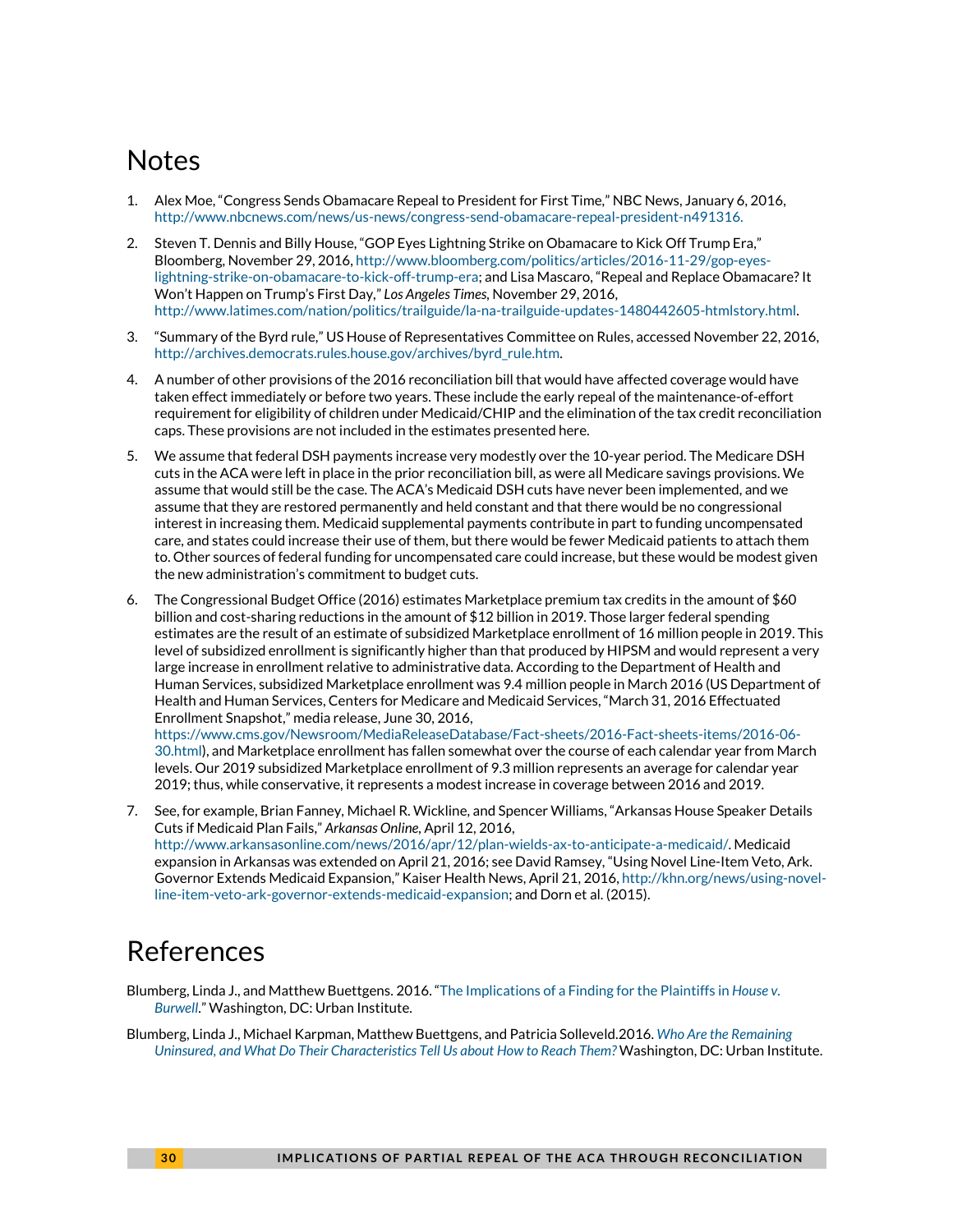- Buettgens, Matthew, Linda J. Blumberg, John Holahan, and Siyabonga Ndwandwe. 2016. ["The Cost of ACA Repeal."](http://www.urban.org/research/publication/cost-aca-repeal) Washington, DC: Urban Institute.
- Congressional Budget Office. 2016. *[Federal Subsidies for Health Insurance Coverage for People under Age 65: 2016 to](https://www.cbo.gov/sites/default/files/114th-congress-2015-2016/reports/51385-HealthInsuranceBaseline.pdf)  [2026.](https://www.cbo.gov/sites/default/files/114th-congress-2015-2016/reports/51385-HealthInsuranceBaseline.pdf)* Washington, DC: Congressional Budget Office.
- Dorn, Stan, Norton Francis, Laura Snyder, and Robin Rudowitz. 2015. ["The Effects of the Medicaid Expansion on](http://files.kff.org/attachment/issue-brief-the-effects-of-the-medicaid-expansion-on-state-budgets-an-early-look-in-select-states)  [State Budgets: An Early Look in Select States."](http://files.kff.org/attachment/issue-brief-the-effects-of-the-medicaid-expansion-on-state-budgets-an-early-look-in-select-states) Menlo Park, CA: Kaiser Family Foundation.
- Glied, Sherry A., Anupama Arora, and Claudia Solís-Román. 2015. *The CBO's Crystal Ball: How Well Does It Forecast the Effects of the Affordable Care Act?* New York: The Commonwealth Fund.
- Holahan, John. 2011. "The 2007–09 Recession and Health Insurance Coverage." *Health Affairs* 30 (1): 145–52. doi: 10.1377/hlthaff.2010.1003.
- McMorrow, Stacey, and John Holahan. 2016. *The Widespread Slowdown [in Health Spending Growth: Implications for](http://www.urban.org/research/publication/widespread-slowdown-health-spending-growth-implications-future-spending-projections-and-cost-affordable-care-act-update)  Future Spending Projections [and the Cost of the Affordable Care Act; An Update.](http://www.urban.org/research/publication/widespread-slowdown-health-spending-growth-implications-future-spending-projections-and-cost-affordable-care-act-update)* Washington, DC: Urban Institute.
- Monheit, Alan C., Joel C. Cantor, Margaret Koller, and Kimberley S. Fox. 2004. "Community Rating and Sustainable Individual Health Insurance Markets in New Jersey." *Health Affairs* 23 (4): 167–75. doi: 10.1377/hlthaff.23.4.167.
- Zammitti, Emily P., Robin A. Cohen, and Michael E. Martinez. 2016. ["Health Insurance Coverage: Early Release of](http://www.cdc.gov/nchs/data/nhis/earlyrelease/insur201611.pdf)  [Estimates from the National Health Interview Survey, January–June 2016.](http://www.cdc.gov/nchs/data/nhis/earlyrelease/insur201611.pdf)" Hyattsville, MD: National Center for Health Statistics.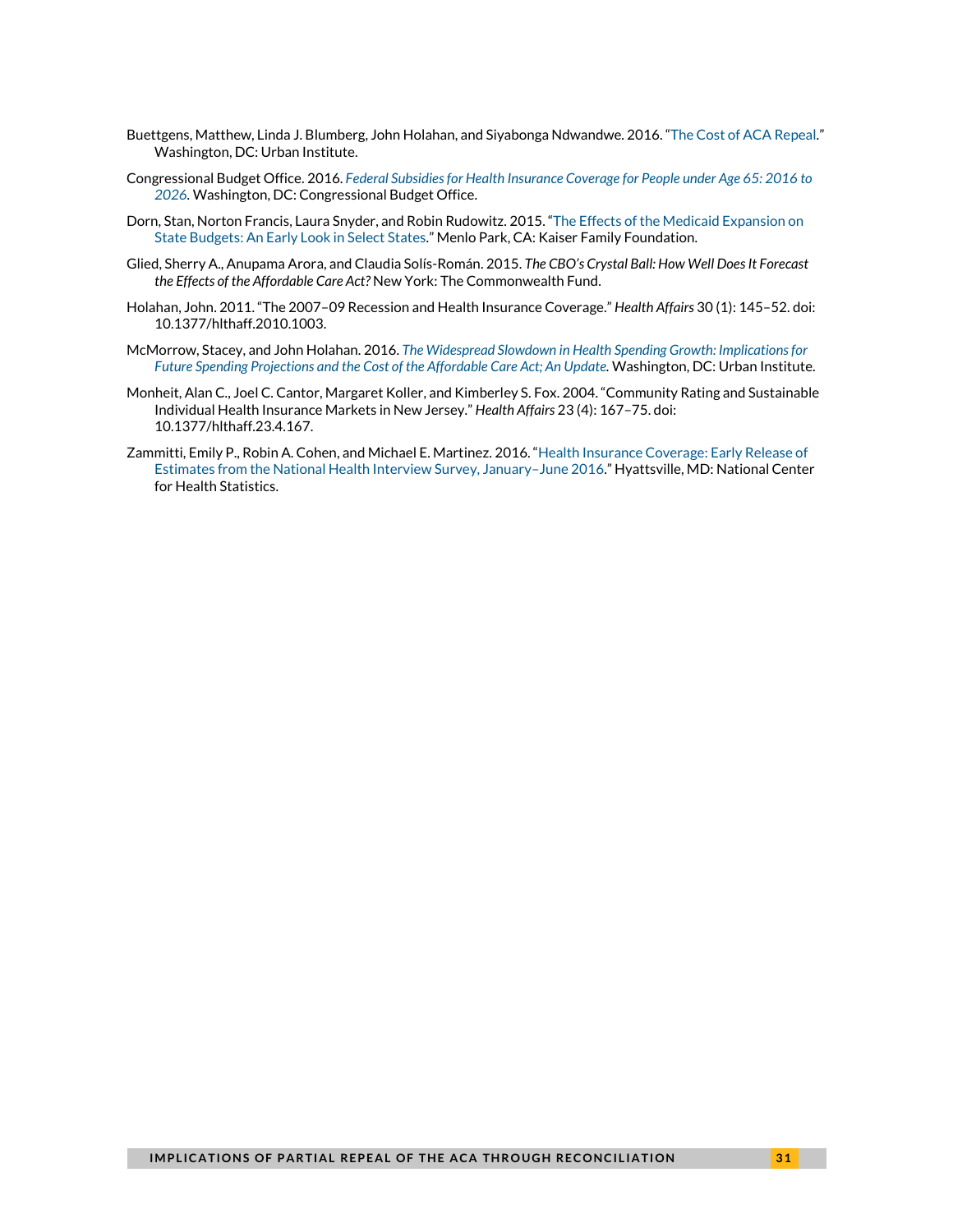### About the Authors



**Linda Blumberg** is a senior fellow in the Health Policy Center at the Urban Institute, having joined in 1992. She is an expert on private health insurance (employer and nongroup), health care financing, and health system reform. Her recent work includes extensive research related to the Affordable Care Act (ACA); in particular, providing technical assistance to states, tracking policy decisionmaking and implementation efforts at the state level, and interpreting and analyzing the implications of particular policies. She codirects a large, multiyear project using qualitative and quantitative methods to monitor and evaluate ACA implementation in states and nationally. Examples of her research include several analyses of competition in nongroup Marketplaces, an array of studies on the implications of the *King v. Burwell* Supreme Court case, analysis of the remaining uninsured, and codirecting 22 state case studies of stakeholder perspectives on ACA implementation. She also led the quantitative analysis supporting the development of a "Roadmap to Universal Coverage" in Massachusetts, a project with her Urban colleagues that informed the 2006 comprehensive reforms in that state. She received her PhD in economics from the University of Michigan.



**Matthew Buettgens** is a senior research associate in the Health Policy Center, where he is the mathematician leading the development of Urban's Health Insurance Policy Simulation Model. The model has been used to provide technical assistance for health reform implementation in Massachusetts, Missouri, New York, Virginia, and Washington as well as to the federal government. His recent work includes a number of research papers analyzing various aspects of national health insurance reform, both nationally and state by state. Research topics have included the costs and coverage implications of Medicaid expansion for both federal and state governments, small firm self-insurance under the Affordable Care Act and its effect on the fully insured market, state-by-state analysis of changes in health insurance coverage and the remaining uninsured, the effect of reform on employers, the affordability of coverage under health insurance exchanges, and the implications of age rating for the affordability of coverage.



**John Holahan** is an Institute fellow in the Health Policy Center at Urban, where he previously served as center director for over 30 years. His recent work focuses on health reform, the uninsured, and health expenditure growth. He has developed proposals for health system reform, most recently in Massachusetts. He has examined the coverage, costs, and economic impact of the Affordable Care Act (ACA), including the costs of Medicaid expansion as well as the macroeconomic effects of the law. He has also analyzed the health status of Medicaid and exchange enrollees, and the implications for costs and exchange premiums. Holahan has written on competition in insurer and provider markets and implications for premiums and government subsidy costs as well as on the cost-containment provisions of the ACA.